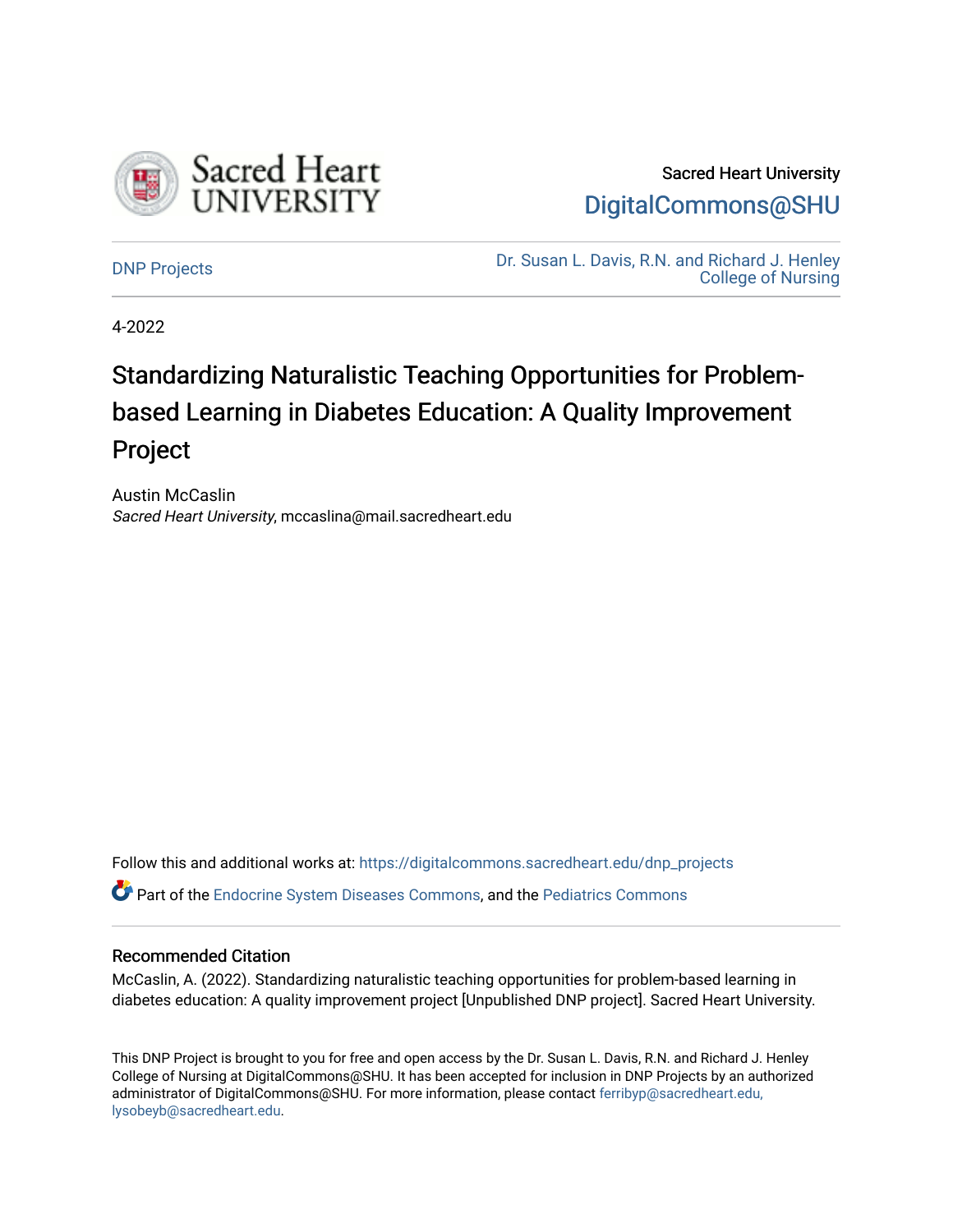Standardizing Naturalistic Teaching Opportunities for Problem-based Learning in Diabetes

Education: A Quality Improvement Project

Austin McCaslin, RN

A DNP project submitted in partial fulfillment of the requirements for the degree of Doctor of

Nursing Practice

Davis & Henley College of Nursing

Anna Goddard, Ph.D., APRN, CPNP-PC

Erica Muller, RN

Sacred Heart University, Davis & Henley College of Nursing

April 2022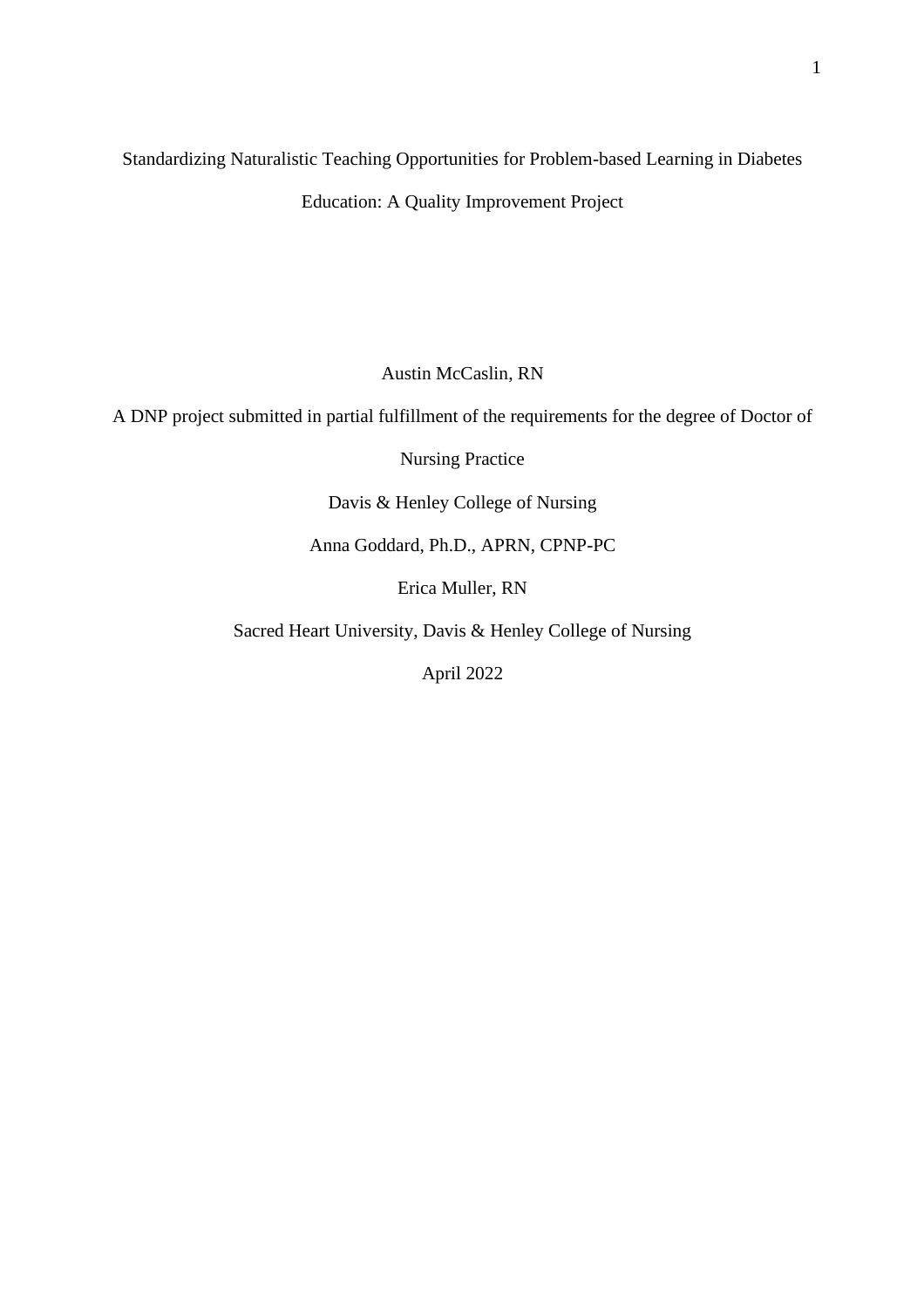This is to certify that the DNP Project Final Report by

Austin McCaslin

has been approved by the DNP Project Team on

April 8, 2022

for the Doctor of Nursing Practice degree

DNP Project Faculty Advisor: Anna Goddard, Ph.D., APRN, CPNP-PC

Practice Mentor: Erica Muller, RN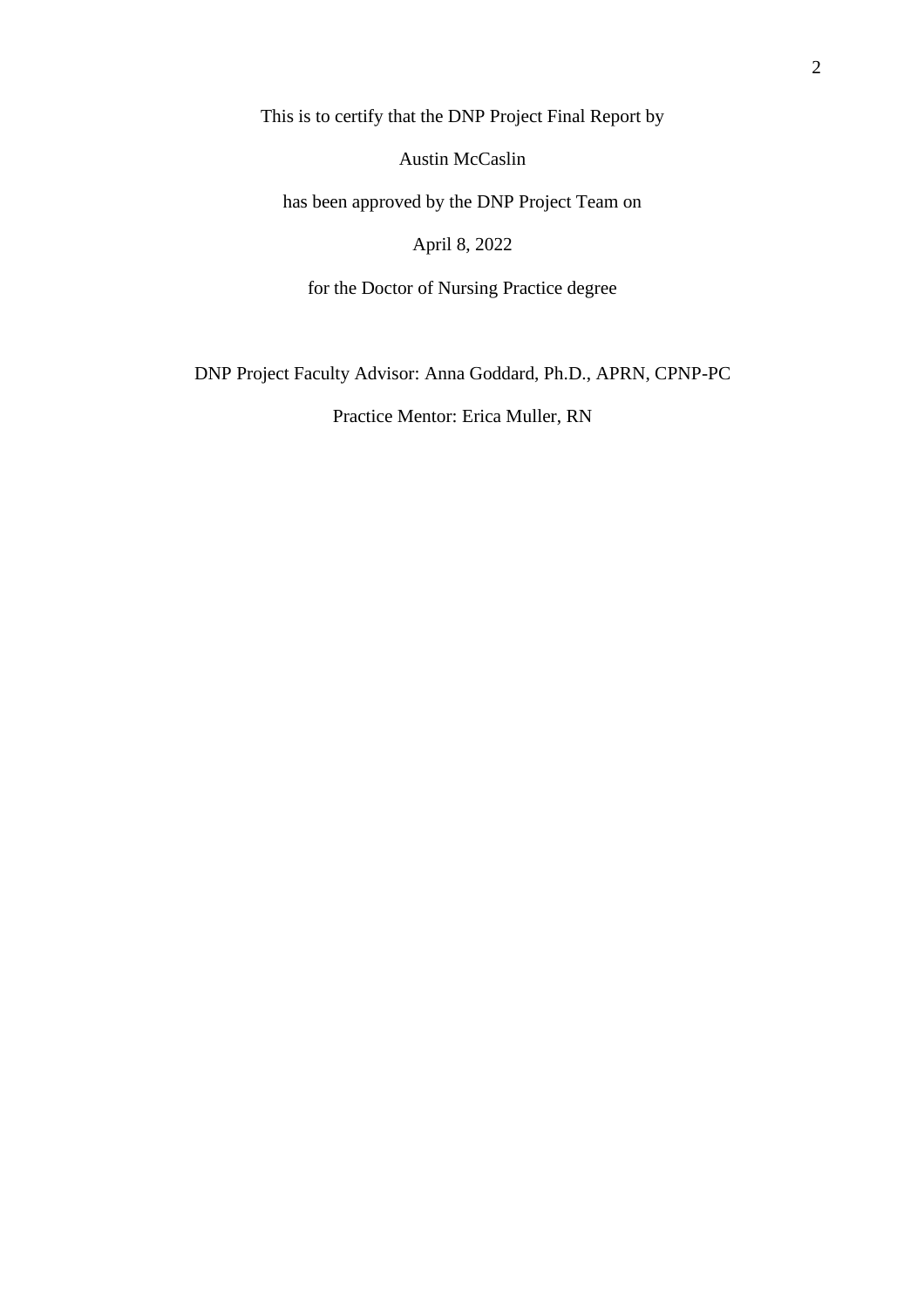### **Acknowledgements**

I would like to thank my project advisor, Dr. Anna Goddard, and my project mentor, Erica Muller, for their support, excitement, dedication, and encouragement. I would also like to thank my husband, Luke McCaslin, and four children for their unwavering support of my educational pursuits, even when it sometimes meant cereal for dinner or forgetting it was "spirit week."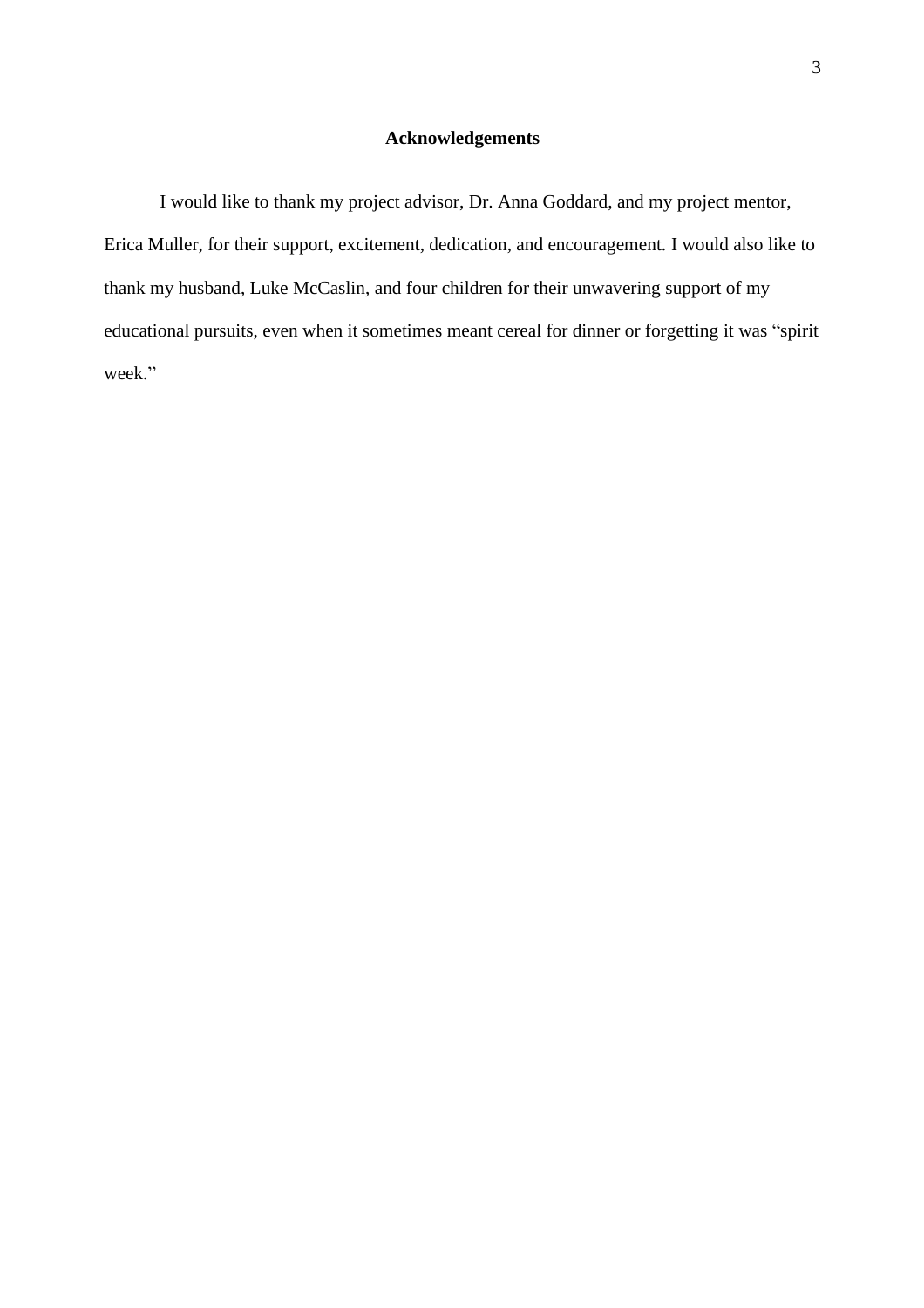## **Contents**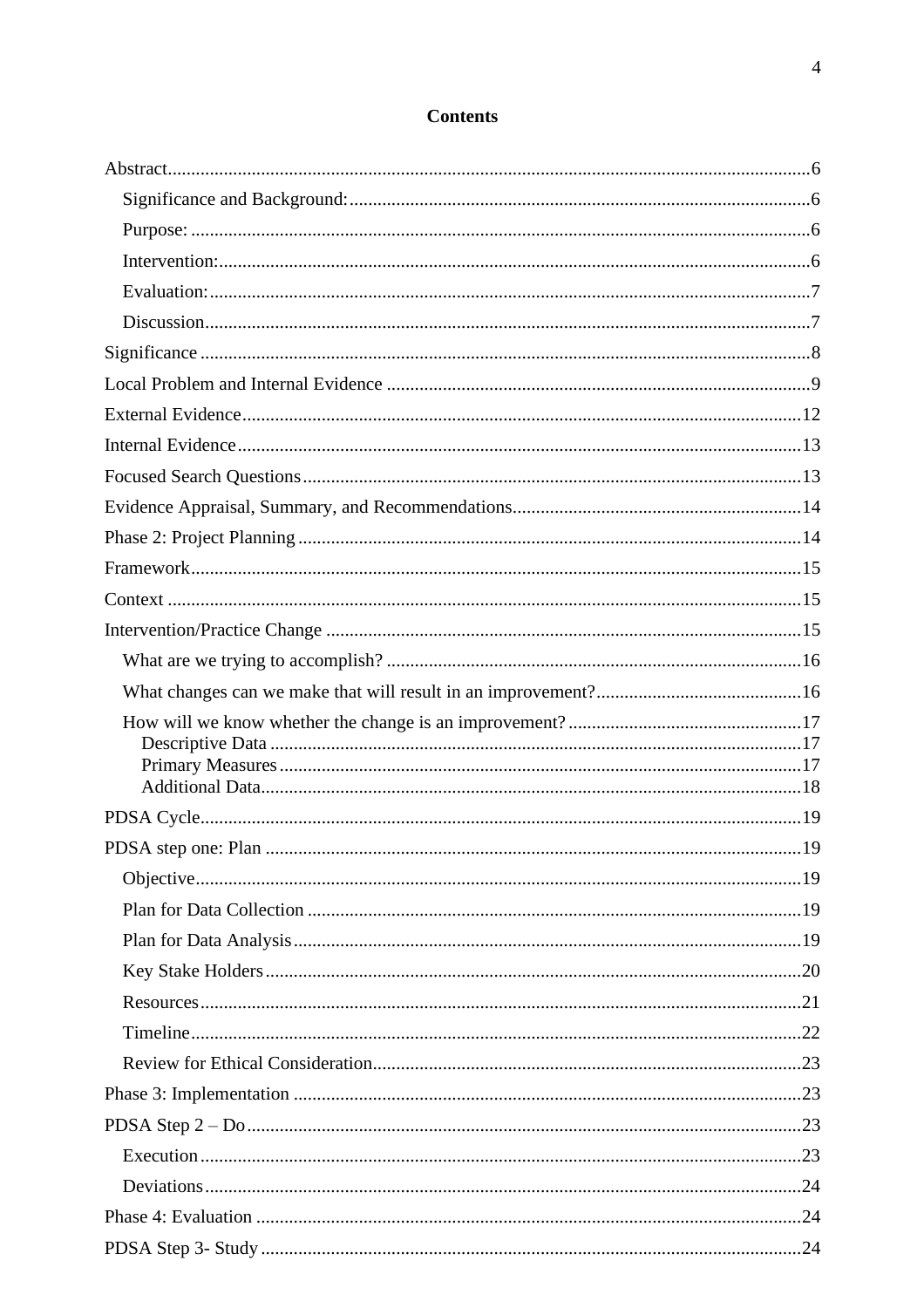## **Table of Figures**

| Figure 1. Mean of glycosylated hemoglobin pre-test and post-test with error bars <b>Error!</b> |  |
|------------------------------------------------------------------------------------------------|--|
| <b>Bookmark not defined.</b>                                                                   |  |
|                                                                                                |  |
| Figure 3. Reported frequency of checking carbohydrate levels pre-and post-test                 |  |
|                                                                                                |  |

## **Table of Tables**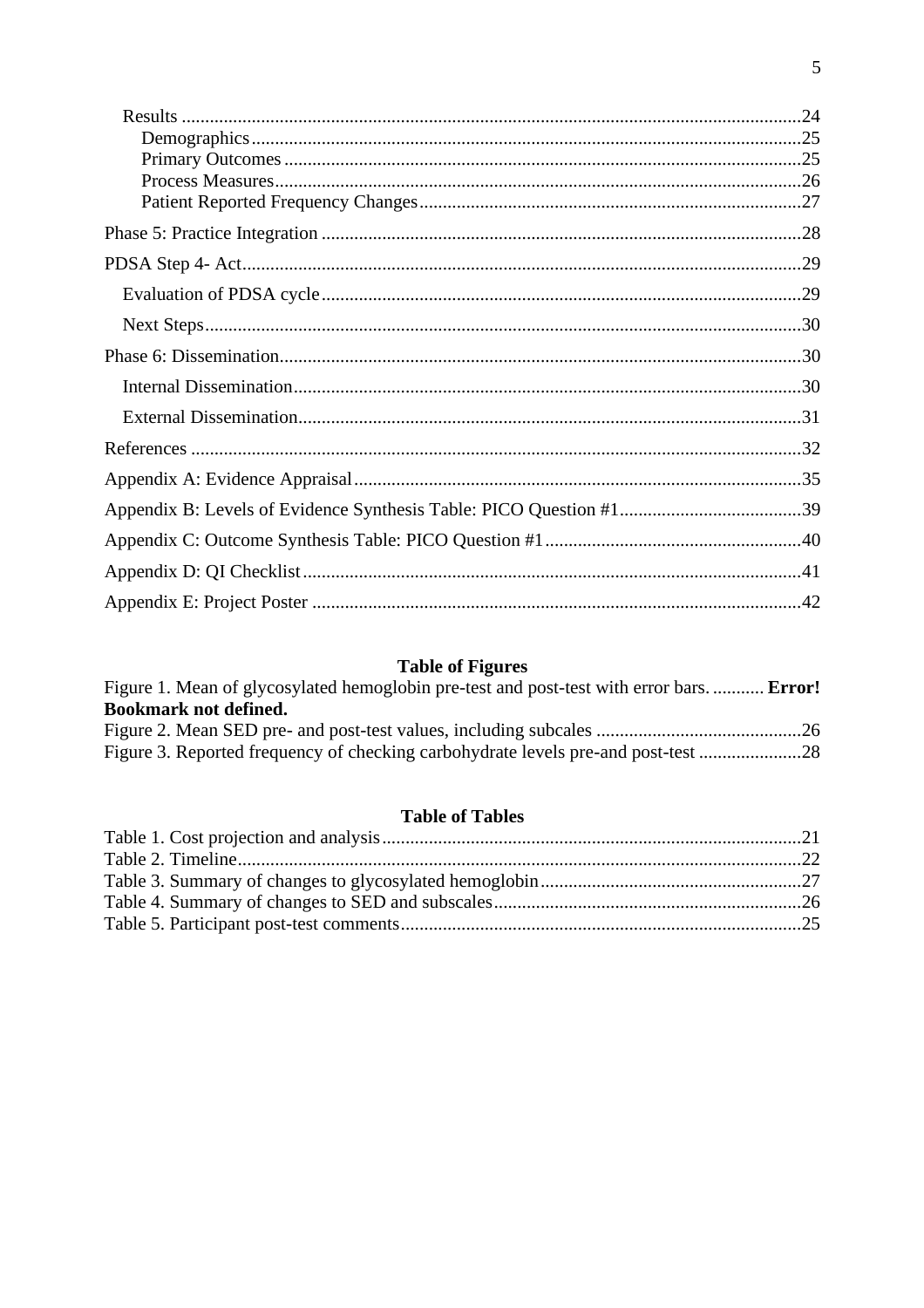#### **Abstract**

#### <span id="page-6-1"></span><span id="page-6-0"></span>**Significance and Background:**

Poor diabetes management is linked to serious long and short-term health complications. Despite this, medication adherence is a significant problem in adolescents with type 1 diabetes. Management is further complicated by low socioeconomic status, even when mitigated by free healthcare, highlighting health literacy as a culprit of disparities. Evidence shows that a common barrier for adolescents is proficiency in dose determination. Carbohydrate counting is an integral skill, necessary for attaining glycemic control. At a homecare agency serving adolescents with poorly controlled diabetes by providing oversight of medication administration and education, it was noted that patients continued to struggle with carbohydrate counting and appropriate coverage of food relative to other aspects of dose determination due to infrequently eating at nursing visits. However, patients who benefited from agency-provided food through initiatives addressing food insecurity experienced the opportunity for increased education relating to carbohydrate counting and anecdotally demonstrated improvements in proficiency and subsequent gains in diabetes control.

#### <span id="page-6-2"></span>**Purpose:**

A quality improvement team within the homecare agency met with a goal of improving diabetes education using the Model for Healthcare Improvement framework. Relevant evidence was synthesized and showed that education which utilized multiple, short education sessions and problem-based learning improves diabetes education in this population.

### <span id="page-6-3"></span>**Intervention:**

It was determined that formalizing food-provision and problem-based learning as a diabetes educational approach, already informally occurring at this agency, into three of the patient's normal nursing visits would allow for improved equity and quality of the education and allow for more formal assessment of the benefits of the change.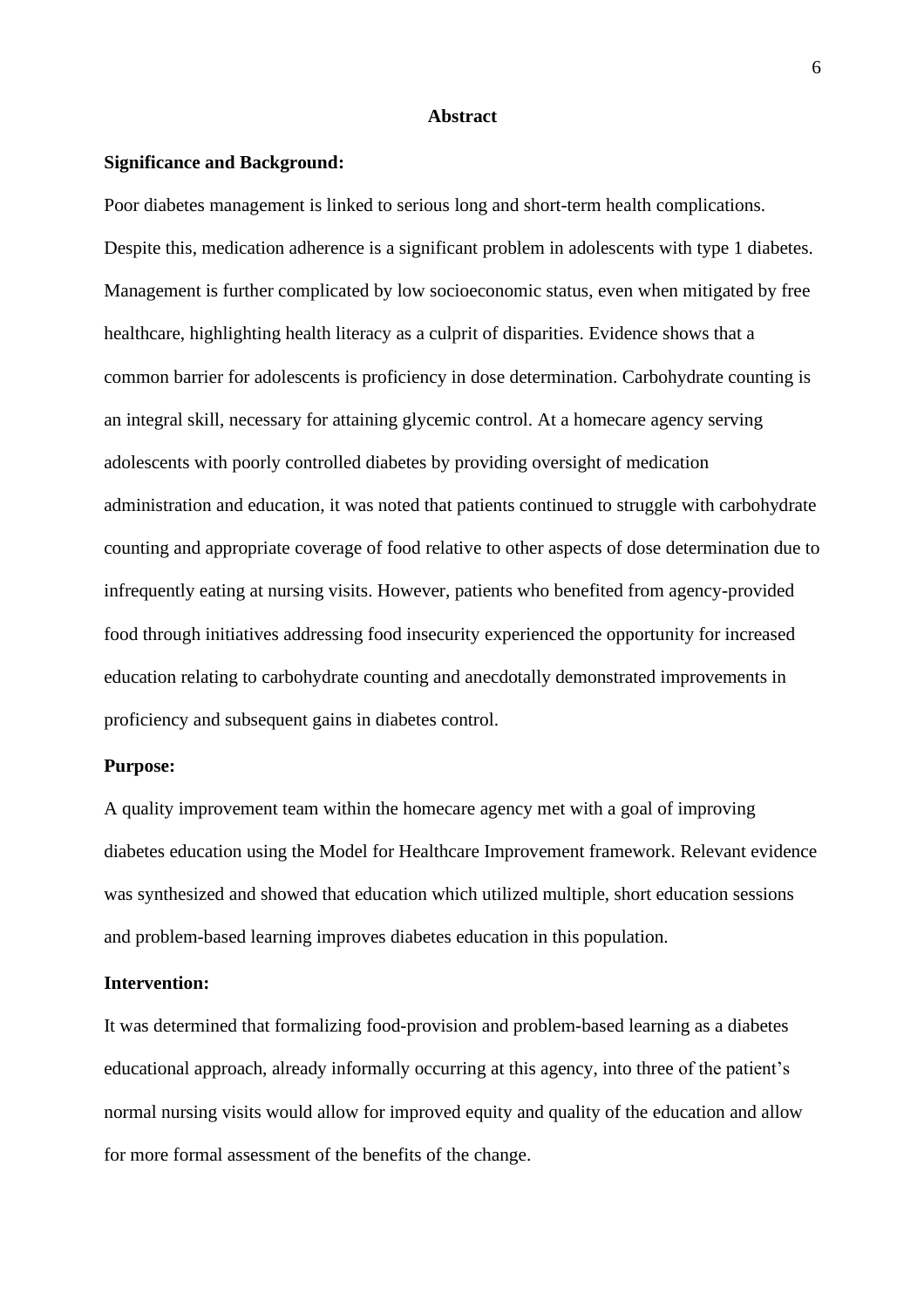### <span id="page-7-0"></span>**Evaluation:**

Patient satisfaction data was taken as a primary outcome measure and showed that all patients found this was a helpful educational approach and would recommend it to other patients with type one diabetes. Process measures of glycosylated hemoglobin and pre- and post- diabetes self-efficacy scales were also tracked showing changes in line with the literature.

### <span id="page-7-1"></span>**Discussion**

The findings of this PDSA cycle demonstrate that this intervention is an evidence-based improvement on current diabetes education in homecare and can be used to help address health disparities in diabetes outcomes.

*Keywords*: diabetes, education, adolescent, problem-based learning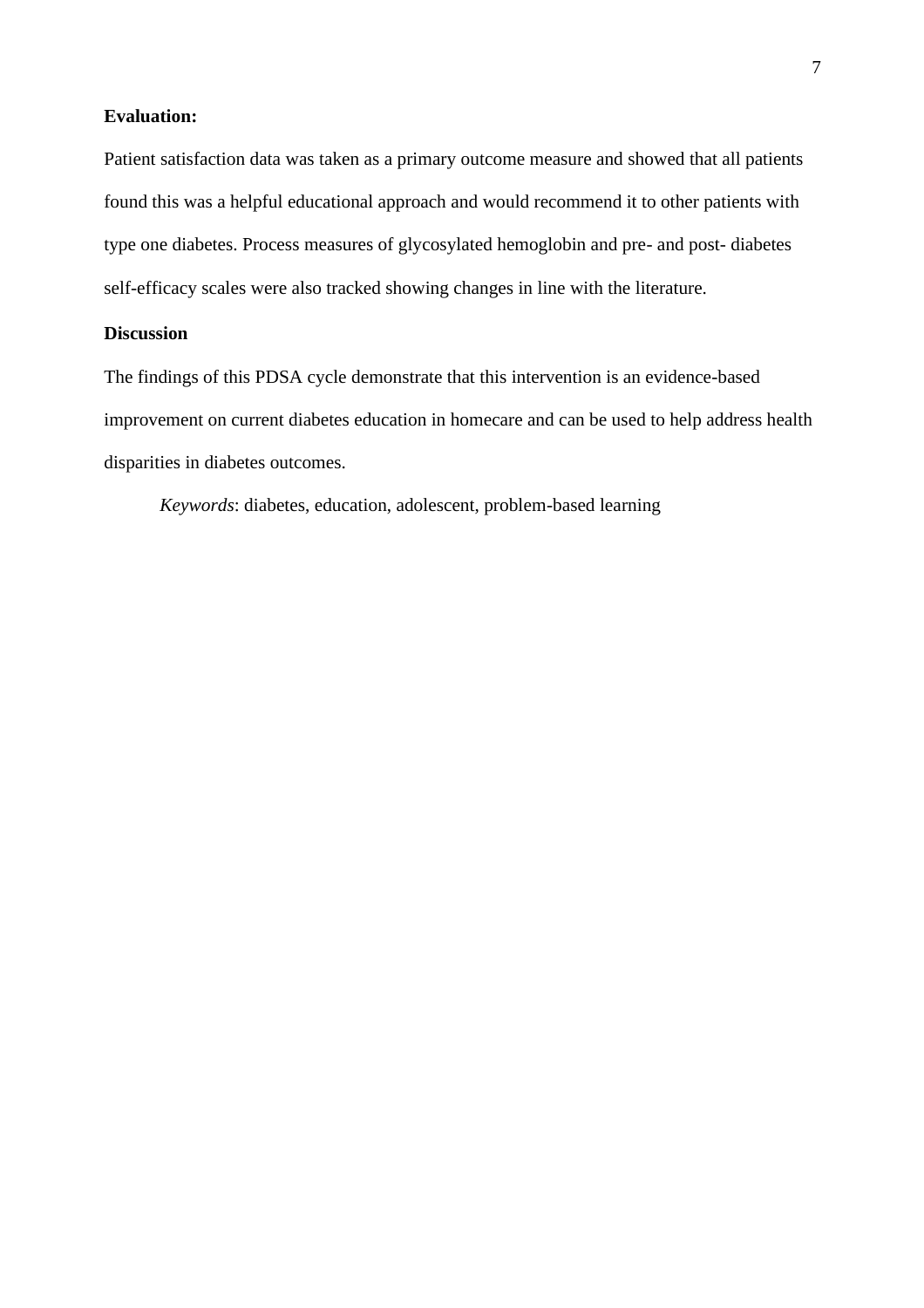#### **Significance**

<span id="page-8-0"></span>Morbidity of type 1 diabetes has been increasing across the United States. Prior to the identification of human insulin analogs in 1922, type 1 diabetes, a diagnosis made predominately in children, was seen as terminal illness (Quianzon & Cheikh, 2012). Today, people with type 1 diabetes can avoid poor outcomes with close management of diabetes, central to which is precision in carbohydrate counting and insulin coverage for all carbohydrates. Poor diabetes management is linked to serious health complications in both the long and short term (Datye et al., 2015). A person with type 1 diabetes that is extremely poorly managed can suffer serious, acute outcomes such as diabetic ketoacidosis, cerebral edema, and resulting death. A patient who has fewer missed doses of insulin but is still not adhering to their plan is likely to experience target organ damage, microvascular damage, and neuropathies. Specifically, the later patient may go on to experience health conditions in their early adulthood that are typically seen in geriatrics, such as kidney damage requiring transplant, significant cardiovascular and vision problems, and erectile dysfunction. Despite this, medication adherence remains a common problem, with less than 21% of patients with type 1 diabetes attaining adequate diabetic management (Stanger et al., 2013). Diabetes management is further complicated by low socioeconomic status, even when mitigated by free healthcare, highlighting health literacy as a culprit of health disparities. Evidence shows that a common barrier to diabetes medication adherence is a patient's understanding of their medications, interpretation of blood sugar, and insulin dose determination. As a result, adolescents take their insulin less frequently than prescribed and often determine their dose incorrectly (Hoffman, 2002). Carbohydrate counting at mealtime as it relates to dose determination is especially problematic for adolescents (Spiegel et al., 2012). Ultimately, missed insulin doses have a profound negative effect on metabolic control in type 1 diabetes (Olinder et al., 2009). To summarize, patients with type 1 diabetes rely on regular insulin administration as a life sustaining intervention. However, dose determination for insulin which involves carbohydrate counting can be extremely difficult for adolescents as it often involves math skills such as addition (of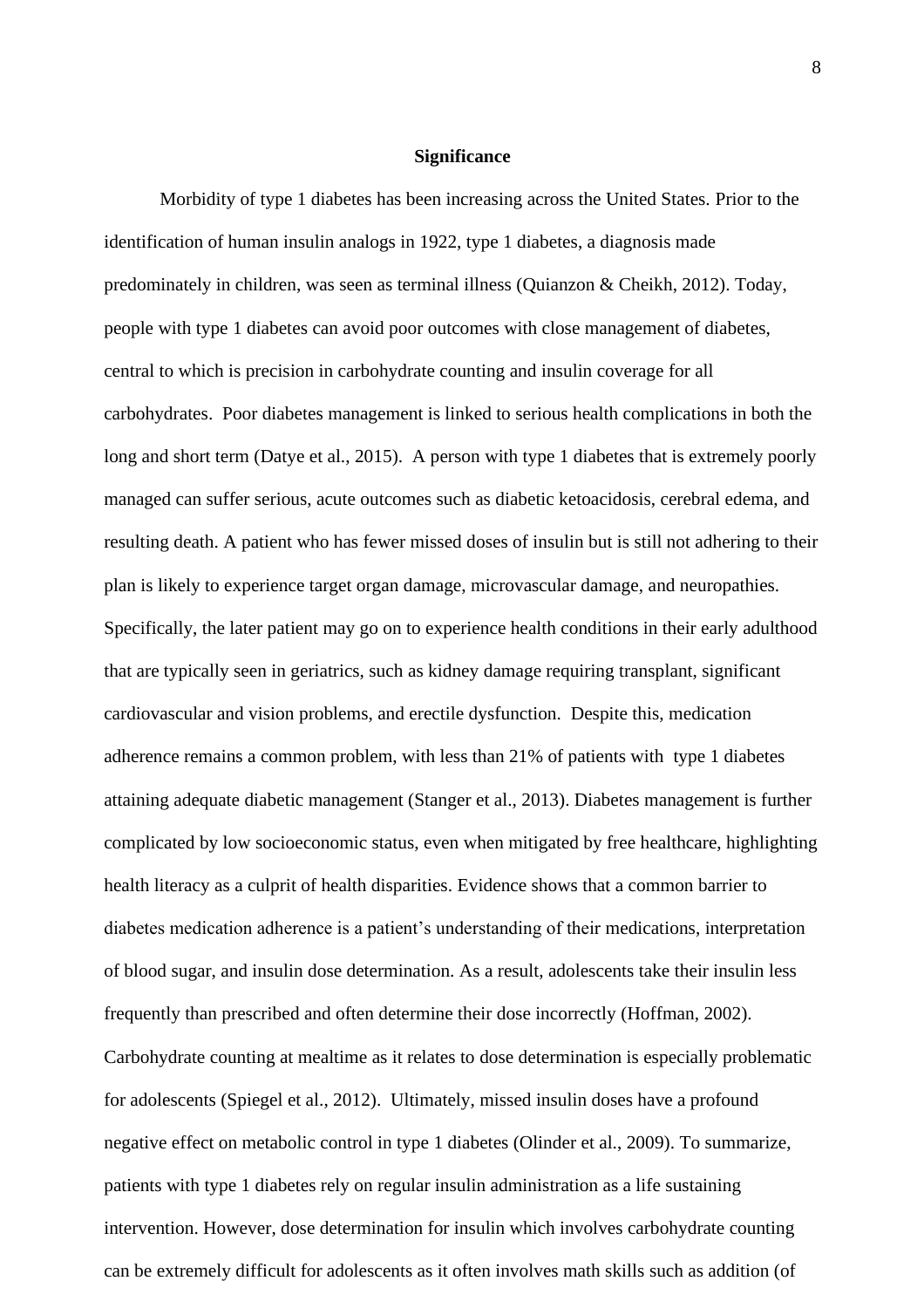total carbs), subtraction (of dietary fiber), multiplication (when eating more than one serving), fractions (when servings are given as fraction and/or when eating a fractional serving), and division (with the carbohydrate ratio). Food label literacy is also a prerequisite for carbohydrate counting and some, or all, of these mathematical processes may be required at every meal and snack for accurate dose determination. Absence of a strong support system, and guardians who are able and willing to support adolescents with dose determination makes this task all but impossible for adolescents to accomplish independently. This often leads to a poor outcome and a future rife with the burdens of managing multiple chronic health problems rather than pursuit of interests and dreams. The interactions between community support, health literacy, past educational success of both parent and child, and long-term health outcomes for patients with type 1 diabetes are so strong and interwoven that it proves to be one of the clearest pictures of a social determinant of health.

#### **Local Problem and Internal Evidence**

<span id="page-9-0"></span>Recognizing that patients without caregivers who are able or willing to support their diabetes management still maintain a right to access appropriate support in dose determination of life-saving insulin, in Connecticut, these patients are referred to visiting nursing agencies, typically for once or twice daily nursing check-ins. At a small home healthcare agency in CT, a small population of adolescents with poorly managed type 1 diabetes receive visiting nursing services to supervise medication administration, education, and oversight of diabetes management. This patient population typically lives in inner cities and experiences complicating factors such as limited social and parental support, financial hardship, food insecurities, and sometimes family effects from addiction or mental health issues. Patients are prompted to take insulin during these nursing visits under orders of their endocrinology providers. The primary focus at visits is to maximize the amount of supervised insulin at all visits by encouraging food intake, supporting carbohydrate counting and subsequent increased insulin administration, and providing diabetes education. This is a *standard of care* at this agency in collaboration with the patients' endocrinologists and is a progressive practice that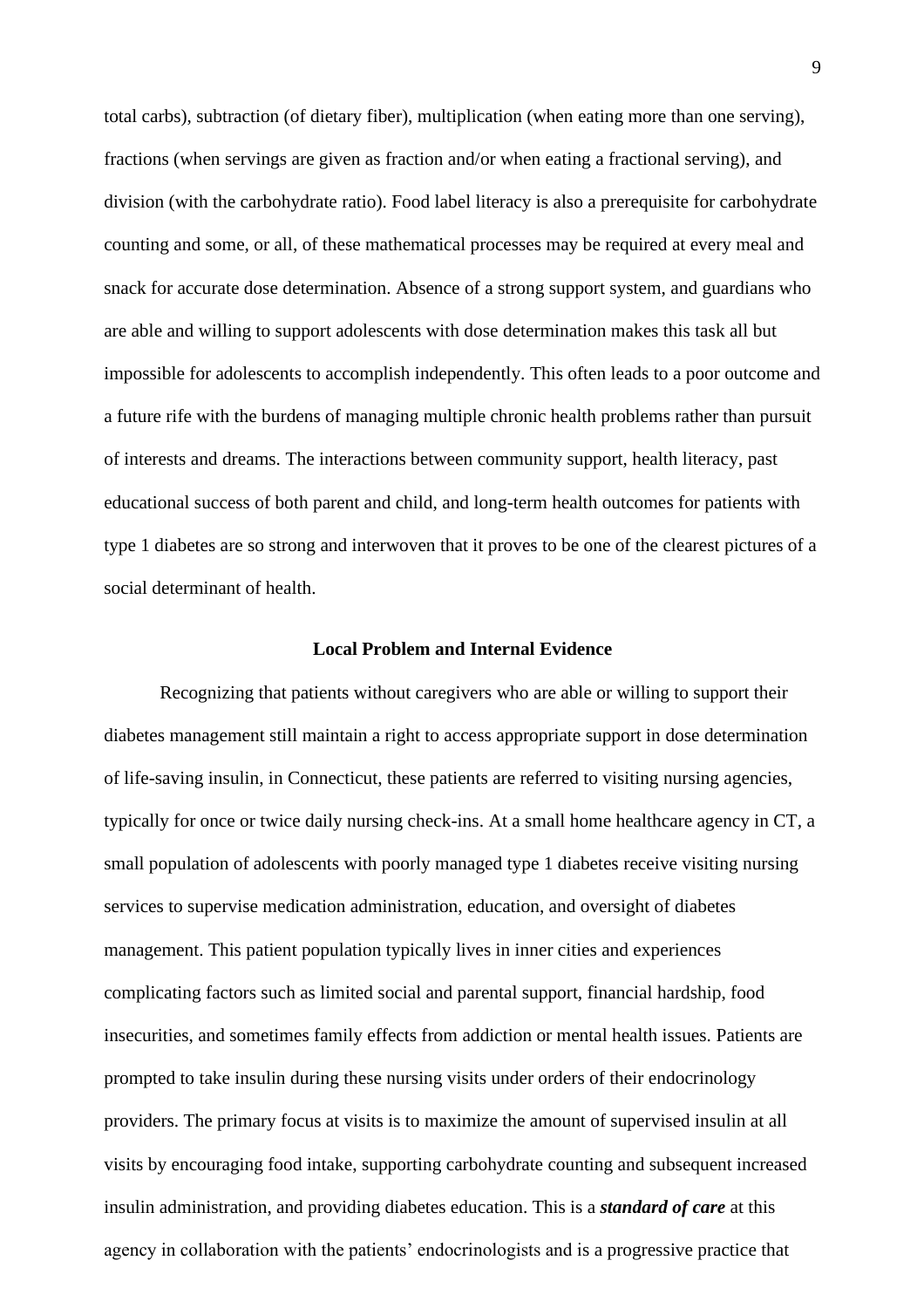addresses disparities in health and has been adopted in Connecticut. While the patients are usually compliant with the administration of long-acting insulin, participating in abstract education, and administration of short-acting insulin if indicated for a correction (a bolus of "catch up" insulin that can be taken without food to reduce blood sugar), patients rarely are willing to eat during visits, which limits education related to carbohydrate counting, and limits the amount of supervised insulin they are able to administer during visits. Insulin for carbohydrate coverage will often be forgotten outside of visits or taken without adult supervision.

However, when asked, patients often appear embarrassed of the kind of food they have in their home, simply don't have much food available in their home, or are uninterested in engaging in meal planning or preparation with nursing. An education model that increases participation in carbohydrate counting, meal planning, and short-acting insulin administration would benefit this population greatly. An effective educational intervention would encourage participation, ameliorate food scarcity during visits, and show patients that insulin plans can work even with their preferred foods that often make up a significant portion of their diets.

To further summarize, under normal, standard practice at this homecare agency, adolescents with poorly controlled diabetes are referred by their provider for visiting nursing services. Patients receive visits at some frequency, often daily, for the supervised administration of long and fast-acting insulin in their home. Nurses support patients with dose determination to help increase the amount of supervised insulin patients receive and help with their understanding of dose determination and other aspects of diabetes management. All patient's insulin dosages and plans are different and are determined by their provider, as are safety parameters. This is a standard of care at this homecare agency, and without these services, patients are at significant risk for hospitalization or death. Blood sugar, carbohydrates to be eaten, and last insulin dosages are the primary factors in dose determination – though only total carbohydrates to be eaten need to be determined to administer insulin for carbohydrate "coverage". A problem was identified at this agency where patients seldom cover carbohydrates at visits, which means they have less opportunity for nursing-supervised insulin dose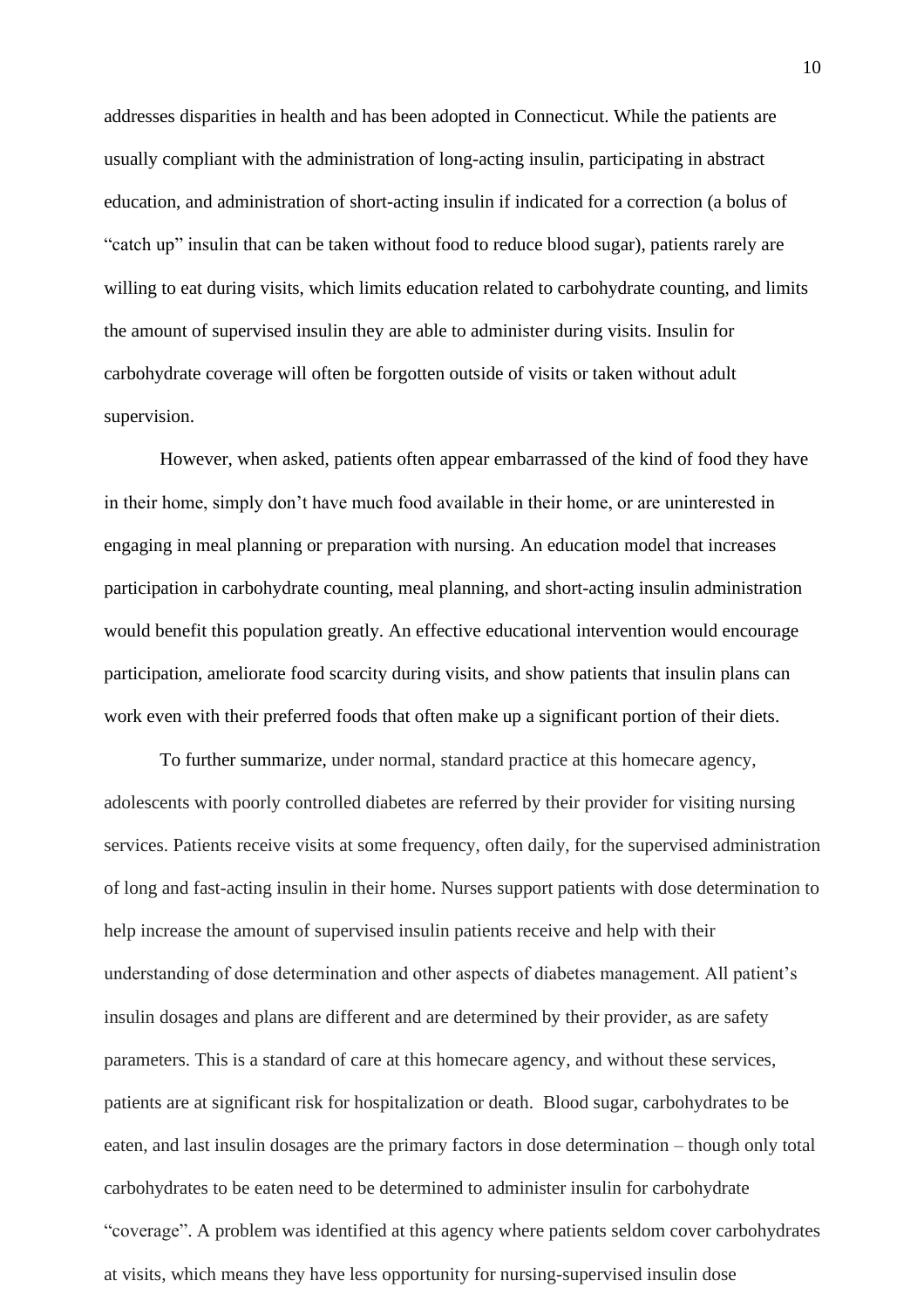determination and less educational opportunity to participate in this more difficult aspect of dose determination under guidance. An example of this problem is as follows.

Scenario one: At a nursing visit, a patient's blood sugar is found to be 249. The patient states he didn't eat breakfast and won't eat lunch, so he does not need to cover for carbohydrates. The patient administers 5 units of insulin per his plan to correct his blood sugar under the supervision of the nurse, and the nurse leaves. After the visit, the patient then drinks a glass of milk and eats a donut totaling 40 grams of carbohydrates. Three hours after his nursing visit, his blood sugar is 410, significantly outside the target range. Over time, blood sugars in this range cause irreversible damage to target organs, microvascular tissue, and nervous tissue.

Scenario two: At a nursing visit, a patient's blood sugar is found to be 249. The patient states he skipped breakfast but is about to have something to eat. He then drinks a glass of milk and eats a donut totaling 40 grams of carbohydrates, which he counted with his nurse. The nurse helped him calculate his dose, 5 units to correct his blood sugar according to his plan, and then an additional 4 units for his carbohydrates. His provider orders the insulin to be covered at a ratio of 1 unit of insulin to 10 carbohydrates. The patient administers a total of 9 units under the supervision of the nurse. Three hours after his nursing visit, his blood sugar is 120, within the target range. He also had a greater understanding of carbohydrate counting.

Both scenarios fall under standard practice at this homecare agency however, scenario one versus scenario two occurs much more commonly. Many patients are happy to correct their blood sugar but refuse to discuss their meal choices or count carbohydrates. Many patients at this agency do not have supervision for any insulin administrations outside of nursing visits or under nursing care at school. *This means that these adolescents are either taking insulin alone without understanding for their meals or not covering for meals at all*. Both scenarios are dangerous as there is a risk of hypo or hyperglycemia with inaccurate dose determination. Additionally, a person with type 1 diabetes who never covers carbohydrates with insulin will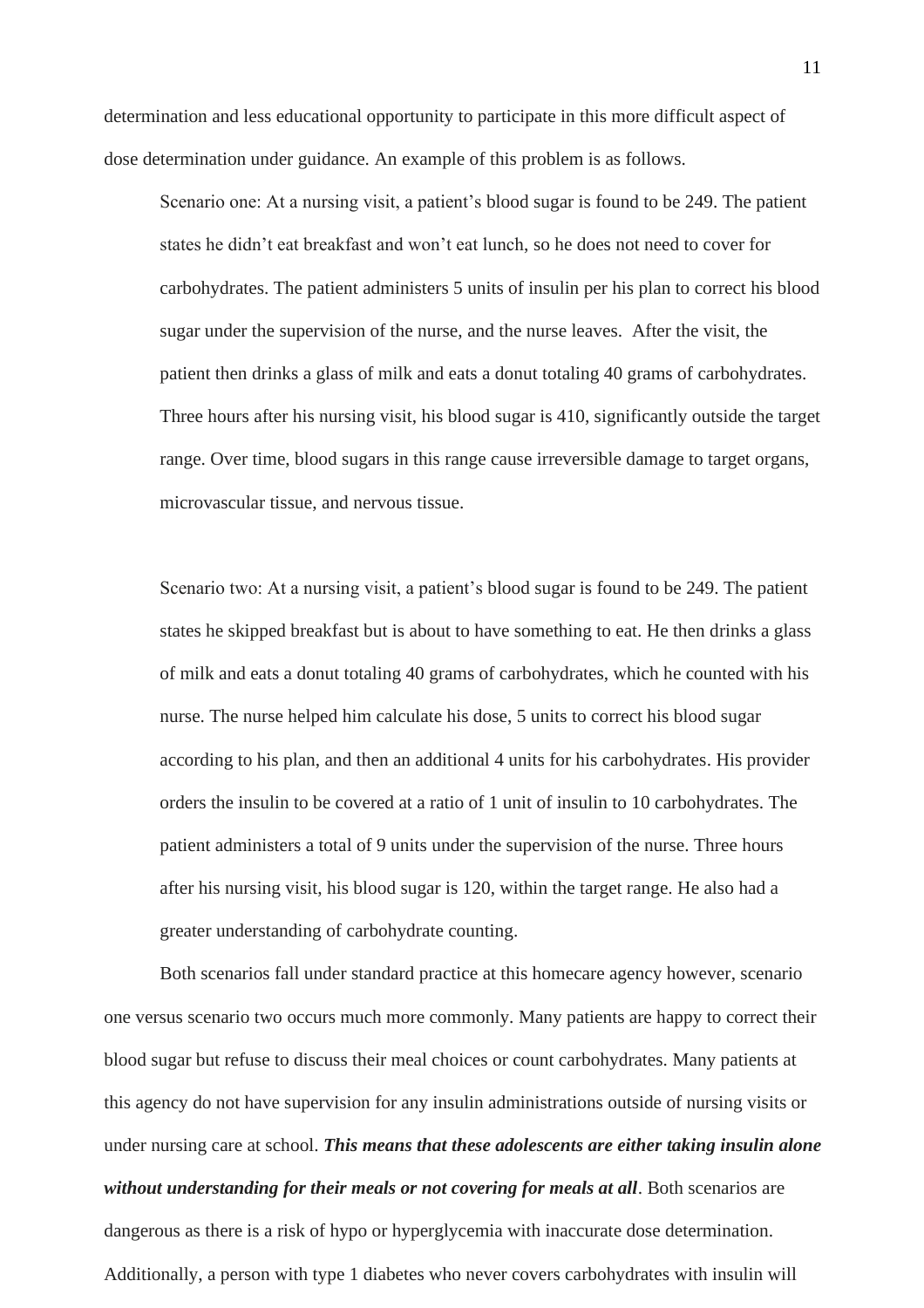never gain glycemic control. It has been noted that some patients with limited food resources at home will agree to have the home-health nurse in their home and complete their visit. However, they then will immediately eat at a friend or family member's house where there is greater access to food. Other patients are often embarrassed of the types of foods they tend to eat and do not want to share their choice with a healthcare provider (such as four hot pockets and a soda as a breakfast choice, which is a real-world example from clinical experience). Furthermore, because misconceptions exist between type 1 and type 2 diabetes, even among many healthcare workers, these patients often state they or their parents believe there are foods they can never eat or that they cannot have a normal diet. This leads to the stigmatization of food which can cause severe consequences. Adolescent patients who feel they need to sneak food do not have an opportunity for supervised insulin administration by an adult or nurse.

### **External Evidence**

<span id="page-12-0"></span>Studies show that paternalistic education models are ineffective in addressing medication adherence problems (Coulter, 1999). Instead, flexible, realistic eating plans are shown to increase medication adherence and self-management in adolescents with diabetes (Borus & Laffel, 2010). Additionally, adolescents with diabetes favor practical and realistic diabetes education (Chaney et al., 2012). Despite their effectiveness, few educational models focused on regime-related compliance issues in adolescents with type 1 diabetes (Datye et al., 2015). Monetary incentives are currently used widely to increase adherence in people with diabetes with some success (Stanger et al., 2013). However, evidence in the field of applied behavior analysis shows that naturalistic reinforcers are more likely to improve behavior in children (Schreibman et al., 2015). Additionally, problem-based learning has been tied to better learning outcomes for students (Yew & Goh, 2016). Problem-based learning/teaching has shown to be effective with education in chronic diseases, including diabetes (Williams & Pace, 2009). Finally, problem-based learning has been applied to adolescents with type 1 diabetes within the literature with some positive outcomes (Schlundt et al., 1999).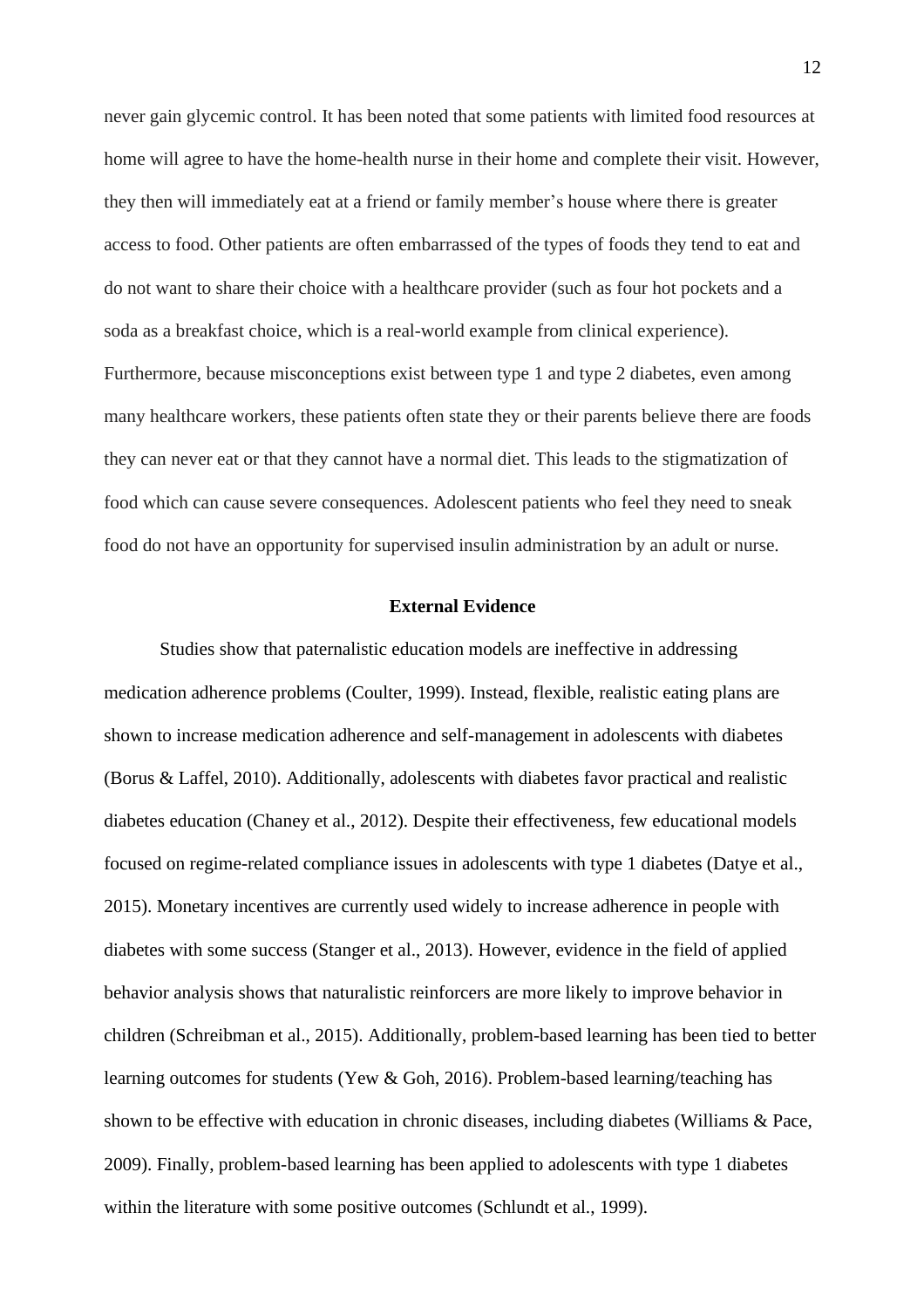### **Internal Evidence**

<span id="page-13-0"></span>Within this homecare agency, which serves almost exclusively patients relying on Medicaid, food insecurity is a somewhat common occurrence in patients with and without diabetes. Every effort is made to connect families to available resources, but sometimes there is a delay in access, and food insecurity may persist despite support. Mental health issues, drug abuse, lack of a working phone line, and lack of internet access or transportation can delay or deter access to food resources in this patient population. Furthermore, most adolescents cannot grocery shop for or cook dinner even when appropriate financial supports exist.

Both formally and informally, nurses commonly do what they can to ameliorate these barriers. Formally they do so through agency-wide food drives which benefit patients, or they pick up and deliver school lunches. Informally they address this issue occasionally through personally bringing groceries or meals. This is a common occurrence at this agency and falls within the standard practice. It was anecdotally observed that some patients who benefitted from agency food provision at nursing visits who had type 1 diabetes increased their opportunity to participate in carbohydrate counting, optimized their supervised administration of insulin at some visits, increased in their understanding of their plan, and demonstrated a subsequent lowering of glycosylated hemoglobin. This raised the question, could standardization of this intervention and formal incorporation of this intervention into standard education benefit all patients with type 1 diabetes receiving visiting nursing services?

#### **Focused Search Questions**

<span id="page-13-1"></span>With these considerations, the following PICO questions are proposed:

- 1. In adolescents with type 1 diabetes receiving visiting nursing services (P), does pairing education with patient selected favorite foods (I) to increase the patient's willingness to participate in education regarding carbohydrate counting and dose determination (O)?
- 2. In adolescents with type 1 diabetes (P), does problem-based learning (I) compared with standard, traditional, education improve self-efficacy with insulin dose determination?

13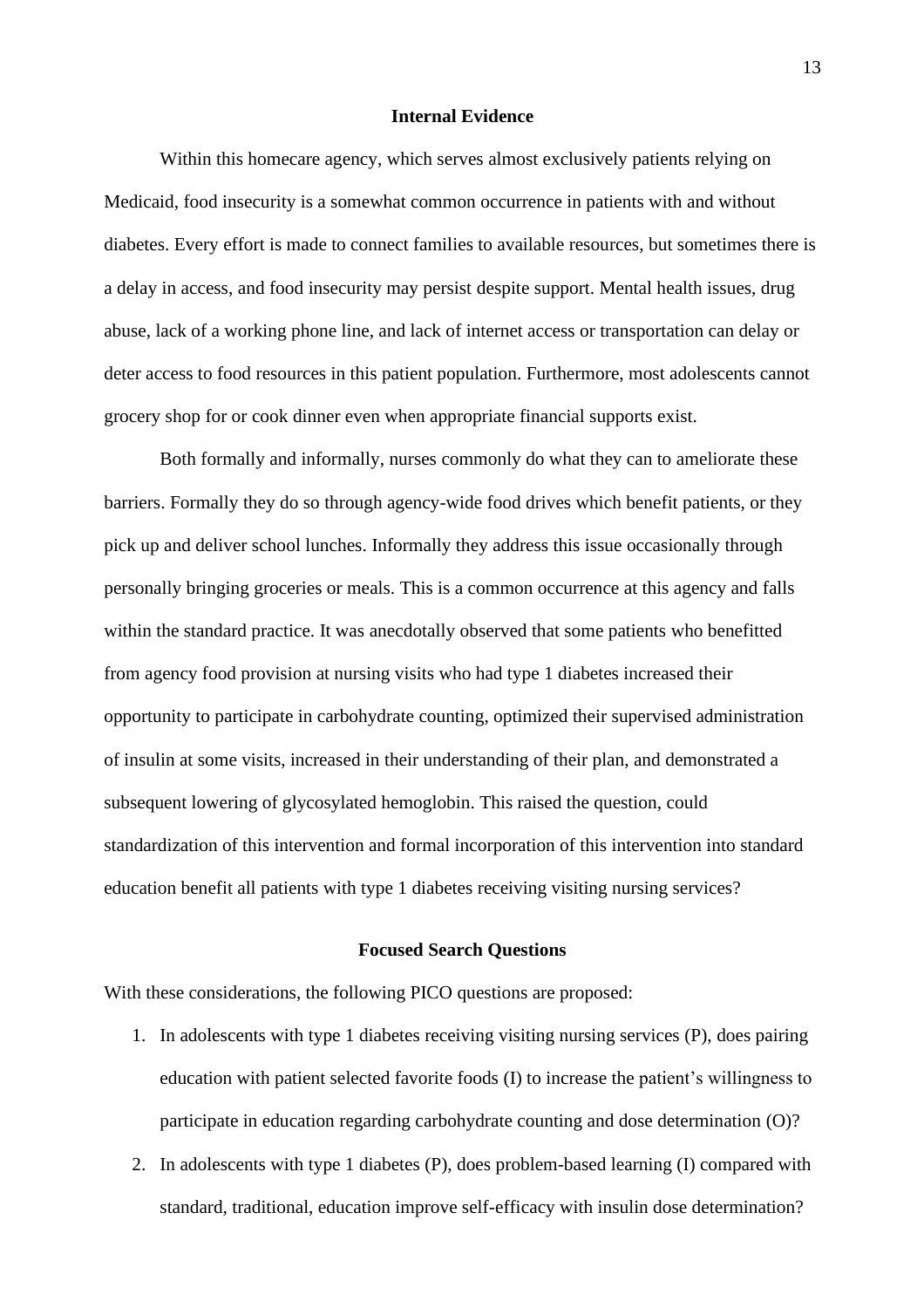#### **Evidence Appraisal, Summary, and Recommendations**

<span id="page-14-0"></span>A search was conducted of the CINAHL database, the PubMed database, and the Cochrane database of systematic reviews. The keywords searched were "diabetes,"" "pediatric," "adolescent," "incentive," and "problem-based learning". Searches were limited to the date range of 2010-2020, and articles were required to be written in English. Articles pertaining to interventions used to increase patient adherence and understanding in poorly controlled diabetes in pediatric patients were reviewed. Due to a lack of literature on the topic, a secondary reference hand searching technique was also used, prioritizing literature related to the improvement of diabetes education in adolescents.

Both randomized controlled trials and systematic reviews are appropriate for answering this type of question. However, given the lack of abundant evidence at this level, lower levels of evidence were included. Five studies were chosen based on relevance to the subject matter, ranging in quality from level I to level VI, and were formally appraised and shown in Appendix A. A level of evidence synthesis table is shown in Appendix B and an outcomes synthesis table is shown in Appendix C.

The results of the literature search and analysis demonstrate a lack of robust literature in the area of diabetes education in adolescents. However, existing evidence favors several general educational approaches that improve diabetes education in this population. Familial involvement, use of rewards, short and repeated teaching sessions as opposed to fewer long sessions, and use of problem-based learning are all strategies identified in the literature as conferring some level of benefit over the standard practice in diabetes education (see Appendix A). A practice change that incorporates some or all these educational approaches would be supported by existing evidence in the literature.

**Phase 2: Project Planning**

#### <span id="page-14-1"></span>Project Goals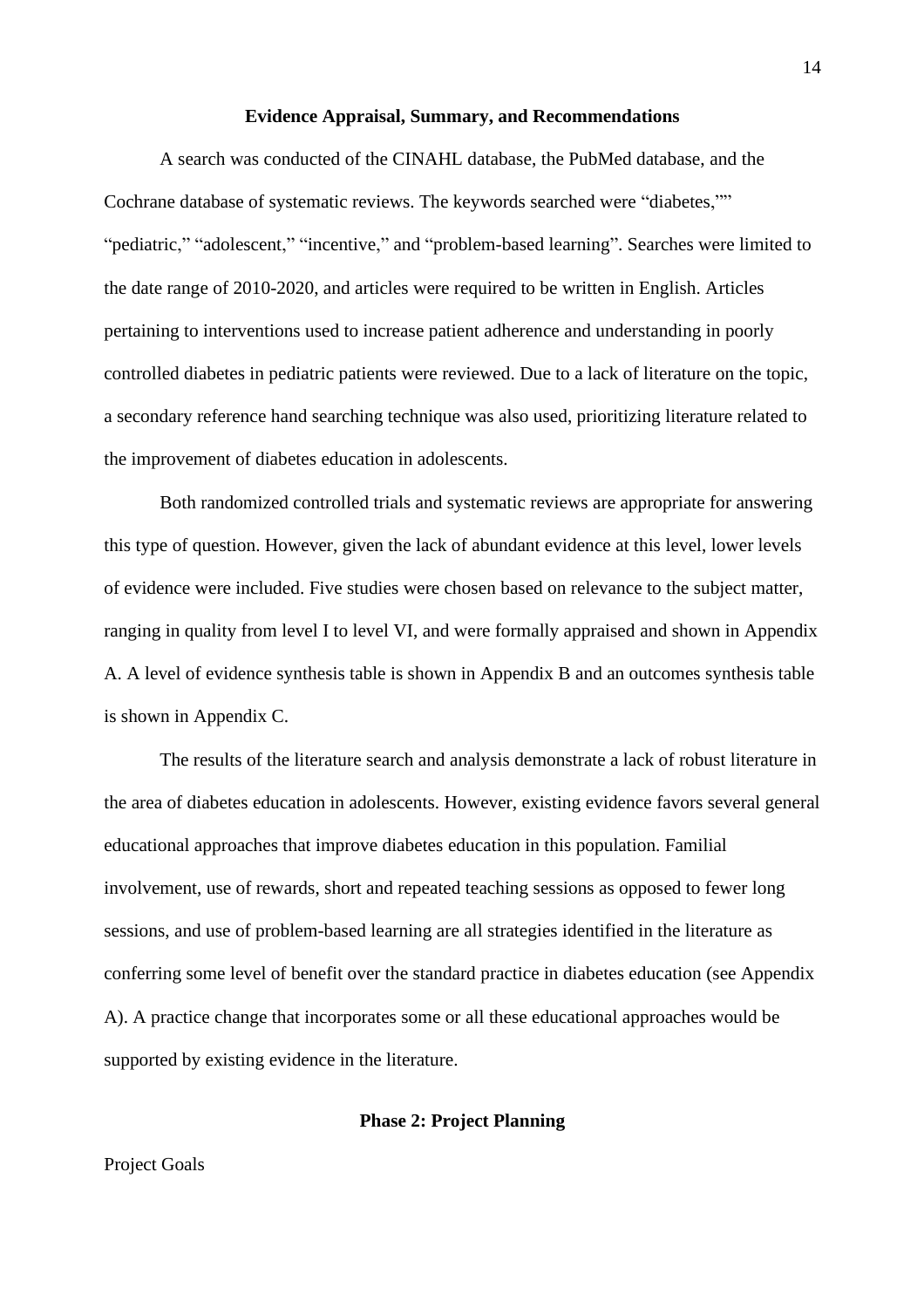1. Develop and implement an evidence-based practice change based on problem-based learning related to carbohydrate counting that improves diabetes education for adolescents with T1DM receiving visiting nursing services.

### **Framework**

<span id="page-15-0"></span>The IOWA framework for evidence-based implementation was utilized to organize and conduct the intervention for this project (Cullen et al., 2022). Additionally, the Institute for Healthcare Improvement (IHI) Model for Improvement for quality improvement and systems process improvement was utilized with the Plan-Do-Study-Act (PDSA) cycle to guide the adoption of potential systems change. The IHI model consists of three questions, targeting the aim, measurement, and change, followed by a four-component cycle of PDSAs, where each step informs the next (*Maternal Child and Health Bureau | MCHB*, n.d.). Predictions of the next cycle are then made with information gained from the previous cycle. The IHI model exhibits parsimony, logical adequacy, and is testable with empirical data as demonstrated and described in this educational-based EBP-QI project (Langley et al., 2009).

#### **Context**

<span id="page-15-1"></span>{REDACTED} is a licensed homecare agency in Cheshire, CT. However, the agency provides healthcare services to patients across Connecticut. The quality improvement project will be implemented within patient homes of patients already receiving services for diabetes management, where the care currently is provided. Participants will include adolescents with type 1 diabetes receiving visiting nursing services, are on multiple-dose insulin therapy (MDI), and who self-inject insulin.

#### **Intervention/Practice Change**

<span id="page-15-2"></span>The Model for Healthcare Improvement includes three key beginning questions consisting of, "What are we trying to accomplish?" "What changes can we make that will result in an improvement?" and "How will we know if the change is an improvement?" These three initial questions are followed by a plan-do-study-act cycled approach that allows for an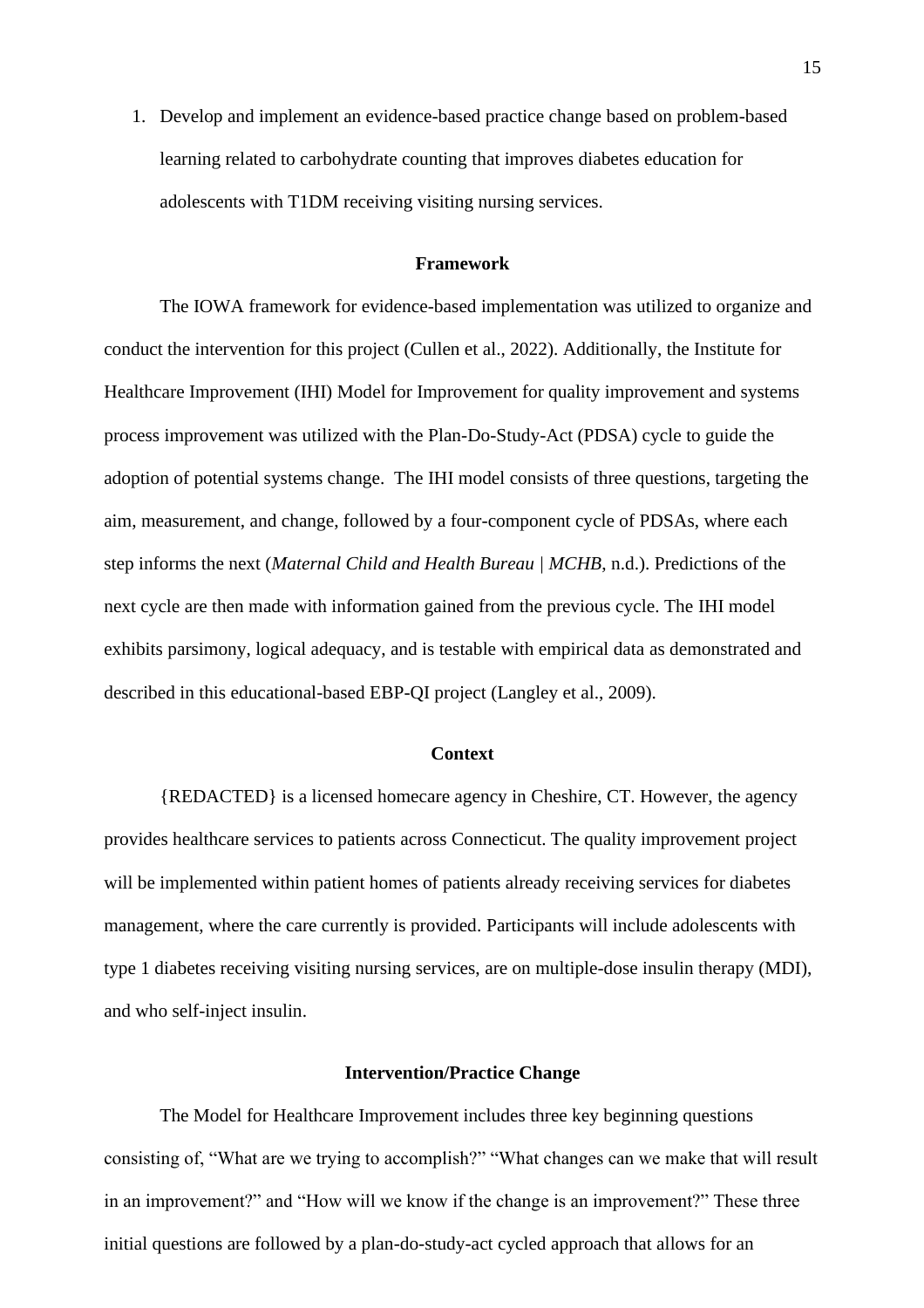organized approach to practice change. The quality improvement team at [REDACTED] Homecare met to discuss potential improvements to make in the diabetes education provided at their agency using this framework.

#### <span id="page-16-0"></span>**What are we trying to accomplish?**

The specific aim of this initial PDSA cycle was to implement a problem-based learning education intervention **to improve upon current in-home diabetes education** as it relates to carbohydrate counting in adolescents with type 1 diabetes receiving homecare services.

#### <span id="page-16-1"></span>**What changes can we make that will result in an improvement?**

Literature review findings as they relate to the local problem were discussed with the quality improvement team at [REDACTED] Homecare. This team focused on how to incorporate evidence-based practice into the context of the homecare practice setting with a goal of improving diabetes education for adolescents with type 1 diabetes receiving homecare services, noting that the evidence supports an intervention that involves multiple short teaching sessions and problem-based learning. Furthermore, internal evidence from practice experience which showed that providing food at visits had anecdotally improved educational opportunities been considered in the decision-making process.

A decision was made to formally incorporate problem-based learning coupled with food provision across multiple teaching visits. While these interventions were occurring asynchronously and without standardization as part of standard practice at this agency already, it was determined that formalizing this diabetes education approach and integrating it into three, already scheduled nursing visits would allow for improved equity and quality of the care patients receive and allow for more formal assessment of the benefits of the change. A schedule of three nursing teaching visits with one nurse case manager would allow for an opportunity to evaluate this practice change for the first PDSA cycle. Using one nurse to complete this initial cluster of teaching visits would allow for a reduced teaching burden to nurses in the first cycle of the PDSA and would maintain consistency of care. To teach patients how to use their carbohydrate ratio with foods they normally eat, patients would be allowed to choose their own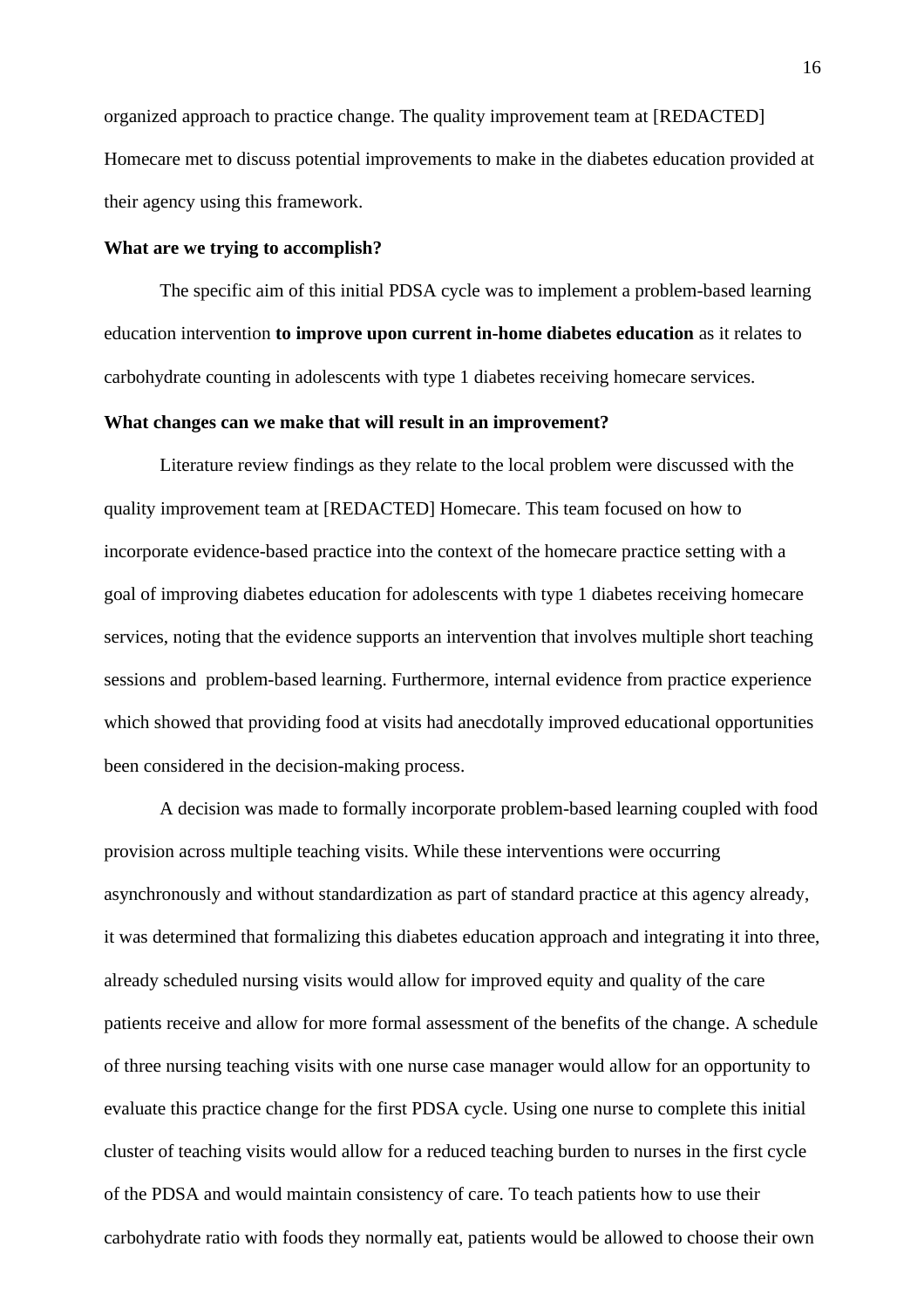foods to be provided at eat visit. However, in order to create opportunities to instruct patients on different presentations of foods, which require different approaches to carbohydrate counting, different categories of foods would be provided at each visit. It was determined that one visit should involve a prepackaged snack containing one serving as this is a common presentation of food and adolescents commonly eat snacks between meals. It was determined that a second visit should involve a cereal, which involves using measuring cups and often involves fractional serving size on the label and doubling or in some cases tripling the serving size. Finally, eating restaurant style food typically requires using internet resources and/or carbohydrate estimators and is an important skill in carbohydrate counting so it was determined that a third visit should involve a restaurant-style prepared meal.

#### <span id="page-17-0"></span>**How will we know whether the change is an improvement?**

An important part of quality improvement is determining if the change is an improvement on existing practice. While this educational approach is supported by evidence findings, appropriate data collection is necessary to ensure the change provides benefit and that the execution aligns with current practice findings. A data collection plan was developed for this change initiative and broken into three categories.

### <span id="page-17-1"></span>*Descriptive Data*

It was determined that descriptive data would be taken including current patient age, gender, diagnosis, and length of nursing services. Collection of this kind of data can help the quality improvement team ensure that this change is not more or less helpful to one group and can give context that informs later PDSA cycles. This data is all routinely taken as part of the electronic healthcare record.

#### <span id="page-17-2"></span>*Primary Measures*

Primary measures to determine if the change was an improvement were identified including answers to two yes/no questions, "Did you find this teaching helpful?" and "Would you recommend this intervention to other patients with diabetes?" as well as two open-ended questions including, "What did you like about the activity" and "what didn't you like about the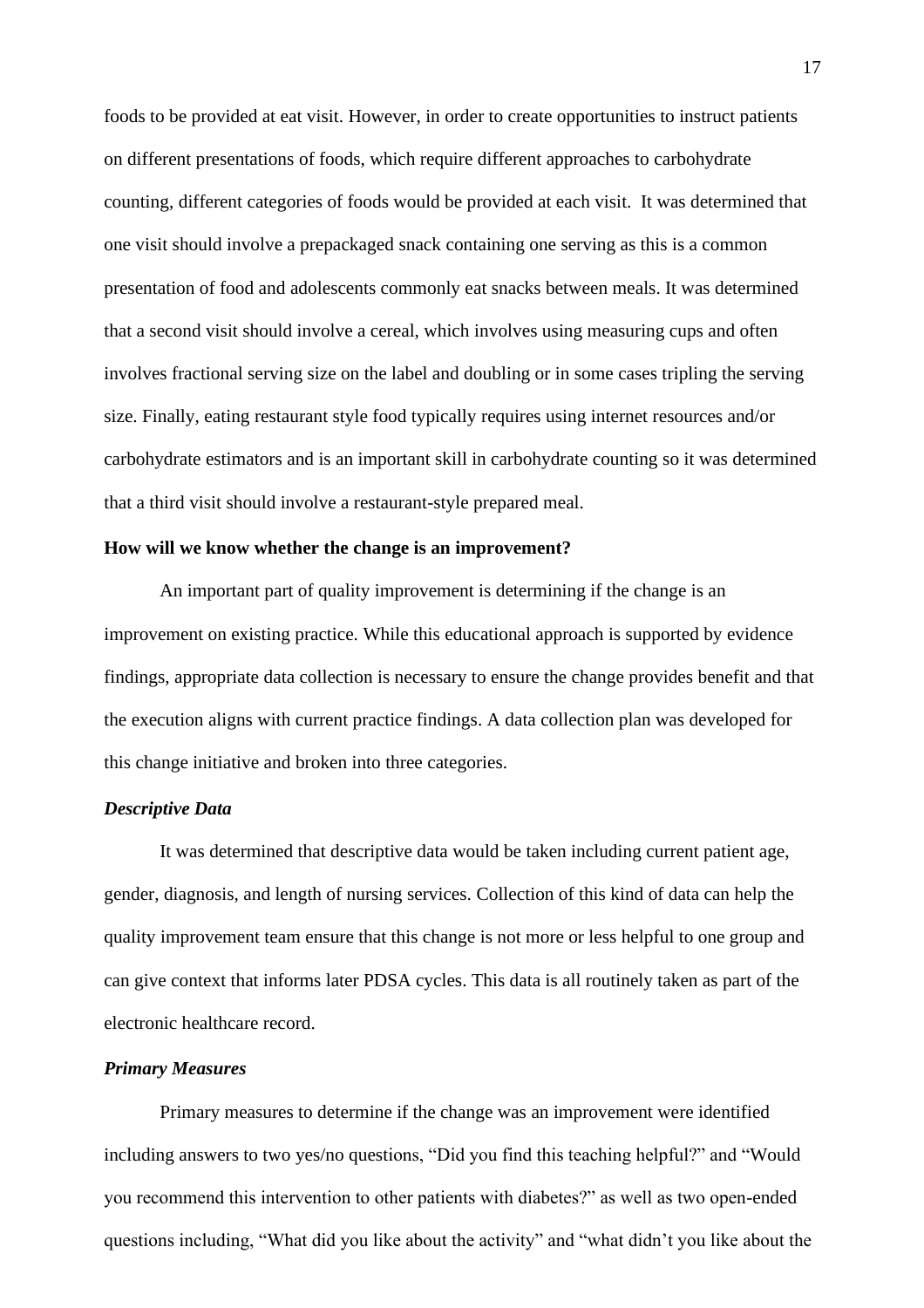activity?" These questions were chosen to elicit information about patient/customer satisfaction with the services and to offer an opportunity for self-advocacy and feedback which could inform later change and improvement. A change intervention that resulted in positive feedback and results in these satisfaction metrics would be considered an improvement on current practice.

### <span id="page-18-0"></span>*Additional Data*

While existing literature did not demonstrate that any of these improvements in educational approaches elicited a reduction in glycosylated hemoglobin, glycosylated hemoglobin is a metric closely monitored by the patient's endocrinologist as a metric of glycemic control. It is also routinely closely monitored and documented by visiting nursing services. As a standard of practice, all changes made to any patient's plans are considered in the context of the question, "what will be the effect on this patient's glycosylated hemoglobin levels?" For that reason, it would be in poor practice not to consider this metric, not as a metric of success of this problem-based learning educational intervention, but rather as a clinical practice metric that ensures this nursing service is meeting its primary endocrinologistdetermined goals, that this practice change does not interfere with that goal, and to determine if the change even potentially supports that goal. Along these same lines, increasing frequency of counting carbohydrates to dose determine for insulin administration and reducing missed insulin doses is also seen as an endocrinologist-determined nursing goal. Using a Likert scale to assess patient-reported frequency of use of this practice can help ensure that this change does not interfere with and even potentially reveal benefits to patients in meeting their providerdetermined homecare admission goals. These are to be viewed as safety metrics.

Additionally, literature surrounding these education improvement strategies do show improvement in diabetes self-efficacy scores. For this reason, a pre- and post-test diabetes selfefficacy scale were chosen to be used to ensure that the same benefits seen in the evidence are also being achieved when the practice change is enacted.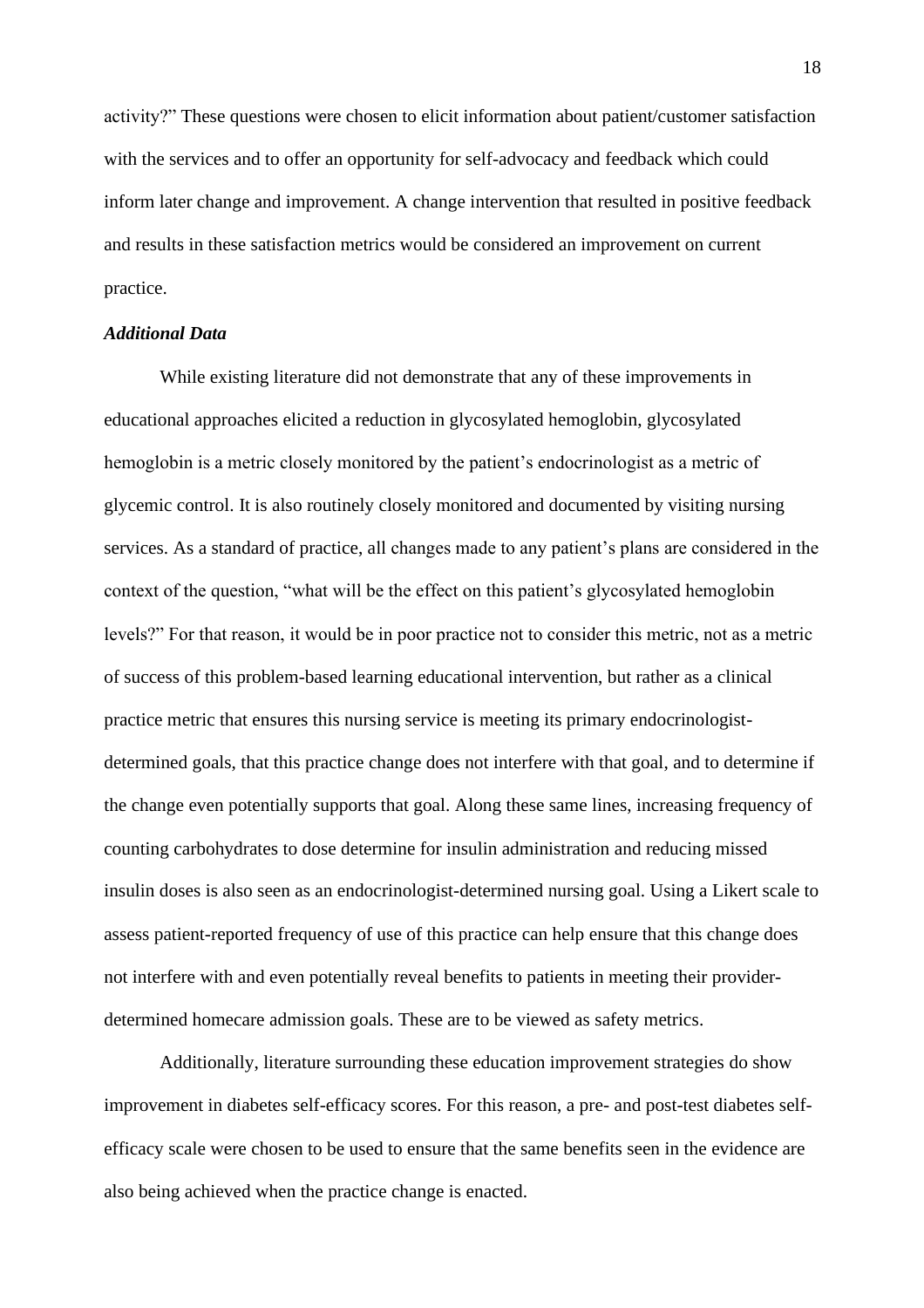#### **PDSA Cycle**

<span id="page-19-0"></span>In the first step of the PDSA approach to evidence-based practice implementation, the "plan phase," objectives for that cycle are determined, predictions are made, a data collection, and data analysis plan is identified, key stake holders are identified and involved, potential barriers, resources, and ethical considerations are evaluated.

### **PDSA step one: Plan**

#### <span id="page-19-2"></span><span id="page-19-1"></span>**Objective**

The objective of this PDSA cycle was to enact the identified three-visit standardized teaching model into practice.

### <span id="page-19-3"></span>**Plan for Data Collection**

Data was determined to be collected at previously scheduled nursing visits with the patient's nurse case manager at the first and final of the three visits. Data would be collected on paper and input into excel without patient identifiers. Paper documents would be destroyed once all data collection was complete, and kept at the homecare agency, out of access of others prior to that time. Anonymized data would be retained for up to one year following the completion of the practice change initiative for reference. The data is to be kept on [REDACTED]'s server. The QI team and [REDACTED], the homecare agency administrator would retain access to the data.

#### <span id="page-19-4"></span>**Plan for Data Analysis**

Statistical analysis of descriptive participant information and survey data as mentioned above will be conducted by Austin McCaslin, and under supervision of Anna Goddard, PhD, APRN at Sacred Heart University. After data entry in Microsoft Excel, descriptive analysis and summary of variables related to the average pre-post glycosylated hemoglobin scores, pre-post self-efficacy scores measured by SED and the percentage difference, the average self-efficacy sub-scores pre-post and the % difference, and patient satisfaction through comments and feedback post education would be included.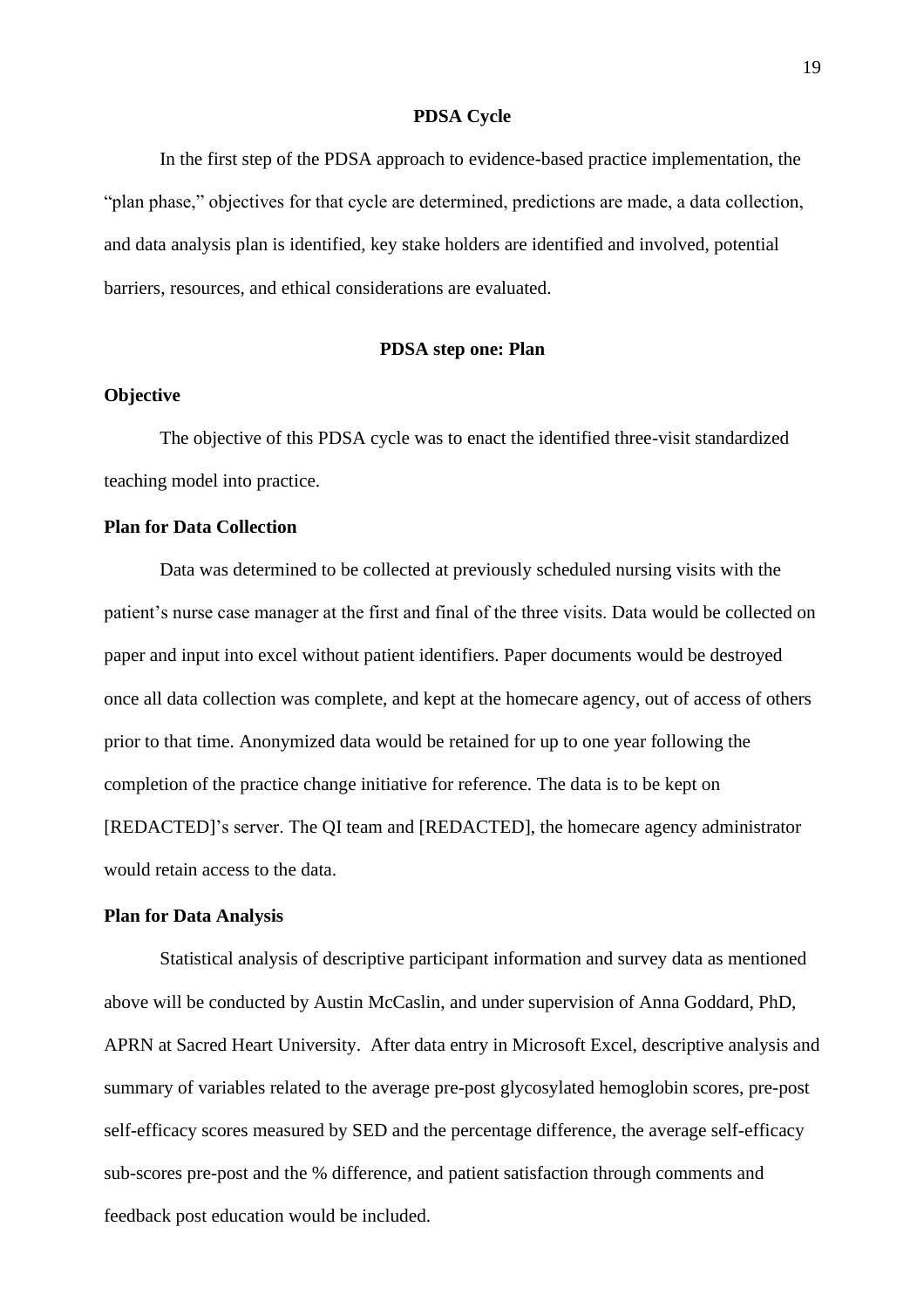### <span id="page-20-0"></span>**Key Stake Holders**

The QI team identified and proposed the change to key stake holders including [REDACTED, owner of [REDACTED] Homecare, [REDACTED] Reed, BSN, the nurse administrator, [REDACTED], the clinical supervisor and project mentor. Other identified stakeholders in this practice change include [REDACTED] diabetes program at [REDACTED], visiting nurses, patients, and their guardians.

### **Barriers**

Incorporating EBP into clinical settings is crucial for improving our healthcare system (DeNisco, 2021). Two barriers to the implementation of EBP are lack of leadership buy-in and negative attitudes toward EBP. Allowances of time and funding to support an organizational change, as well as flow-down of the perceived value/priority of the change all have significant impact on whether a change can effectively occur. These cannot occur properly without buy-in from leadership and an understanding of the true investment. The ability to demonstrate to leadership that costs in the time and funding to implement a change can result in saved costs elsewhere, improved patient satisfaction, or avoided expenses related to patient complications can be a powerful motivator (Melnyk & Fineout-Overholt, 2019). Additionally, the current movement toward value-based reimbursement creates a great environment to incentivize the implementation of EBP, because it ties quality and outcome metrics reimbursement for healthcare (*Highlights | CMS*, n.d.). Demonstrating ways that investing more in the quality of care supported by EBP can improve the outcomes and therefore potentially improve reimbursement and increase patient referrals can be a motivating factor for leadership. These benefits of implementing this quality improvement was presented to upper management, and the decision was made to go forward with the implementation process.

Another barrier to the implementation of EBP is negative attitudes toward EBP. This can occur in settings where EBP projects are frequent, but the staff is disconnected from the development process, staff can become hardened toward EBP and lack dedication in its implementation. Fortunately, in small homecare agencies, improvement projects are few and far between. This is expected to reduce this barrier of implementation in this practice setting.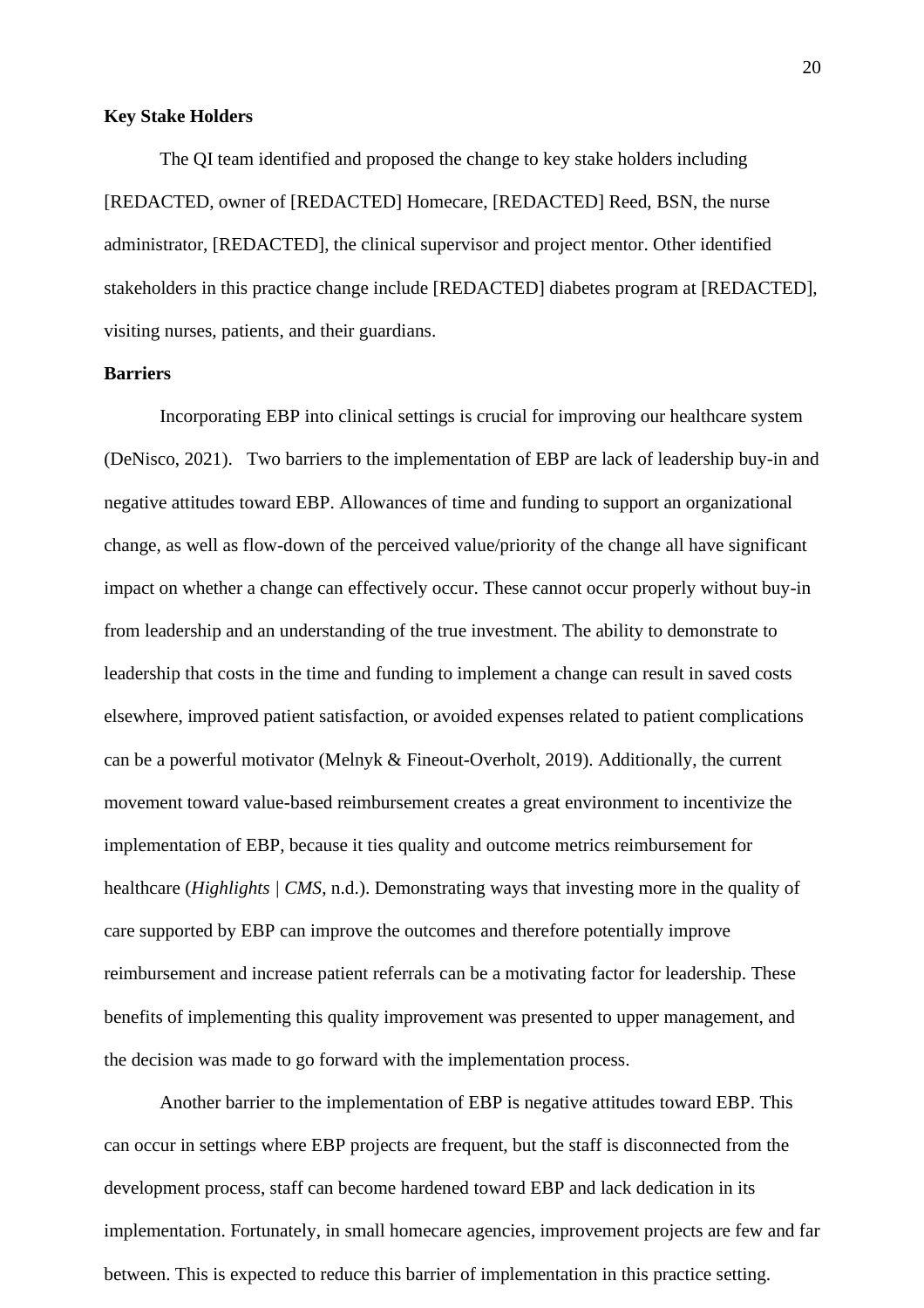Shared ownership of the organizational change project is key to effectively implementing. This can be attained by cultivating change mentors and champions, including all levels of staff in development stages, and attaining leadership buy-in before presenting to other members. Offering opportunities from staff to share in feedback can increase ownership.

Finally, considering, communicating, and compensating staff for any increase in workload due to the change in advance can lead to improved reception of EBP initiatives (Melnyk & Fineout-Overholt, 2019). If the change is to be sustained long-term, it must be considered as part of a long-term work increase. This will require cost evaluation, research regarding potential changes in insurance billing options if adapted long term and buy-in from stakeholders.

### <span id="page-21-0"></span>**Resources**

Resources include time for development, implementation, data collection, analysis, as well as the cost of food. These resource costs are shown in **[Table 1](#page-21-1)** below.

### <span id="page-21-1"></span>**Table 1**

| Development            |                       |                           |                   |  |  |  |  |
|------------------------|-----------------------|---------------------------|-------------------|--|--|--|--|
| Resource               | Cost                  | Estimate                  | <b>Final Cost</b> |  |  |  |  |
| EBP committee          | Time                  |                           |                   |  |  |  |  |
| meetings               |                       |                           |                   |  |  |  |  |
| Presentations to stake | Time                  |                           |                   |  |  |  |  |
| holders                |                       |                           |                   |  |  |  |  |
| Development of         | Time                  |                           |                   |  |  |  |  |
| procedures             |                       |                           |                   |  |  |  |  |
| Promotion of change/   | Time                  |                           |                   |  |  |  |  |
| creating awareness     |                       |                           |                   |  |  |  |  |
|                        | Implementation        |                           |                   |  |  |  |  |
| Staff training         | Time                  |                           |                   |  |  |  |  |
| Data collection        | Longer visits         | Approximately 10 extra    | This was not      |  |  |  |  |
|                        |                       | minutes per visit         | formally tracked  |  |  |  |  |
|                        |                       |                           | but there was no  |  |  |  |  |
|                        |                       |                           | noted appreciable |  |  |  |  |
|                        |                       |                           | increase in time  |  |  |  |  |
|                        |                       |                           | spent in visits   |  |  |  |  |
| Food                   | Cost of food, time to | Purchasing food can add   | Time to purchase  |  |  |  |  |
|                        | purchase food         | an additional 10 minutes, | food was longer   |  |  |  |  |
|                        |                       | a target of \$15-20 per   | than expected, up |  |  |  |  |
|                        |                       | participant allotted for  | to 45 min per     |  |  |  |  |
|                        |                       | food across three visits  | shopping trip,    |  |  |  |  |
|                        |                       |                           | though clustering |  |  |  |  |
|                        |                       |                           | of shopping       |  |  |  |  |
|                        |                       |                           | reduced some of   |  |  |  |  |
|                        |                       |                           | the burden. The   |  |  |  |  |

*Cost projection and analysis*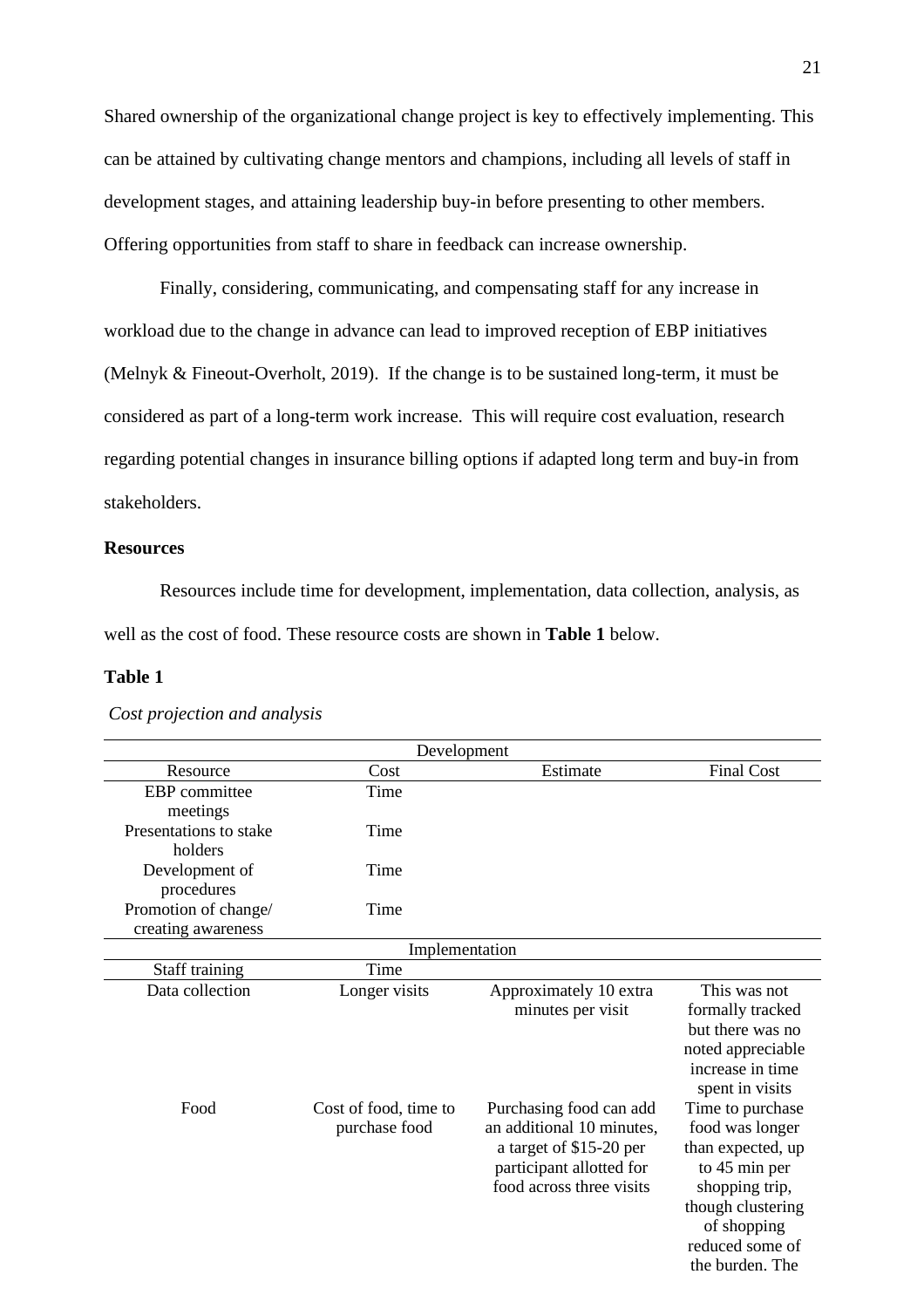|                                                 |                                                                 | the estimate,<br>rounded to \$12 per<br>patient on average. |
|-------------------------------------------------|-----------------------------------------------------------------|-------------------------------------------------------------|
| Data management and<br>entry                    | Time                                                            |                                                             |
|                                                 | Analysis                                                        |                                                             |
| Data processing                                 | Time, SPSS software                                             | SPSS use was free                                           |
|                                                 | license                                                         | with a free trial                                           |
| EBP committee<br>meetings to discuss<br>results | Time                                                            |                                                             |
| Internal and external<br>dissemination          | Time, cost of travel if<br>presenting at<br>conference or other |                                                             |
|                                                 | healthcare facilities                                           |                                                             |

### <span id="page-22-0"></span>**Timeline**

A timeline was established highlighting key milestones of implementation of the

evidence-based practice which can found in Table 2 below.

### <span id="page-22-1"></span>**Table 2**

*Timeline*

#### **March-April 2021**

Complete project proposal draft

### **April- May 2021**

Complete official DNP project proposal and present to stakeholders

January-February 2020 revise project proposal as needed

Identify & obtain the required ethical review and approval needed

#### **June 2021-March 2022**

Implement project

Track any deviations from project plan and make changes if needed

#### **March 2022**

Data reduction and Statistical analysis

Synthesize new learning

Formal write up and presentation development

**March-April 2022**

average cost per patient was ultimately under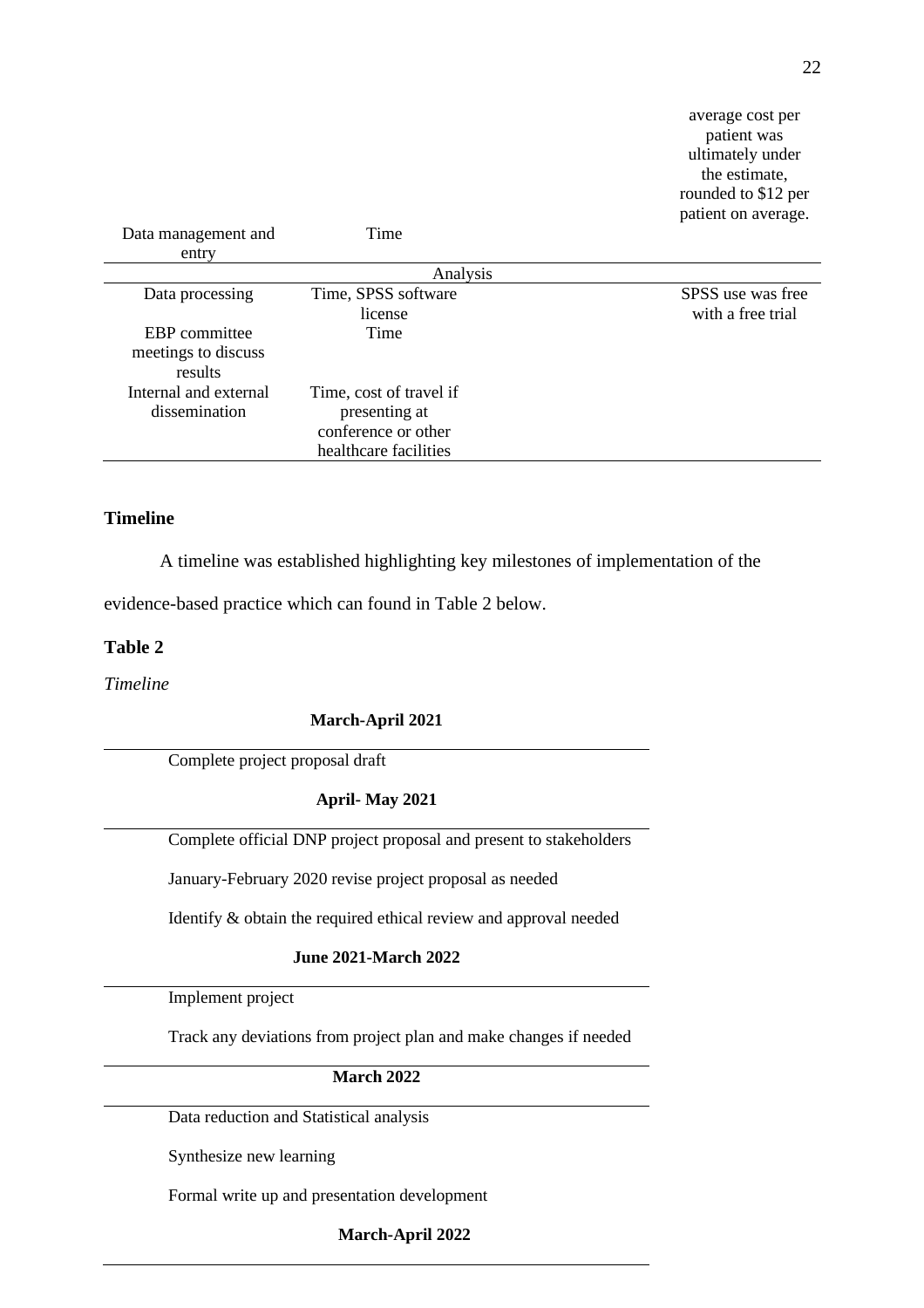Present final DNP project Submit final DNP project Disseminate Results

### <span id="page-23-0"></span>**Review for Ethical Consideration**

Because this educational intervention falls within standard practice, is evidence-based, and is limited to a formalization of practice interventions that were already being implemented both informally and formally within the practice setting, the responsible bodies at [REDACTED] Homecare determined that this change practice was ethnically sound, allowed for potential benefits with few risks beyond data confidentiality, and approved the practice change. The SHU DNP QI checklist was conducted, and this project met criteria for QI (See Appendix D). Because IRB approval is typically required for publication of this type of data related to patient care, IRB approval was sought outside of the homecare agency where this practice was implemented and instead in the academic setting of the author's school (Sacred Heart University). However, the IRB application at SHU was withdrawn. Upon recommendation by Sacred Heart University's IRB, reapplication for IRB approval once the change was completed would be more appropriate. This would ensure that ethical standards were met in case publication is pursued.

#### **Phase 3: Implementation**

<span id="page-23-1"></span>Using the PDSA approach to quality improvement implementation, the chosen evidence-based change was implemented within the context of the second step, "Do." During this step the planned change was executed and deviations from that plan were tracked.

#### **PDSA Step 2 – Do**

### <span id="page-23-3"></span><span id="page-23-2"></span>**Execution**

The educational change approach was enacted by a single nurse case manager. The educational opportunity was offered to all patients with type 1 diabetes who self-inject insulin that are within that nurse's patient panel and the expectations were set with patients and guardians.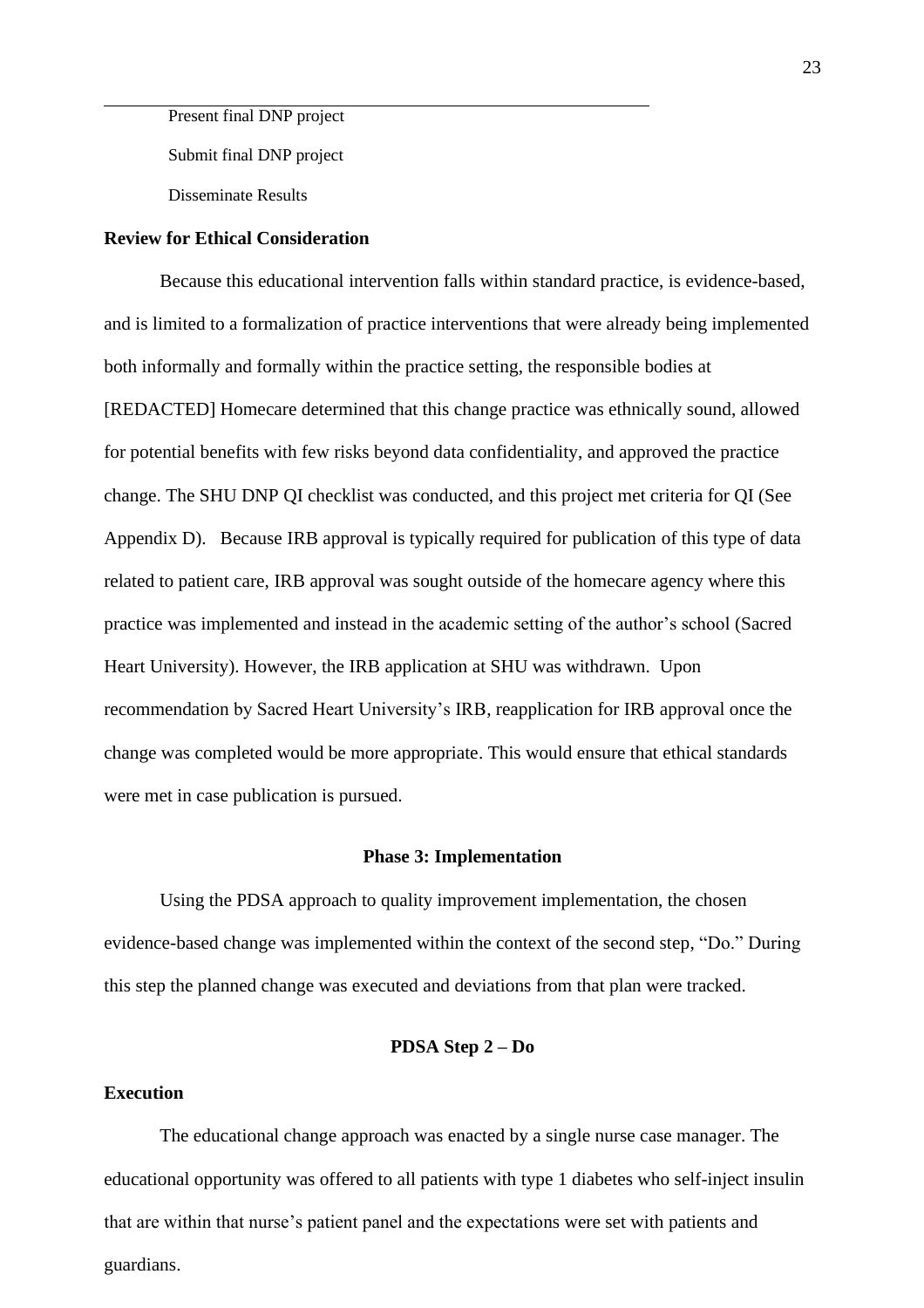Three visits were completed asynchronously at times convenient for the patient, their families, and at times that worked within the nurse's visitation schedule. Guardians were always present for the first visit to learn about the education related to insulin coverage for "real-world" food choices. The educational intervention was also integrated into subsequent regularly scheduled visits. Patients were asked to complete a survey about the educational intervention at the first and last visit.

### <span id="page-24-0"></span>**Deviations**

One deviation occurred. The clinical manager/practice mentor at the organization determined the plan for patients to choose their preferred "real-world" food ahead of time was too labor intensive for staff. To accommodate this, a bin of snacks and cereals for patients to choose from was utilized (populated with patient identified favorites). This allowed less preparation time for the nurse and allowed patients to change their mind at the last minute. Anecdotally, it was noted that patients seemed to enjoy shopping in these bins as evidenced by smiling and laugher when doing so.

#### **Phase 4: Evaluation**

<span id="page-24-1"></span>Using the PDSA approach to evidence-based change implementation, the implemented plan was evaluated during the third step titled, "study." During this step, collected data is analyzed and interpreted. Outcomes are evaluated to establish whether they meet the predetermined qualifications as an improvement to standard practice. Generally, the data set can be evaluated to determine if any other information can be gleaned to inform a future PDSA cycle during this step.

#### **PDSA Step 3- Study**

#### <span id="page-24-3"></span><span id="page-24-2"></span>**Results**

The results from the identified outcome measures help the quality improvement team to know whether the change was an improvement over standard practice. Outcomes related to process measures help the quality improvement team know whether the change was executed in a way that is consistent with the literature.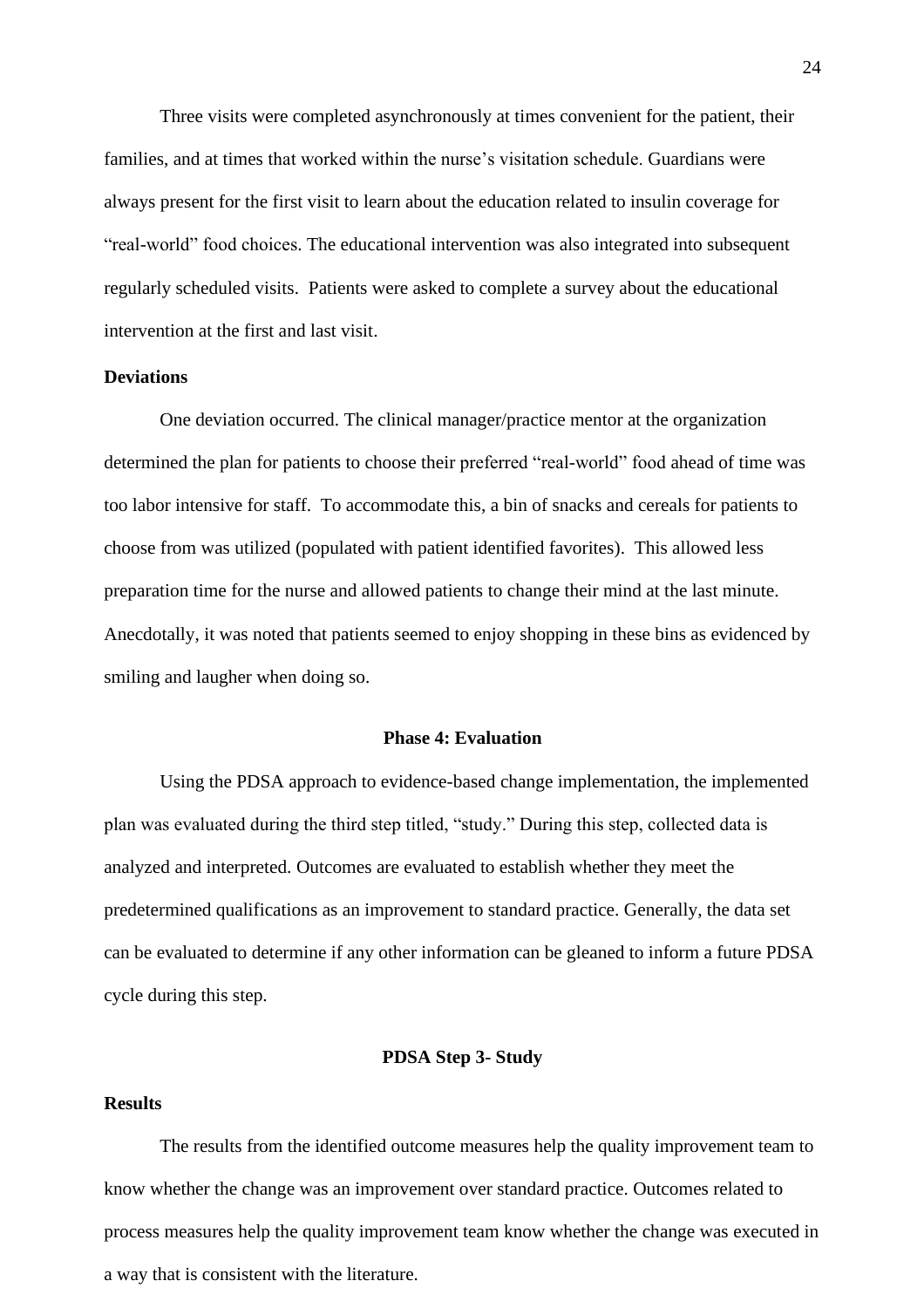### <span id="page-25-0"></span>*Demographics*

A total of 10 patients participated in the problem-based learning intervention put forth for this educational change practice. The average age of participants was 13.5, with the youngest being 11 years old and the oldest, 17 years old. Five females and five males participated in the intervention. All patients who began the intervention completed the intervention, but not all patients offered the opportunity chose to participate.

#### <span id="page-25-1"></span>*Primary Outcomes*

All patients reported that they found the problem-based learning educational intervention helpful and would recommend this educational intervention to another patient with type 1 diabetes. No patients reported drawbacks to this intervention, and all comments written were positive ones. These comments are summarized **[Table 3](#page-25-2)**. This was an expected outcome as it was expected that patients would find the educational practice change helpful and that comments would generally be positive. This data helps the quality improvement team know that the practice change was an improvement in terms of patient/customer satisfaction, which was a primary metric and addresses the underlying project goal of improving satisfaction and engagement of diabetes education.

### <span id="page-25-2"></span>**Table 3**

*Participant post-test comments*

### **Participant Comments:**

"Eating snacks, getting help with diabetes." "FOOD!" "It was fun." "It helps me understand wha' I'm doing wrong and what I have to do differently, and I learned more on carb counting, helpful" "I got taught the process of counting carbs." "Taking the time to do it together." "I got to eat food and had decent fun while doing it." "Practice doing it out together." "Food, breaking it down."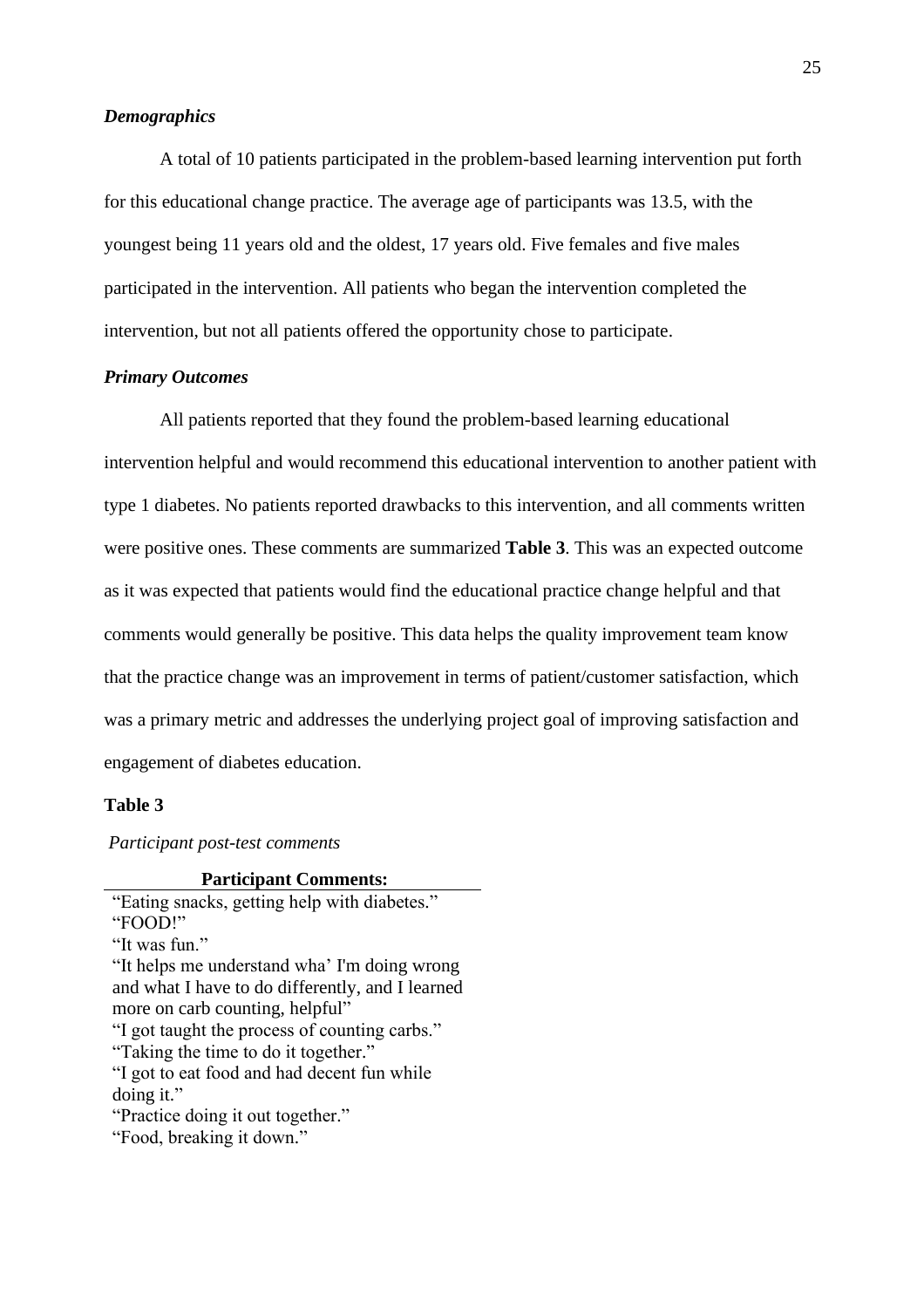### <span id="page-26-0"></span>*Process Measures*

**Self-efficacy.** [Figure 1](#page-26-1) shows the mean pre- post-test mean SED levels, including subscale values. Examination of the figure shows that the overall mean SED value, and all subscale values, were higher post-test. [Table 4](#page-26-2) shows a tabulated summary of the SED values. The overall average SED score increased from 136.8 to 151.6, an increase of 11 percent. The average SED-D score increased from 90 to 103, an increase of 14.4 percent. The average SED-M score increased from 18 to 19, an increase of 5.6 percent. The SED-G score increased from 24 to 26, an increase of 8.3 percent.

### <span id="page-26-1"></span>**Figure 1**





### <span id="page-26-2"></span>**Table 4**

*Summary of changes to SED and subscales*

| <b>Measure</b> | <b>Pre-test</b> | Post-test | ℅<br><b>Difference</b> |
|----------------|-----------------|-----------|------------------------|
| <b>SED</b>     | 136.8           | 151.8     | 11.0                   |
| SED-D          | 90              | 103       | 14.4                   |
| SED-M          | 18              | 19        | 5.6                    |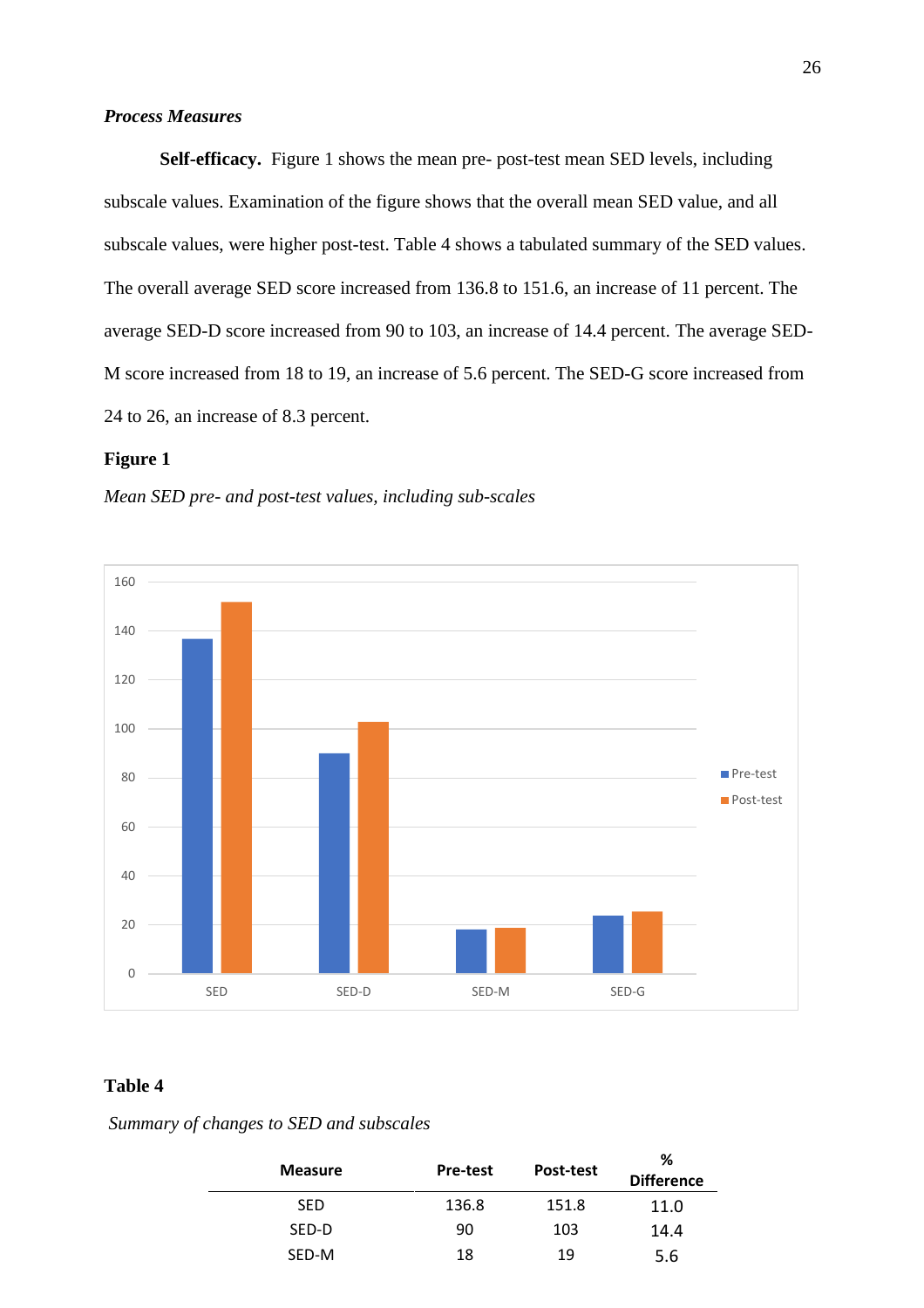### SED-G 24 26 8.3

#### **Mean Pre/Post glycosylated hemoglobin. Error! Reference source not**

**found[.Figure 2](#page-27-2)** shows the change in mean glycosylated hemoglobin level. As shown in the figure, the mean glycosylated hemoglobin decreased over the course of the intervention from 11.48 to 10.85. [Table 5](#page-27-1) shows the tabulated summary of changes to glycosylated hemoglobin. Examination of [Table 5](#page-27-1) shows there was an overall average 5.5% decrease in glycosylated hemoglobin.

### <span id="page-27-2"></span>**Figure 2**



*Mean of glycosylated hemoglobin pre-test and post-test with error bars*

### <span id="page-27-1"></span>**Table 5**

*Summary of changes to glycosylated hemoglobin*

| <b>Measure</b>             | <b>Pre-test</b> | Post-test | %<br><b>Difference</b> |
|----------------------------|-----------------|-----------|------------------------|
| Glycosylated<br>hemoglobin | 11.48           | 10.85     | 5.5                    |

### <span id="page-27-0"></span>*Patient Reported Frequency Changes*

Patients were asked to report before and after participating in the intervention how often they count carbohydrates for insulin dose determination. This question was formulated on a Likert scale including the options "Never, Infrequently, Sometimes, With Most Meals, Every Time I Eat." "Never" correlated to 1 on the Likert scale, "Infrequently" correlated to 2 on the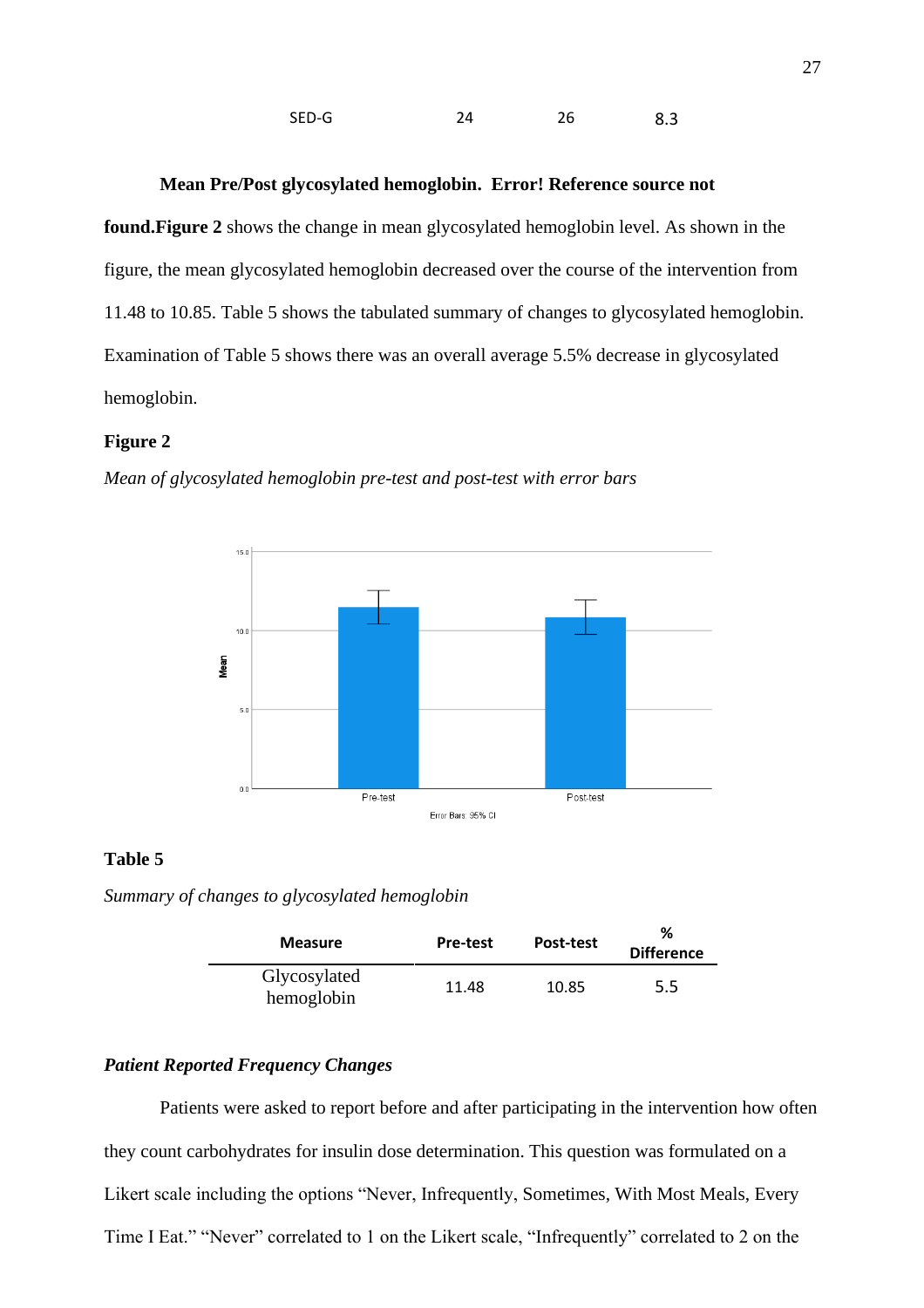Likert scale, "Sometimes" correlated to 3 on the Likert scale, "With Most Meals" correlated to 4 on the Likert scale, and "Every Time I Eat" correlated to 5 on the Likert scale. **[Figure 3](#page-28-1)** shows the reported frequency of checking carbohydrate levels on pre- and post-test surveys. There were zero "Never" responses either pre- or post- test. There was one "Infrequently" response pre-test and one "Infrequently response post-test. There were six "Sometimes" responses pre-test and four "Sometimes" responses post-test. There were zero "With Most Meals" responses pre-test and five "With Most Meals" responses post-test. There were three "Every Time I Eat" responses pre-test and zero "Every Time I Eat" responses post-test. The average value of the Likert scale went from 3.5 pre-test to 3.4 post-test, with both average values correlating to approximately midway between "sometimes" and "with most meals." However, the mode response changed from "sometimes" to "with most meals."

### <span id="page-28-1"></span>**Figure 3**





#### **Phase 5: Practice Integration**

<span id="page-28-0"></span>In the last step of the PDSA cycle, "act," plans to standardize the improvement can be discussed. Additionally, directions and approaches for future cycles to continue improving on the processes can be put forth. Incorporation of successes, failures, and even new concerns can be brought up from the previous cycle.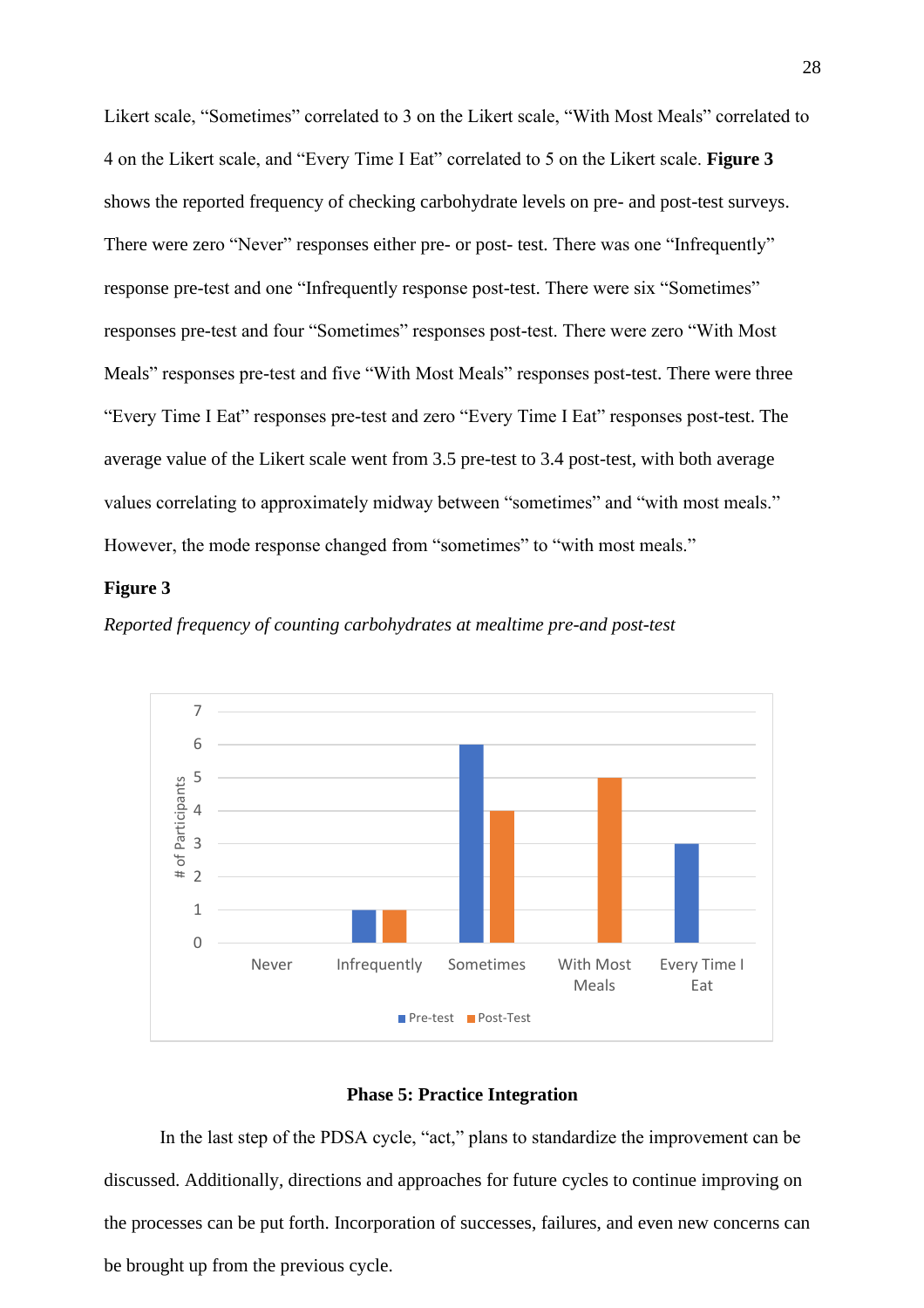### **PDSA Step 4- Act**

### <span id="page-29-1"></span><span id="page-29-0"></span>**Evaluation of PDSA cycle**

The primary outcome was driven by patient feedback. Because all patients reported they found the educational intervention helpful and all patients reported they would recommend the intervention to another patient with type 1 diabetes, this educational approach is seen as an improvement on current processes. Additionally, the open-ended patient feedback supports this conclusion. Overall glycosylated hemoglobin decreased and self-efficacy, as measured by the SED, increased. Both decreases in glycosylated hemoglobin and increases in self-efficacy are considered positive outcomes. Since the outcomes in these process measurements improved, it is believed the intervention was conducted in a way consistent previous research. In terms of reported frequency of calculating carbohydrates for dose determination, the average remained approximately halfway between "sometimes" and "with most meals," and the mode response changed from "sometimes" to "with most meals." Given the highly qualitative nature of the question, a very small decrease in the average frequency of calculation at meals may be seen as insignificant. The change in average was driven in large part by a decrease in the selection of the response "every time I eat." It is possible that patients who participated because more aware of missed dosages throughout the course of this educational intervention. It is encouraging however, that the mode response increased from "sometimes" to "with most meals." Overall a lack of a significant change in this measure indicates that the intervention did not interfere with goals set by the patient's endocrinologist.

The goal of improving patient education in the homecare setting for patients with type 1 diabetes who self-inject insulin on the topic of carbohydrate counting by pairing patient preferred foods with problem-based nursing education was found to be an improvement on current practice as evidenced by positive patient satisfaction feedback. For this reason, it was agreed upon by stakeholders that the practice change, in some form, should be incorporated into standard treatment of all patients going forward.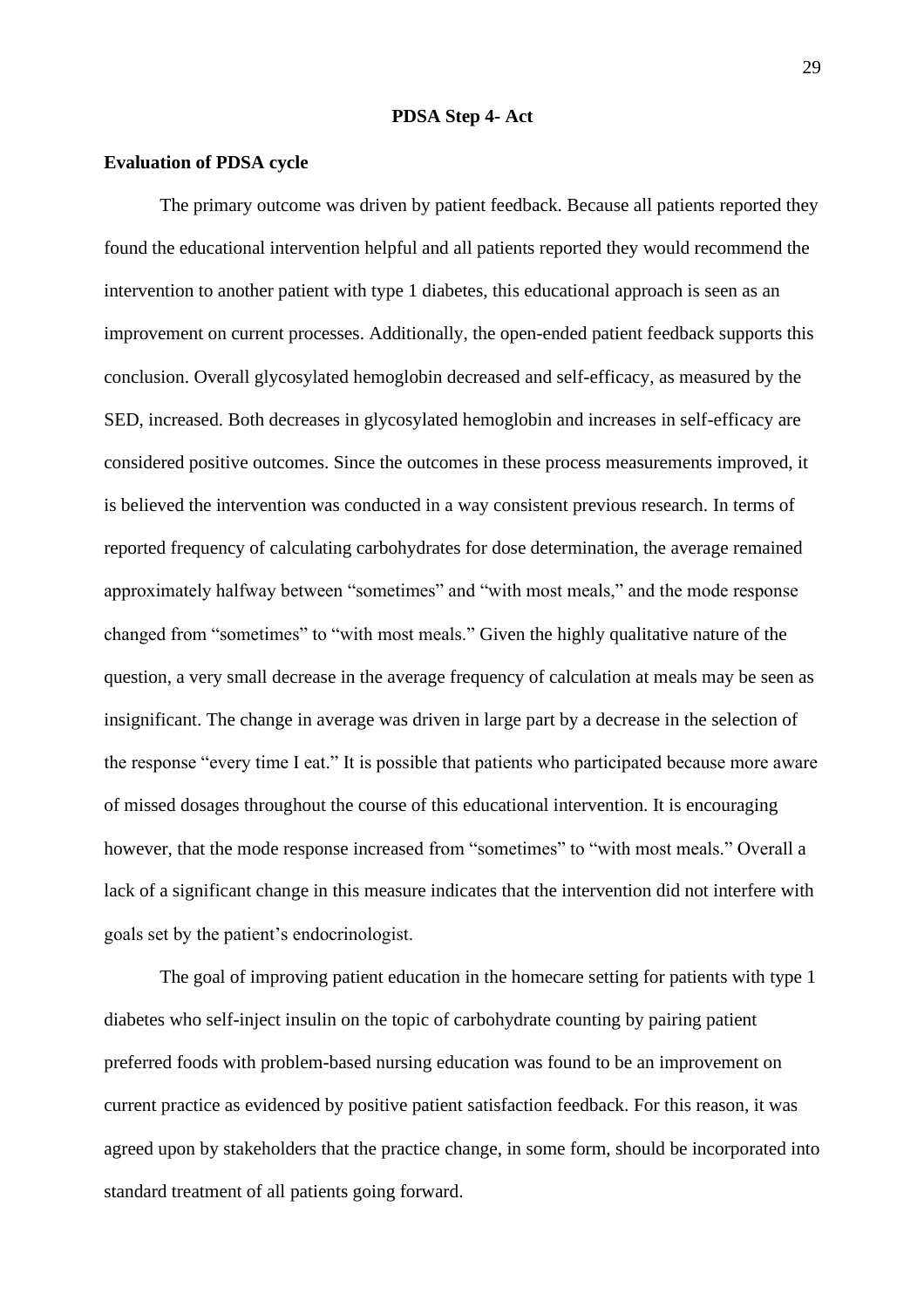However, while the patients benefited from and enjoyed the educational intervention, it was determined by stakeholders that the cost to the agency and time inputs from nursing must be reduced in future cycles and as the change is rolled out throughout the agency.

### <span id="page-30-0"></span>**Next Steps**

Some suggested future changes to address time included utilizing prepopulated bins with assortments of snacks, cereals, and easy meals. This reduces the time of shopping, which was high, and allows for flexibility in scheduling as preparation time is also reduced. Additionally, the most expensive food item that was offered at this visit was a restaurant-style prepared food. The idea was discussed that easy-to-make meals could be incorporated into the bins including prepackaged easy meals such as "cup of noodles." This would provide nurses with an opportunity to provide a meal to practice carbohydrate counting with but not place a significant cost burden on the agency.

#### **Phase 6: Dissemination**

#### <span id="page-30-2"></span><span id="page-30-1"></span>**Internal Dissemination**

Internal dissemination of new learning regarding best practices is extremely important as it creates awareness about a change within an organization. Communication with administrators and senior-level sponsors about positive results promotes positive sentiments toward future EBP changes. Disseminating pilot and milestone results about ongoing EBP can increase excitement and interest throughout the healthcare setting to motivate increased staff involvement in the change, desire to sustain the difference, and to participate in future EBP efforts. Internal dissemination of the results of this project were communicated to leadership and administration through presentations to leadership. An important aspect of dissemination strategies is that they must fit their context to be effective (Brownson et al., 2018). Because homecare involves a very independent and decentralized workforce, internal dissemination of the results of this project can be effectively communicated to staff with posters and infographics which allow for asynchronized viewing from any location. Infographics regarding the project findings were disseminated to staff nurses and nurses who were invited to receive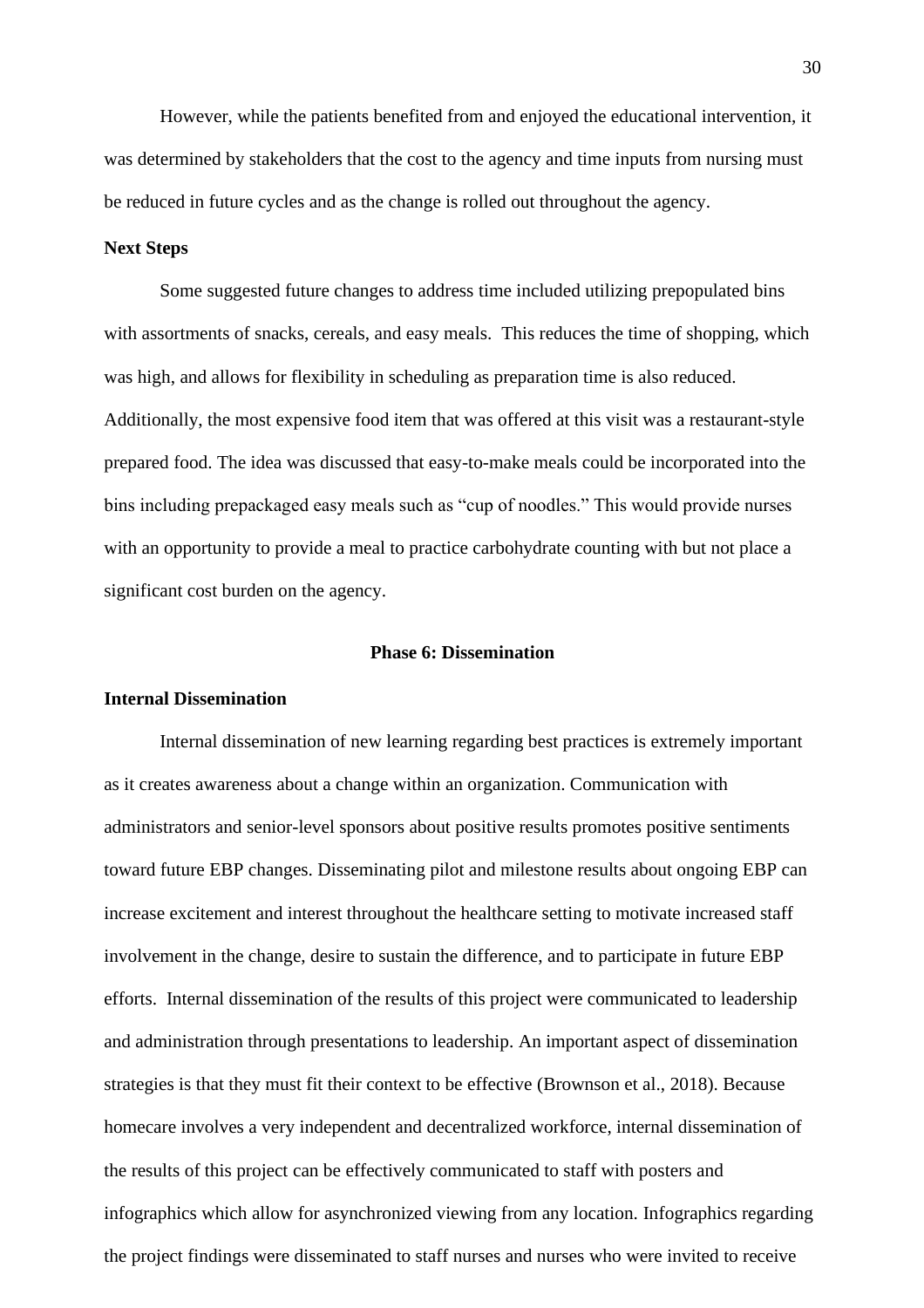training and supplies to become champions of a modified version of the educational intervention which will be adapted as standard practice at this institution.

### <span id="page-31-0"></span>**External Dissemination**

The goal of external dissemination is to communicate the results of the quality improvement project to facilitate the incorporation of new learning into other similar practice settings. To facilitate the incorporation of new knowledge in similar practice settings, results were communicated in a formal educational session with another visiting nursing agency that provides visiting nursing services for adolescents with type 1 diabetes adolescents in the Hartford area. The results will also be considered for social media dissemination by the nursing agency. Additionally, a poster presentation and discussion as part of the NU820 Evidence-Based Practice class will be completed.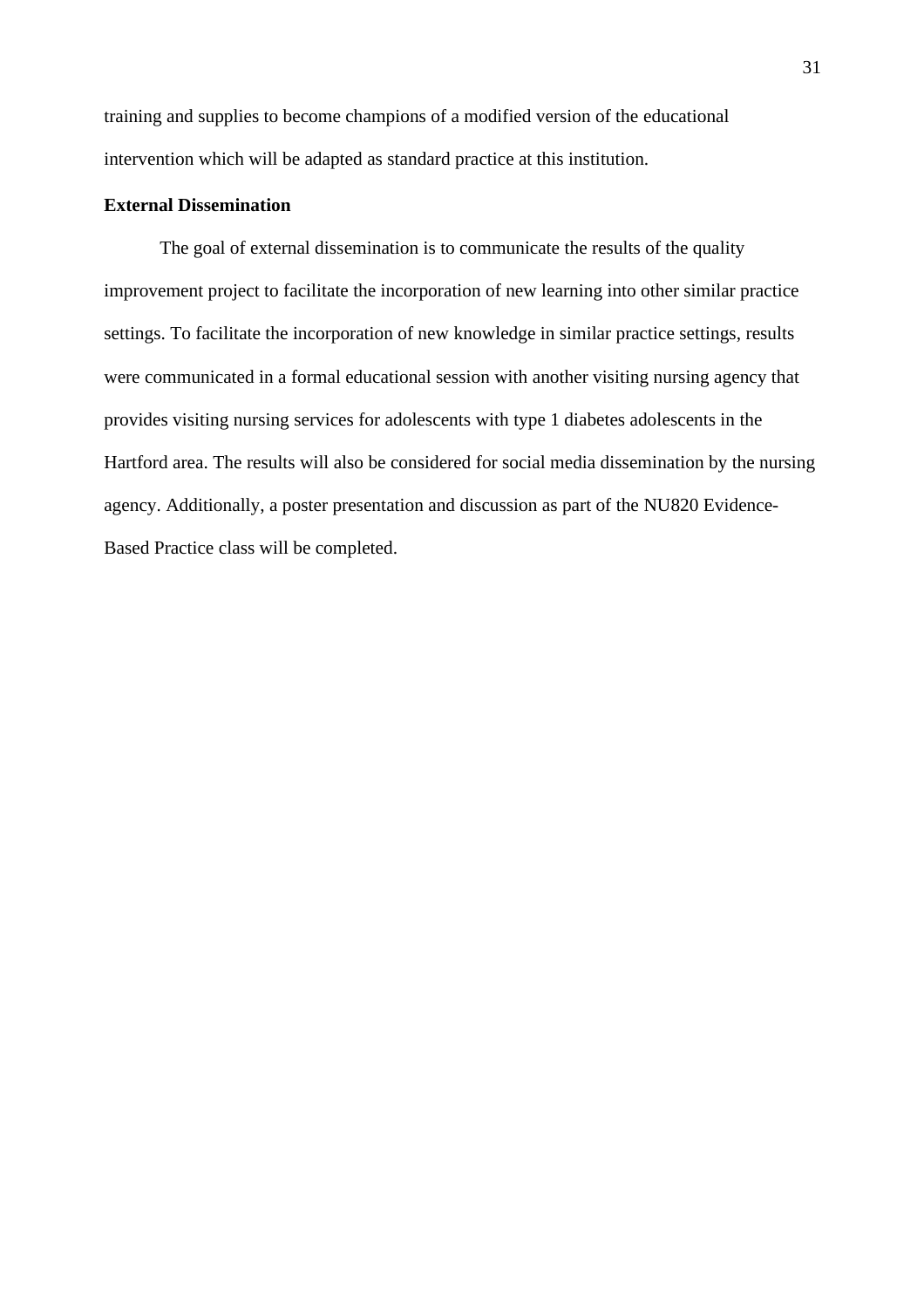#### **References**

<span id="page-32-0"></span>Althouse, A. (2021). *Post Hoc Power: Not Empowering, Just Misleading. 259*, A3–A6.

- Borus, J. S., & Laffel, L. (2010). Adherence challenges in the management of type 1 diabetes in adolescents: Prevention and intervention. *Current Opinion in Pediatrics*, *22*(4), 405– 411. https://doi.org/10.1097/MOP.0b013e32833a46a7
- Brownson, R. C., Eyler, A. A., Harris, J. K., Moore, J. B., & Tabak, R. G. (2018). Getting the Word Out: New Approaches for Disseminating Public Health Science. *Journal of Public Health Management and Practice*, *24*(2), 102–111.

https://doi.org/10.1097/PHH.0000000000000673

- Chaney, D., Coates, V., Shevlin, M., Carson, D., McDougall, A., & Long, A. (2012). Diabetes education: What do adolescents want? *Journal of Clinical Nursing*, *21*(1–2), 216–223. https://doi.org/10.1111/j.1365-2702.2010.03692.x
- Coulter, A. (1999). Paternalism or partnership?: Patients have grown up—And there's no going back. *BMJ*, *319*(7212), 719–720. https://doi.org/10.1136/bmj.319.7212.719
- Cullen, L., Hanrahan, K., Edmonds, S. W., Reisinger, H. S., & Wagner, M. (2022). Iowa Implementation for Sustainability Framework. *Implementation Science*, *17*(1), 1. https://doi.org/10.1186/s13012-021-01157-5
- Datye, K. A., Moore, D. J., Russell, W. E., & Jaser, S. S. (2015). A Review of Adolescent Adherence in Type 1 Diabetes and the Untapped Potential of Diabetes Providers to Improve Outcomes. *Current Diabetes Reports*, *15*(8), 621. https://doi.org/10.1007/s11892-015-0621-6
- DeNisco, S. (2021). *Advanced Practice Nursing Essential Knowledge for the Profession* (4th ed.). Jones & Bartlett Learning.
- *Highlights | CMS*. (n.d.). Retrieved September 9, 2020, from https://www.cms.gov/Medicare/Quality-Initiatives-Patient-Assessment-

Instruments/HospitalQualityInits/HospitalHighlights

Hoffman, R. P. (2002). Adolescent adherence in type 1 diabetes. *Comprehensive Therapy*, *28*(2), 128–133. https://doi.org/10.1007/s12019-002-0050-8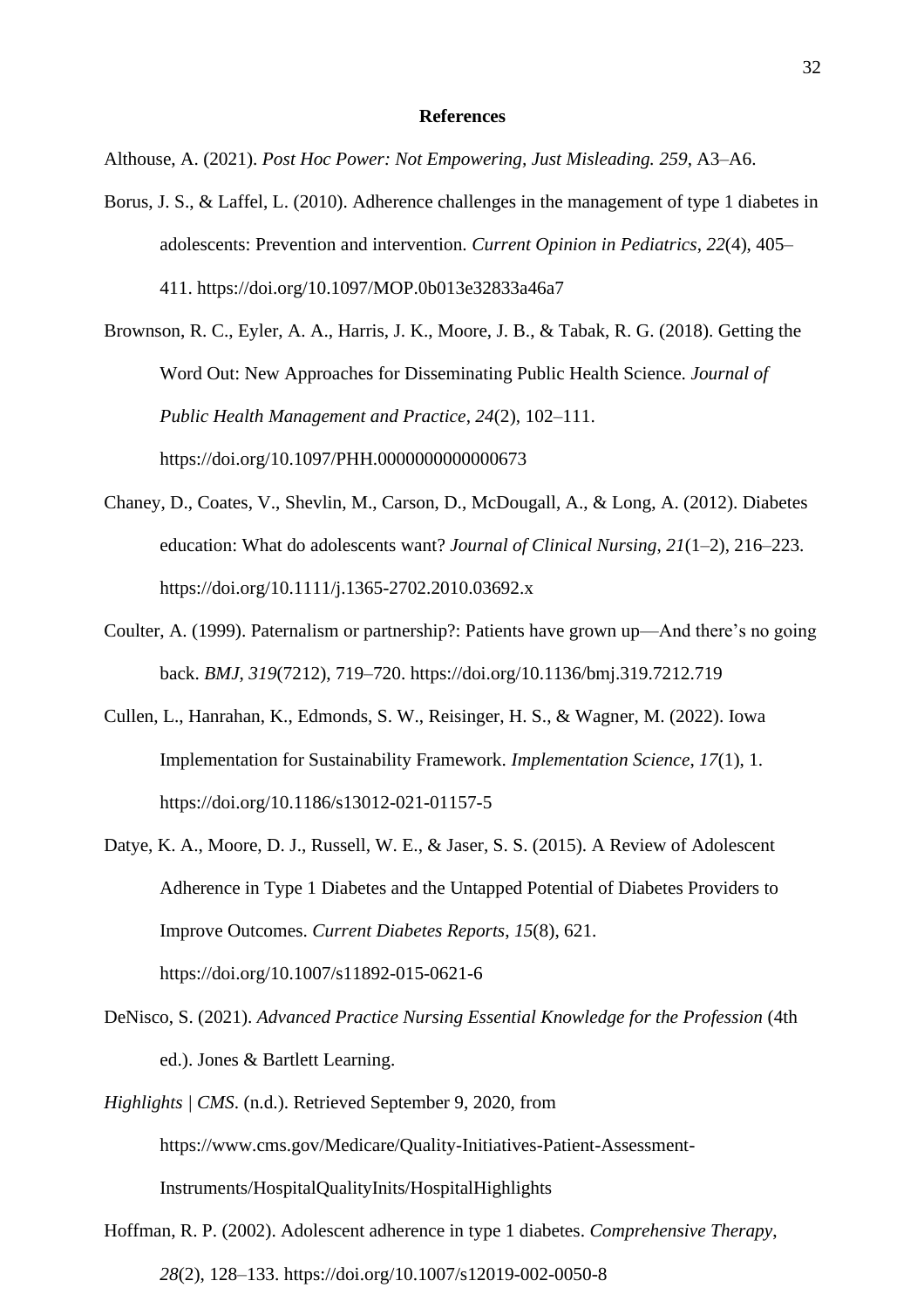*Institute for Healthcare Improvement: Science of Improvement: How to Improve*. (n.d.).

Retrieved November 18, 2019, from

http://www.ihi.org:80/resources/Pages/HowtoImprove/ScienceofImprovementHowtoIm prove.aspx

- Langley, G. J., Moen, R. D., Nolan, K. M., Nolan, T. W., Norman, C. L., & Provost, L. P. (2009). *The Improvement Guide: A Practical Approach to Enhancing Organizational Performance*. John Wiley & Sons.
- Melnyk, B., & Fineout-Overholt, E. (2019). *Evidence-based practice in nursing & healthcare: A guide to best practice* (4th ed.). Wolters Kluwer Health.
- Olinder, A. L., Kernell, A., & Smide, B. (2009). Missed bolus doses: Devastating for metabolic control in CSII-treated adolescents with type 1 diabetes. *Pediatric Diabetes*, *10*(2), 142– 148. https://doi.org/10.1111/j.1399-5448.2008.00462.x
- Quianzon, C. C., & Cheikh, I. (2012). History of insulin. *Journal of Community Hospital Internal Medicine Perspectives*, *2*(2), 10.3402/jchimp.v2i2.18701. https://doi.org/10.3402/jchimp.v2i2.18701
- Schlundt, D. G., Flannery, M. E., Davis, D. L., Kinzer, C. K., & Pichert, J. W. (1999). Evaluation of a Multicomponent, Behaviorally Oriented, Problem-Based "Summer School" Program for Adolescents with Diabetes. *Behavior Modification*, *23*(1), 79–105. https://doi.org/10.1177/0145445599231004
- Schreibman, L., Dawson, G., Stahmer, A. C., Landa, R., Rogers, S. J., McGee, G. G., Kasari, C., Ingersoll, B., Kaiser, A. P., Bruinsma, Y., McNerney, E., Wetherby, A., & Halladay, A. (2015). Naturalistic Developmental Behavioral Interventions: Empirically Validated Treatments for Autism Spectrum Disorder. *Journal of Autism and Developmental Disorders*, *45*(8), 2411–2428. https://doi.org/10.1007/s10803-015-2407-8
- Spiegel, G., Bortsov, A., Bishop, F. K., Owen, D., Klingensmith, G. J., Mayer-Davis, E. J., & Maahs, D. M. (2012). Randomized Nutrition Education Intervention to Improve Carbohydrate Counting in Adolescents with Type 1 Diabetes Study: Is More Intensive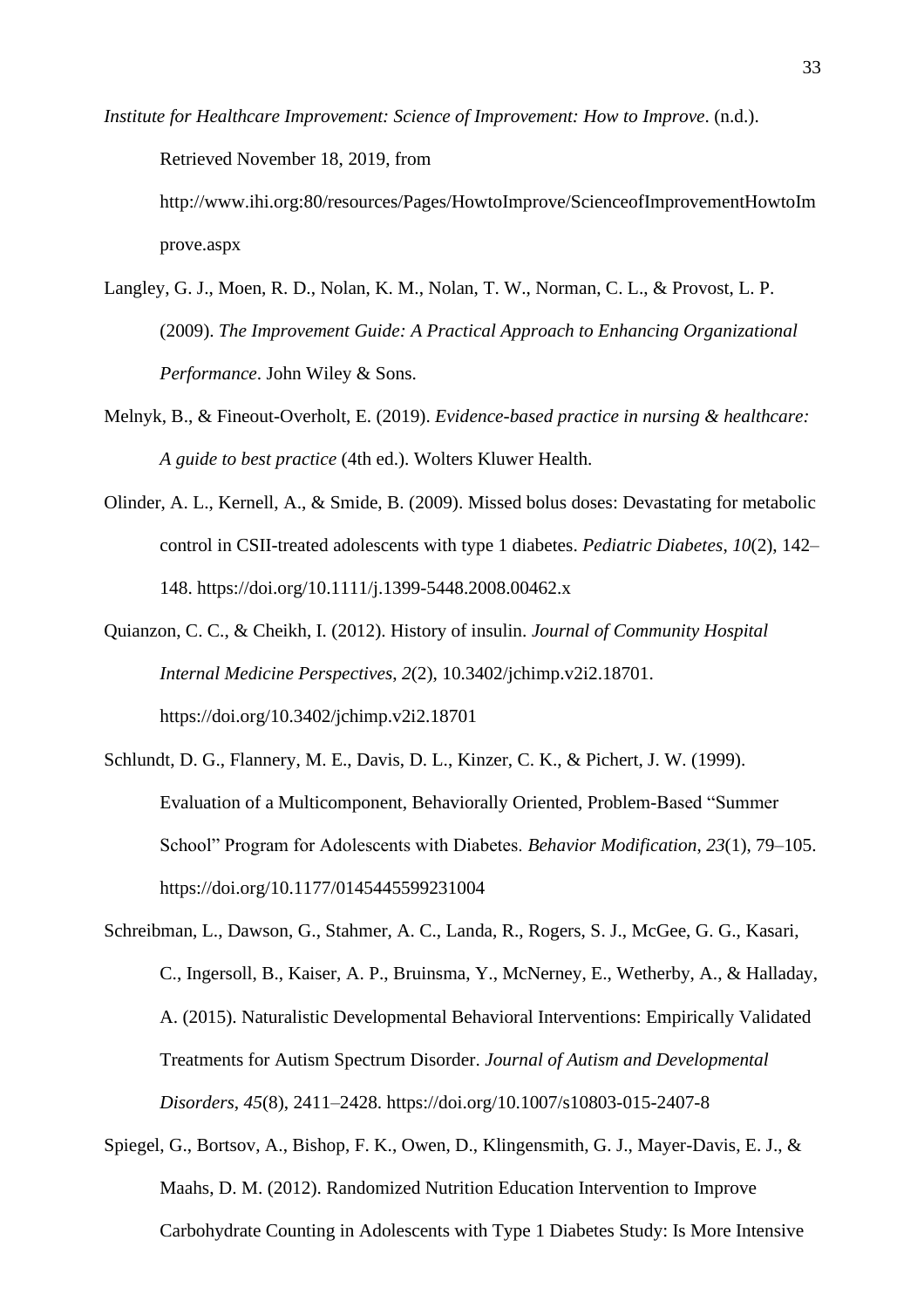Education Needed? *Journal of the Academy of Nutrition and Dietetics*, *112*(11), 1736– 1746. https://doi.org/10.1016/j.jand.2012.06.001

- Stanger, C., Ryan, S. R., Delhey, L. M., Thrailkill, K., Li, Z., Li, Z., & Budney, A. J. (2013). A Multicomponent Motivational Intervention to Improve Adherence Among Adolescents With Poorly Controlled Type 1 Diabetes: A Pilot Study. *Journal of Pediatric Psychology*, *38*(6), 629–637. https://doi.org/10.1093/jpepsy/jst032
- Williams, B., & Pace, A. E. (2009). Problem based learning in chronic disease management: A review of the research. *Patient Education and Counseling*, *77*(1), 14–19. https://doi.org/10.1016/j.pec.2009.03.004
- Yew, E. H. J., & Goh, K. (2016). Problem-Based Learning: An Overview of its Process and Impact on Learning. *Health Professions Education*, *2*(2), 75–79. https://doi.org/10.1016/j.hpe.2016.01.004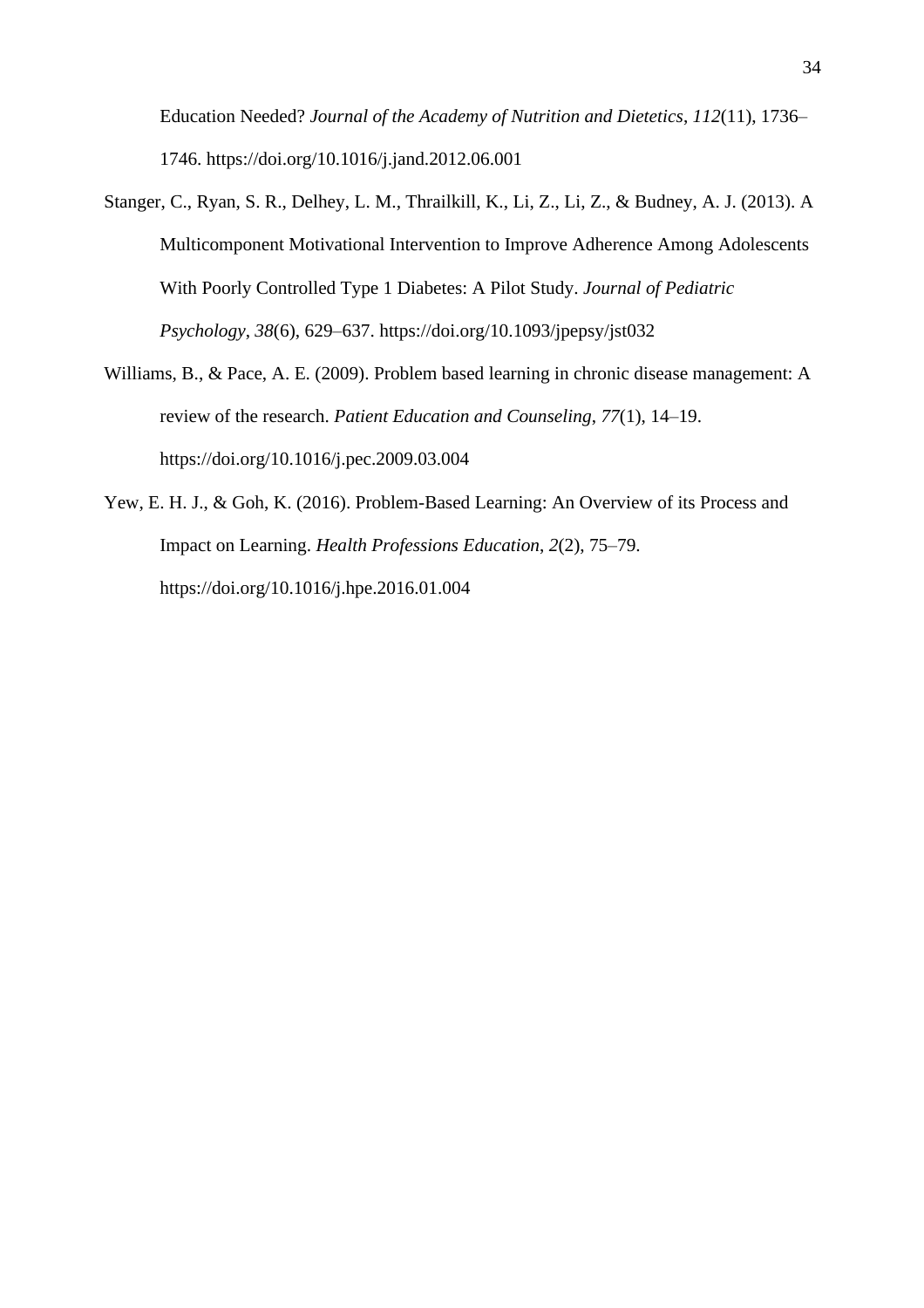## **Appendix A: Evidence Appraisal**

<span id="page-35-0"></span>

| <b>Citation</b>                                                                                                                                                                                                                                                                               | <b>Conceptual</b><br><b>Framework</b>    | Design/<br><b>Method</b>                                                                                                                                                                                                                                                                                                                                                      | <b>Sample/Setting</b>                                                                                                                                                                                                        | <b>Major Variables</b><br><b>Studied and</b><br><b>Their</b><br><b>Definitions</b>                                                                                                                                                                                                                                                                                                  | <b>Outcome</b><br><b>Measurement</b>                         | <b>Data</b><br><b>Analysis</b> | <b>Findings</b>                                                                                                                                                                                                                                                                                                                                                                                                         | Level of<br>Evidence/<br><b>Ouality</b> | <b>Ouality of Evidence:</b><br><b>Critical Worth to Practice</b>                                                                                                                                                                                                                                                                                                                                                                                                                                                                                                                                                                                                   |
|-----------------------------------------------------------------------------------------------------------------------------------------------------------------------------------------------------------------------------------------------------------------------------------------------|------------------------------------------|-------------------------------------------------------------------------------------------------------------------------------------------------------------------------------------------------------------------------------------------------------------------------------------------------------------------------------------------------------------------------------|------------------------------------------------------------------------------------------------------------------------------------------------------------------------------------------------------------------------------|-------------------------------------------------------------------------------------------------------------------------------------------------------------------------------------------------------------------------------------------------------------------------------------------------------------------------------------------------------------------------------------|--------------------------------------------------------------|--------------------------------|-------------------------------------------------------------------------------------------------------------------------------------------------------------------------------------------------------------------------------------------------------------------------------------------------------------------------------------------------------------------------------------------------------------------------|-----------------------------------------|--------------------------------------------------------------------------------------------------------------------------------------------------------------------------------------------------------------------------------------------------------------------------------------------------------------------------------------------------------------------------------------------------------------------------------------------------------------------------------------------------------------------------------------------------------------------------------------------------------------------------------------------------------------------|
| <b>Author</b><br>Year<br><b>Title</b><br>County<br><b>Funding</b>                                                                                                                                                                                                                             | <b>Theoretical</b><br>basis for<br>study |                                                                                                                                                                                                                                                                                                                                                                               | <b>Number</b><br><b>Characteristics</b><br><b>Exclusion</b><br>criteria<br><b>Attrition</b>                                                                                                                                  | Independent<br>variables<br>$IV1 =$<br>$IV2 =$<br><b>Dependent</b><br>variables                                                                                                                                                                                                                                                                                                     | <b>What scales</b><br>used -<br>reliability<br>info (alphas) | What stats<br>used             | <b>Statistical findings or</b><br>qualitative findings                                                                                                                                                                                                                                                                                                                                                                  | $Level =$                               | <b>Strengths</b><br><b>Limitations</b><br>Risk or harm if implemented<br>Feasibility of use in your practice                                                                                                                                                                                                                                                                                                                                                                                                                                                                                                                                                       |
| <b>Article 1</b>                                                                                                                                                                                                                                                                              |                                          |                                                                                                                                                                                                                                                                                                                                                                               |                                                                                                                                                                                                                              |                                                                                                                                                                                                                                                                                                                                                                                     |                                                              |                                |                                                                                                                                                                                                                                                                                                                                                                                                                         |                                         |                                                                                                                                                                                                                                                                                                                                                                                                                                                                                                                                                                                                                                                                    |
| Williams,<br><b>B.</b> , & Pace,<br>A. E. (2009).<br>Problem<br>based<br>learning in<br>chronic<br>disease<br>management<br>: a review of<br>the<br>research. Pat<br>ient<br>education<br>and<br>counseling,<br>$77(1)$ , 14-<br>19.<br>https://doi.or<br>g/10.1016/j.<br>pec.2009.03.<br>004 | N/A                                      | Search<br>included<br>databases<br>Cumulative<br>Index to<br>Nursing and<br>Allied Health<br>Literature<br>(CINAHL),<br>EMBASE,<br>HealthStar.<br>Medline and<br>PubMed.<br>with the<br>keywords<br>PBL, patient<br>education, or<br>patient<br>learning and<br>chronic<br>disease or<br>self-<br>management.<br>Studies were<br>reviewed by<br>both authors<br>for relevance | 34 abstracts<br>were reviewed<br>based, 13 were<br>selected.<br>Studies were<br>included that<br>used problem<br>based learning.<br>focused on<br>patients rather<br>than<br>practitioners,<br>and were not<br>commentaries. | $IV1=Use$ of<br>problem-based<br>learning in<br>education for<br>self-management<br>of a chronic<br>disease<br>$DY1=$<br>improvement in<br>disease<br>measurement<br>metrics (varied<br>with disease<br>$process$ ) –<br>HbA1C is<br>typically used for<br>diabetes<br>$DV2=$<br>improvement in<br>self-efficacy<br>$DV3 =$<br>improvement in<br>disease<br>management<br>knowledge | Systematic<br>review                                         | N/A                            | P-values were reported<br>for individual studies.<br>Most studies reported<br>statistically significant<br>gains in practical<br>knowledge of disease<br>self-management when<br>problem-based learning is<br>used rather than a control<br>group with lecture based<br>instruction. No studies<br>showed that problem-<br>based learning was a less<br>effective teaching tool<br>than traditional teaching<br>methods | Level<br>I/Medium<br>quality            | Strengths: Structured review of available<br>evidence. Individual papers were of<br>varying quality, but in general were able to<br>show that trends favor using problem-<br>based learning for diabetes education.<br>Limitations: Random sampling was<br>impossible for all studies as researchers<br>depended on participants responding to<br>some form of solicitation to participate in<br>the studies. This may have impacted<br>results.<br>Since no papers showed a negative effect<br>of problem-based learning, there does not<br>appear to be a risk of implementing it as an<br>educational measure. This could easily be<br>implemented in practice. |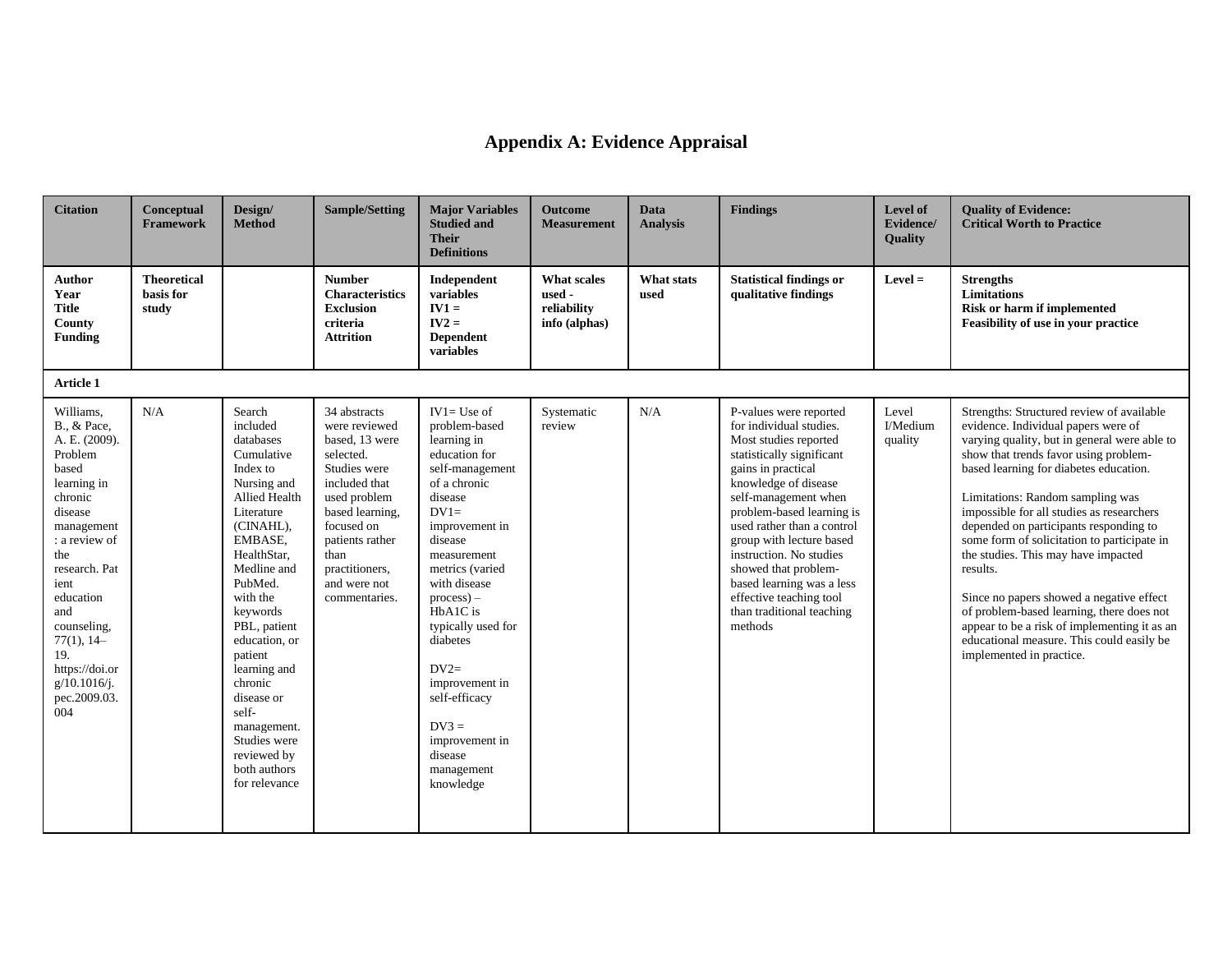| Article 2                                                                                                                                                                                                                                                                                                    |     |                                                                                                                                                                                                                                                           |                                                                                                                                                                                        |                                                                                                                                                                                                          |                                                                                                                                                                          |                                                                                                                                                 |                                                                                                                                                                                                                                                                                                                                                                                                                                                                                                                                                                                                                                                                                                                                                                                                                                                                                   |                                |                                                                                                                                                                                                                                                                                                                                                                                                                                                                                                     |
|--------------------------------------------------------------------------------------------------------------------------------------------------------------------------------------------------------------------------------------------------------------------------------------------------------------|-----|-----------------------------------------------------------------------------------------------------------------------------------------------------------------------------------------------------------------------------------------------------------|----------------------------------------------------------------------------------------------------------------------------------------------------------------------------------------|----------------------------------------------------------------------------------------------------------------------------------------------------------------------------------------------------------|--------------------------------------------------------------------------------------------------------------------------------------------------------------------------|-------------------------------------------------------------------------------------------------------------------------------------------------|-----------------------------------------------------------------------------------------------------------------------------------------------------------------------------------------------------------------------------------------------------------------------------------------------------------------------------------------------------------------------------------------------------------------------------------------------------------------------------------------------------------------------------------------------------------------------------------------------------------------------------------------------------------------------------------------------------------------------------------------------------------------------------------------------------------------------------------------------------------------------------------|--------------------------------|-----------------------------------------------------------------------------------------------------------------------------------------------------------------------------------------------------------------------------------------------------------------------------------------------------------------------------------------------------------------------------------------------------------------------------------------------------------------------------------------------------|
| Borus, J. S.,<br>& Laffel, L.<br>(2010).<br>Adherence<br>challenges in<br>the<br>management<br>of type 1<br>diabetes in<br>adolescents:<br>prevention<br>and<br>intervention.<br>Current<br>opinion in<br>pediatrics, 2<br>$2(4)$ , 405-<br>411.<br>https://doi.or<br>g/10.1097/M<br>OP.0b013e3<br>2833a46a7 | N/A | Literature<br>review-<br>examined<br>relevant research<br>on barriers to<br>glycemic control<br>for adolescents<br>and explore<br>effective<br>interventions.                                                                                             | Papers are focused<br>on barriers to<br>glycemic control in<br>adolescents with<br>type 1 diabetes and<br>overcoming those<br>barriers.                                                | $IV =$ interventions to<br>overcome barriers to<br>diabetes self-<br>management for<br>adolescents<br>$DV =$ improvements<br>in diabetes<br>management<br>measured by HbA1C<br>and diabetes<br>knowledge | iterature review                                                                                                                                                         | used in the<br>many used A1C,<br>but many<br>measured self-<br>efficacy, mental<br>health status, or<br>knowledge by<br>various<br>instruments. | Various measures Adolescents face a number of<br>of outcomes were factors unique to their age<br>group which make diabetes<br>studies reviewed, management difficult,<br>including social pressure,<br>increased risk-taking<br>behavior, and short-sighted<br>outlook. Several interventions<br>show promise in alleviating<br>these barriers, including<br>increased positive family<br>involvement, motivational<br>interventions, and more<br>realistic approaches to eating.<br>Results are summarized in<br>several sections - the<br>importance of familial<br>involvement was underscored.<br>Motivational interviewing,<br>focusing on patients going to<br>endocrinology appointments<br>through better<br>communications about<br>schedules, making plans for<br>realistic diets of teens, and<br>communication via text<br>message all show some level<br>of promise. | Level 5/<br>medium<br>quality  | The study is a good summary of several<br>different interventions. This paper is a good<br>resource for a hand search both upstream and<br>downstream.<br>None of the interventions described are risky,<br>as all focus on having teens adhere to their<br>management plan, and none are shown to be<br>worse for adherence than doing nothing.                                                                                                                                                    |
| Article 3                                                                                                                                                                                                                                                                                                    |     |                                                                                                                                                                                                                                                           |                                                                                                                                                                                        |                                                                                                                                                                                                          |                                                                                                                                                                          |                                                                                                                                                 |                                                                                                                                                                                                                                                                                                                                                                                                                                                                                                                                                                                                                                                                                                                                                                                                                                                                                   |                                |                                                                                                                                                                                                                                                                                                                                                                                                                                                                                                     |
| Chaney,<br>David,<br>Coates.<br>Vivien.<br>Shevlin.<br>Mark,<br>Carson.<br>Dennis.<br>McDougall,<br>Andrea &<br>Long,<br>Arlene.<br>(2012).<br>Diabetes<br>education:                                                                                                                                        | N/A | Interviewed<br>focus groups to<br>determine<br>preferences in<br>diabetes<br>education. Focus<br>groups consisted postal mail<br>hospitals in<br>Northern Ireland<br>who had type 1<br>diabetes and<br>spoke English.<br>Focus groups<br>worked through a | 21 adolescents from No intervention<br>hospitals in<br>Northern Ireland<br>were interviewed.<br>Participants<br>responded to a<br>of teenagers from invitation from their<br>provider. | performed.<br>$DV = Preferences$<br>from adolescents in<br>type of education                                                                                                                             | Oualitative<br>$assessment - no$<br>scales were used<br>The paper gave<br>several quotes<br>from the focus<br>groups to<br>demonstrate<br>specific thoughts<br>or ideas. | N/A                                                                                                                                             | The study found that<br>teenagers wanted brief,<br>repeated teaching sessions<br>which incorporated practical<br>training on insulin dosing for<br>foods they typically eat that<br>was engaging and held their<br>interest.                                                                                                                                                                                                                                                                                                                                                                                                                                                                                                                                                                                                                                                      | Level VI-<br>Medium<br>quality | Strengths:<br>Despite being purely observational, this study<br>applies directly to my patient population and<br>subject matter. There is very little research<br>into what education adolescents with diabetes<br>actualy prefer, and this paper offers a small<br>window into that question.<br>Limitations:<br>Study participants are those who showed up to<br>the focus group, those who did not come to the<br>focus groups may have had different opinions.<br>No data analysis is performed |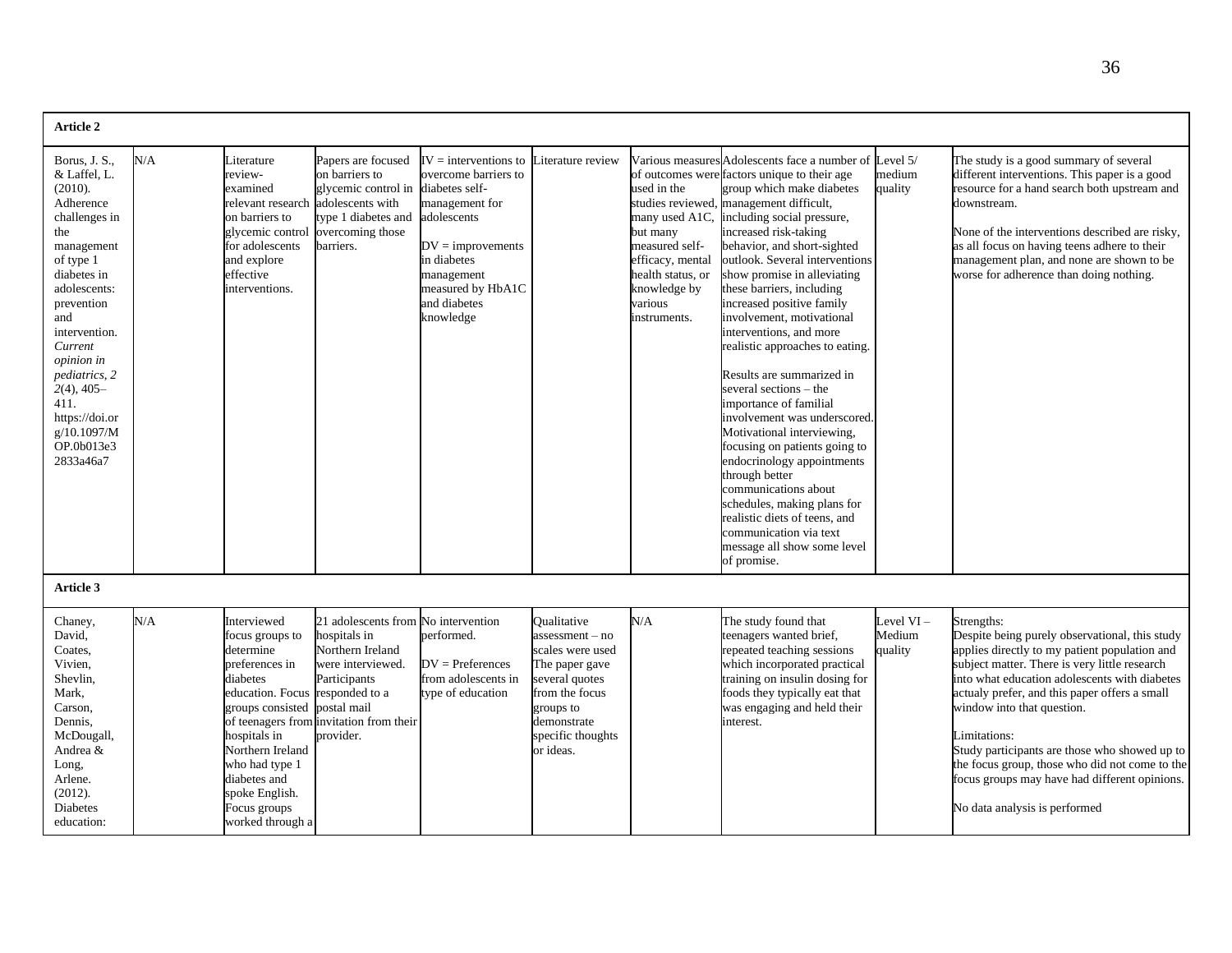| what do<br>adolescents<br>want?.<br>Journal of<br>Clinical<br>Nursing, 21,<br>216-223.<br>https://doi.or<br>g/10.1111/j.1                                                                                                                                                                                                                                                                                        |     | list of questions<br>pertaining to<br>diabetes<br>management and<br>preferences in<br>education.                                                                                                                                                                                                                                                 |                                                                                                                                                                                                                                                |                                                                                                                                    |                                                                                                                                                                                                                                                                                                                    |                                                                                                                                 |                                                                                                                                                                                                                                                                                                        |             |                                                                                                                                                                                                                                                                                                                                                                                                                                                                                                                                                                                                                         |
|------------------------------------------------------------------------------------------------------------------------------------------------------------------------------------------------------------------------------------------------------------------------------------------------------------------------------------------------------------------------------------------------------------------|-----|--------------------------------------------------------------------------------------------------------------------------------------------------------------------------------------------------------------------------------------------------------------------------------------------------------------------------------------------------|------------------------------------------------------------------------------------------------------------------------------------------------------------------------------------------------------------------------------------------------|------------------------------------------------------------------------------------------------------------------------------------|--------------------------------------------------------------------------------------------------------------------------------------------------------------------------------------------------------------------------------------------------------------------------------------------------------------------|---------------------------------------------------------------------------------------------------------------------------------|--------------------------------------------------------------------------------------------------------------------------------------------------------------------------------------------------------------------------------------------------------------------------------------------------------|-------------|-------------------------------------------------------------------------------------------------------------------------------------------------------------------------------------------------------------------------------------------------------------------------------------------------------------------------------------------------------------------------------------------------------------------------------------------------------------------------------------------------------------------------------------------------------------------------------------------------------------------------|
| $365 -$<br>2702.2010.0<br>3692.x                                                                                                                                                                                                                                                                                                                                                                                 |     |                                                                                                                                                                                                                                                                                                                                                  |                                                                                                                                                                                                                                                |                                                                                                                                    |                                                                                                                                                                                                                                                                                                                    |                                                                                                                                 |                                                                                                                                                                                                                                                                                                        |             |                                                                                                                                                                                                                                                                                                                                                                                                                                                                                                                                                                                                                         |
| Article 4                                                                                                                                                                                                                                                                                                                                                                                                        |     |                                                                                                                                                                                                                                                                                                                                                  |                                                                                                                                                                                                                                                |                                                                                                                                    |                                                                                                                                                                                                                                                                                                                    |                                                                                                                                 |                                                                                                                                                                                                                                                                                                        |             |                                                                                                                                                                                                                                                                                                                                                                                                                                                                                                                                                                                                                         |
| Schlundt, D.<br>G., Flannery,<br>M. E., Davis,<br>D. L.,<br>Kinzer, C.<br>K., &<br>Pichert, J. W.<br>(1999).<br>Evaluation of<br>a<br>Multicompon<br>ent,<br>Behaviorally<br>Oriented,<br>Problem-<br><b>Based</b><br>"Summer<br>School"<br>Program for<br>Adolescents<br>with<br>Diabetes.<br><b>Behavior</b><br>Modification<br>$, 23(1), 79-$<br>105.<br>https://doi.or<br>g/10.1177/01<br>4544559923<br>1004 | N/A | Participants were Participants were<br>divided into two<br>groups based on<br>availability,<br>randomization<br>was not<br>practically<br>possible. Each<br>group received<br>24 hours of<br>diabetes and<br>problem-solving<br>training over 8<br>three hour<br>sessions. The<br>second group was<br>considered a<br>waitlist control<br>group. | contacted by postal<br>mail from their<br>endocrinologist and sessions<br>solicited to<br>participate in the<br>study. 273 patients<br>were invited,<br>response rates were<br>fairly low, and 20<br>participants were<br>found for the study. | $IV1 = Problem$<br>solving education<br>provided over 8<br>$DV =$ Improvement<br>in diabetes<br>knowledge vs a<br>waitlist control | <b>Blood</b> glucose<br>levels were<br>measured with<br>electronic<br>glucometers. Other each test and<br>outcomes were<br><b>BULIT</b> (eating<br>disorder test),<br><b>IMDSES</b> (diabetes<br>knowledge test),<br>and PSI (problem<br>solving ability<br>test). Each was<br>validated in other<br>publications. | Means and<br>standard<br>deviations are<br>presented for<br>subscale along<br>comparisons to<br>the control group significance. | No statistically significant<br>changes were found in any of medium<br>the scores, however all trends<br>were in the positive direction.<br>The authors noted the small<br>sample size and large scatter<br>measured with the with p-values for contributed to difficulties in<br>reaching statistical | Level III - | While this study did not show statistically<br>significant results, concepts from it could be<br>used and details modified to possibly obtain<br>statistically significant results. For example, in<br>other literature it is indicated that 3 hours may<br>be too long of a training session for<br>adolescents as they tend to tune out when<br>education is not engaging does not have an<br>obvious application to their problems.<br>The study was limited by its small sample size<br>and non-random sampling. These limitations<br>are common among studies of adherence in<br>adolescents with type 1 diabetes. |
| Article 5                                                                                                                                                                                                                                                                                                                                                                                                        |     |                                                                                                                                                                                                                                                                                                                                                  |                                                                                                                                                                                                                                                |                                                                                                                                    |                                                                                                                                                                                                                                                                                                                    |                                                                                                                                 |                                                                                                                                                                                                                                                                                                        |             |                                                                                                                                                                                                                                                                                                                                                                                                                                                                                                                                                                                                                         |
|                                                                                                                                                                                                                                                                                                                                                                                                                  |     |                                                                                                                                                                                                                                                                                                                                                  |                                                                                                                                                                                                                                                |                                                                                                                                    |                                                                                                                                                                                                                                                                                                                    |                                                                                                                                 |                                                                                                                                                                                                                                                                                                        |             |                                                                                                                                                                                                                                                                                                                                                                                                                                                                                                                                                                                                                         |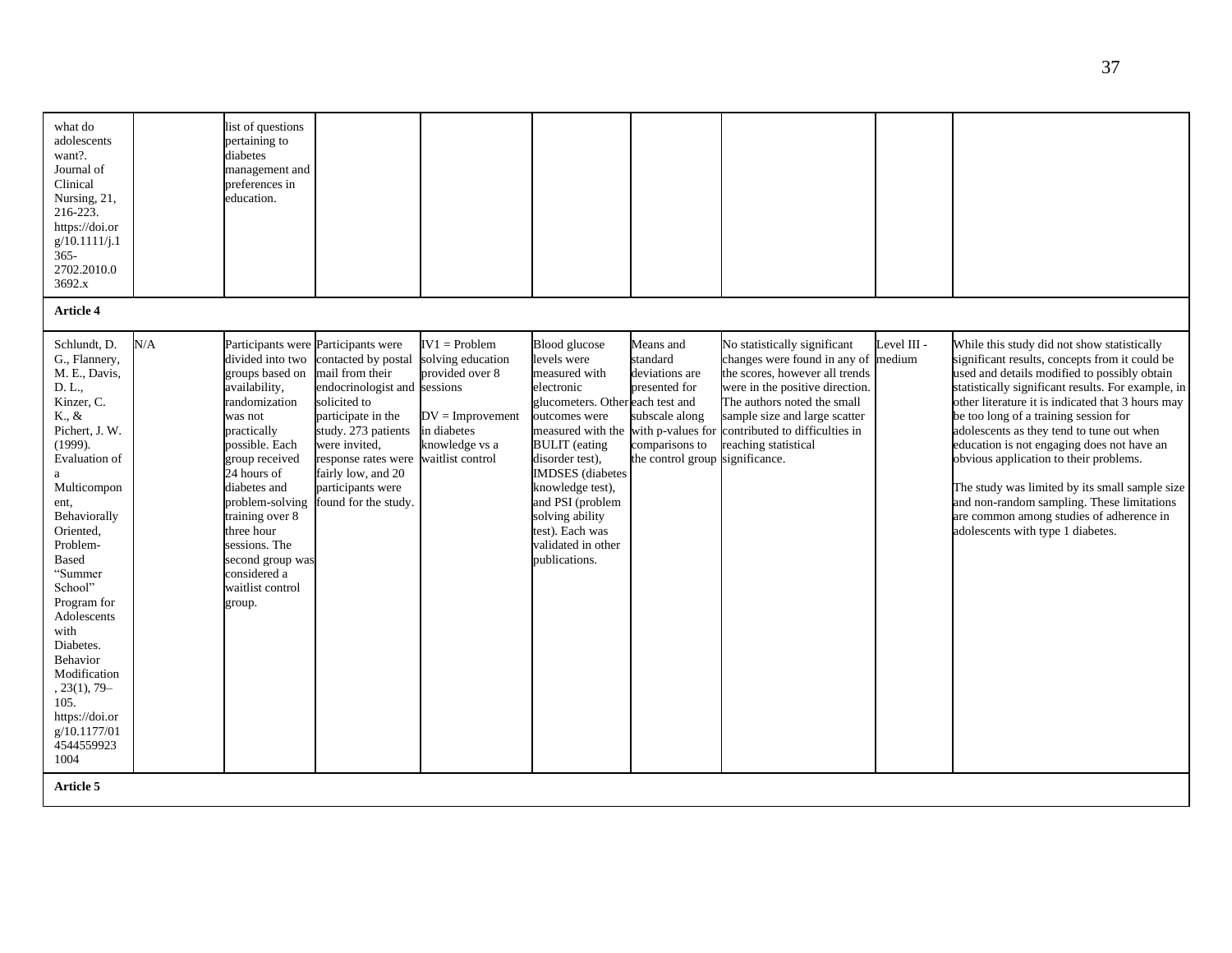| Stanger, C.,<br>Ryan, S. R.,<br>Delhey, L.<br>M.,<br>Thrailkill,<br>K., Li, Z., Li,<br>$Z_{\cdot}$ &<br>Budney, A.<br>J. (2013). A<br>multicompon<br>ent<br>motivational<br>intervention<br>to improve<br>adherence<br>among<br>adolescents<br>with poorly<br>controlled<br>type 1<br>diabetes: a<br>pilot<br>study. Journa<br>1 of pediatric<br>psychology,<br>$38(6)$ , 629-<br>637. | N/A | Participants<br>received 14<br>weeks of<br>motivational<br>nitive behavioral Hospital. 17<br>therapy and an<br>incentive<br>program which<br>paid \$10 for each the 14-week<br>week of having 6 intervention.<br>checks of blood<br>glucose levels<br>each day (for at<br>least 5 days in the<br>week), with the<br>amount<br>increasing by \$10<br>for each<br>consecutive week<br>of checks.<br>Additionally,<br>parents were<br>compensated for<br>giving reports on<br>their child's<br>diabetes at a | Participants were<br>patients at the<br>endocrinology<br>department of<br>participants were<br>selected and 12 | $IV = A$ 14 week<br>interventional<br>program<br>interviewing/cog Arkansas Children's $DV1 = F$ Frequency of uploaded via the<br>blood sugar checks<br>$DV2 = HbA1C$ level checked before<br>participants finished at the end of the study and after the | <b>Blood</b> glucose<br>monitors were<br>checked either at<br>weekly visits or<br>internet. HbA1C<br>values were<br>intervention<br>program. | P-values for<br>before vs. after<br>the intervention<br>were calculated<br>as well as<br>blood sugar<br>checks. | A1C decreased by<br>HbA1C level for approximately 2.5% at the endmedium<br>of the study and remained<br>about 2% lower in a three<br>month follow-up $(P<.001)$ .<br>Frequency days per week of<br>numbers of daily blood glucose checks greater<br>than six times per day<br>increased from $\approx$ 1.5 to $\approx$ 5.5<br>(p<.001) | Level IV - | The study is one of few that shows<br>improvement in A1C levels in patients.<br>Additionally, it shows the strength of<br>multifactor interventions on increasing<br>adherence in adolescent with type 1 diabeties.<br>I do not have the resources to repeat the level<br>of incentives provided in this study. However,<br>the general concept of incentivizing education<br>can be incorporated. |
|----------------------------------------------------------------------------------------------------------------------------------------------------------------------------------------------------------------------------------------------------------------------------------------------------------------------------------------------------------------------------------------|-----|-----------------------------------------------------------------------------------------------------------------------------------------------------------------------------------------------------------------------------------------------------------------------------------------------------------------------------------------------------------------------------------------------------------------------------------------------------------------------------------------------------------|----------------------------------------------------------------------------------------------------------------|----------------------------------------------------------------------------------------------------------------------------------------------------------------------------------------------------------------------------------------------------------|----------------------------------------------------------------------------------------------------------------------------------------------|-----------------------------------------------------------------------------------------------------------------|-----------------------------------------------------------------------------------------------------------------------------------------------------------------------------------------------------------------------------------------------------------------------------------------------------------------------------------------|------------|----------------------------------------------------------------------------------------------------------------------------------------------------------------------------------------------------------------------------------------------------------------------------------------------------------------------------------------------------------------------------------------------------|
| https://doi.or<br>$g/10.1093$ /jp<br>epsy/jst032                                                                                                                                                                                                                                                                                                                                       |     | similar level.                                                                                                                                                                                                                                                                                                                                                                                                                                                                                            |                                                                                                                |                                                                                                                                                                                                                                                          |                                                                                                                                              |                                                                                                                 |                                                                                                                                                                                                                                                                                                                                         |            |                                                                                                                                                                                                                                                                                                                                                                                                    |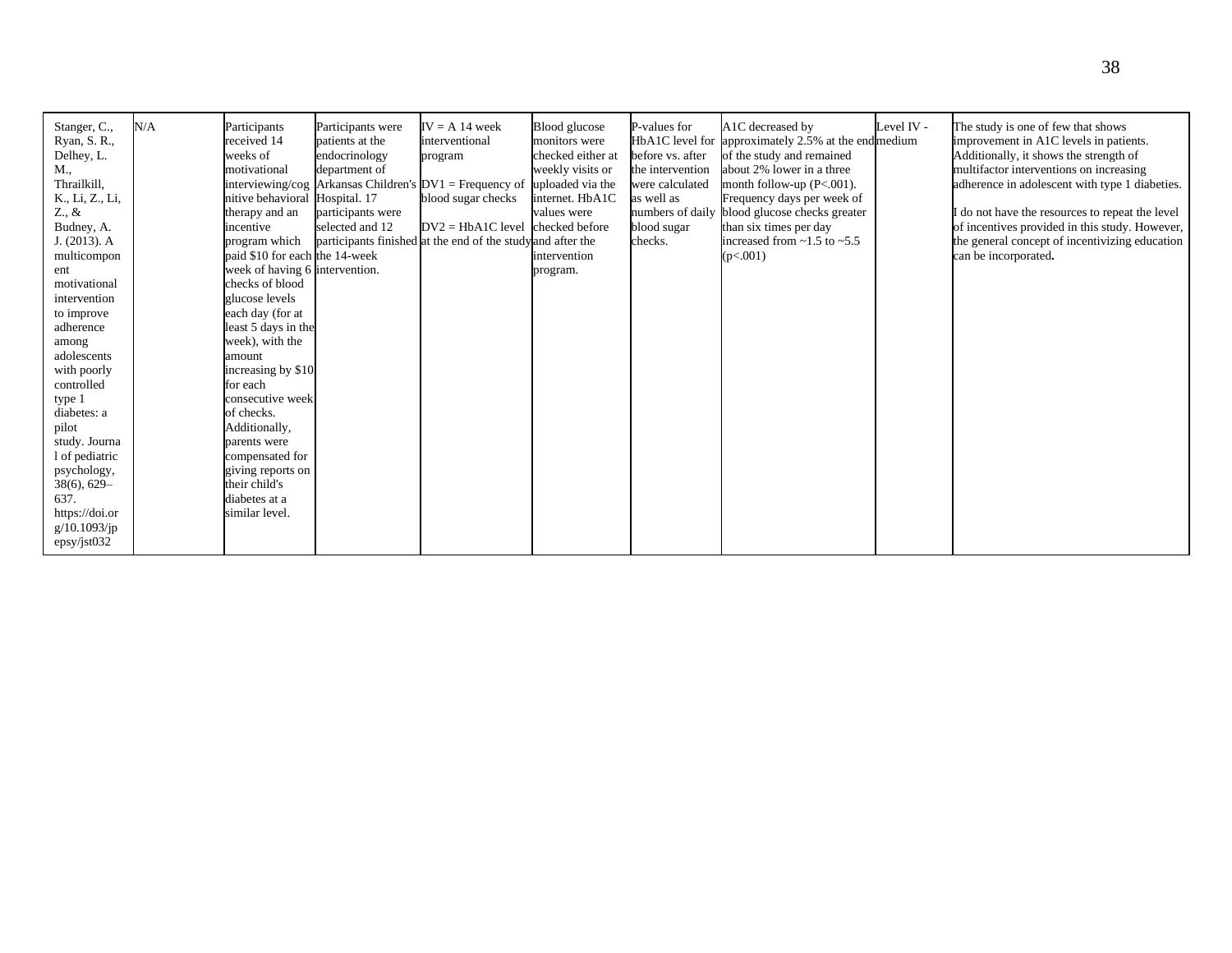### **Appendix B: Levels of Evidence Synthesis Table: PICO Question #1**

<span id="page-39-0"></span>PICO Question #1: In adolescents with type 1 diabetes receiving visiting nursing services (P), does pairing education with favorite foods (I) increase patient's willingness to participate in education regarding carbohydrate counting and dose determination (O)?

| X (copy symbol as needed)                                                                      | 1 | 2 | 3 | 4 | 5 |
|------------------------------------------------------------------------------------------------|---|---|---|---|---|
| Level I: Systematic review<br>or meta-analysis                                                 | X |   |   |   |   |
| <b>Level II: Randomized</b><br>controlled trial                                                |   |   |   | X |   |
| <b>Level III: Controlled trial</b><br>without randomization                                    |   |   |   |   |   |
| Level IV: Case-control or<br>cohort study                                                      |   |   |   |   | X |
| Level V: Systematic review<br>of qualitative or descriptive<br>studies                         |   | X |   |   |   |
| <b>Level VI: Qualitative or</b><br>descriptive study, CPG,<br>Lit Review, QI or EBP<br>project |   |   | X |   |   |
| <b>Level VII: Expert opinion</b>                                                               |   |   |   |   |   |

### **LEGEND**

**1=** Williams et al., 2009. **2=** Borus et al., 2010. **3=** Chaney et al., 2012. **4=** Schlundt et al., 1999. **5=** Stranger et al., 2013.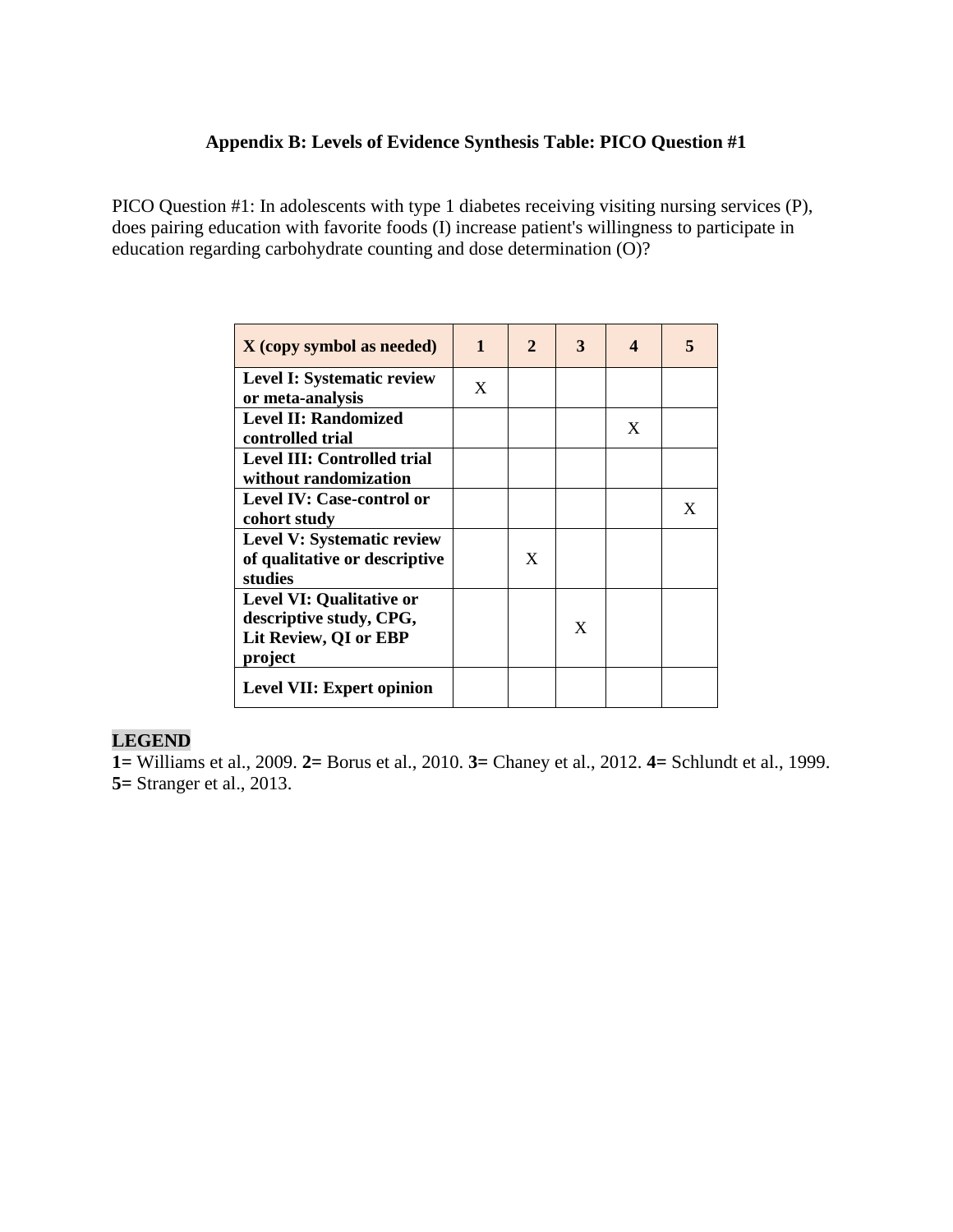| $\dagger, \downarrow, \_, \text{NE}, \text{NR}, \checkmark$<br>(select symbol and<br>copy as needed) | 1         | $\overline{2}$ | 3         | $\overline{\mathbf{4}}$ | 5  |
|------------------------------------------------------------------------------------------------------|-----------|----------------|-----------|-------------------------|----|
| HbA1C                                                                                                |           |                | <b>NE</b> | <b>NC</b>               |    |
| <b>Self-Efficacy</b>                                                                                 |           | <b>NE</b>      | <b>NE</b> | <b>NE</b>               | NE |
| <b>Diabetes Knowledge</b>                                                                            |           |                | <b>NE</b> | NC                      |    |
| <b>Mental Health Status</b>                                                                          | <b>NE</b> |                | <b>NE</b> | <b>NE</b>               | NE |
| <b>Frequency of Blood</b><br><b>Sugar checks</b>                                                     | <b>NE</b> | <b>NE</b>      | <b>NE</b> | NE                      |    |

### <span id="page-40-0"></span>**Appendix C: Outcome Synthesis Table: PICO Question #1**

### **SYMBOL KEY**

↑ = Increased, ↓ = Decreased, **—** = No Change, NE = Not Examined, NR = Not Reported (introduced at beginning but never reported at the end)

## **LEGEND**

**1=** Williams et al., 2009. **2=** Borus et al., 2010. **3=** Chaney et al., 2012. **4=** Schlundt et al., 1999. **5=** Stranger et al., 2013.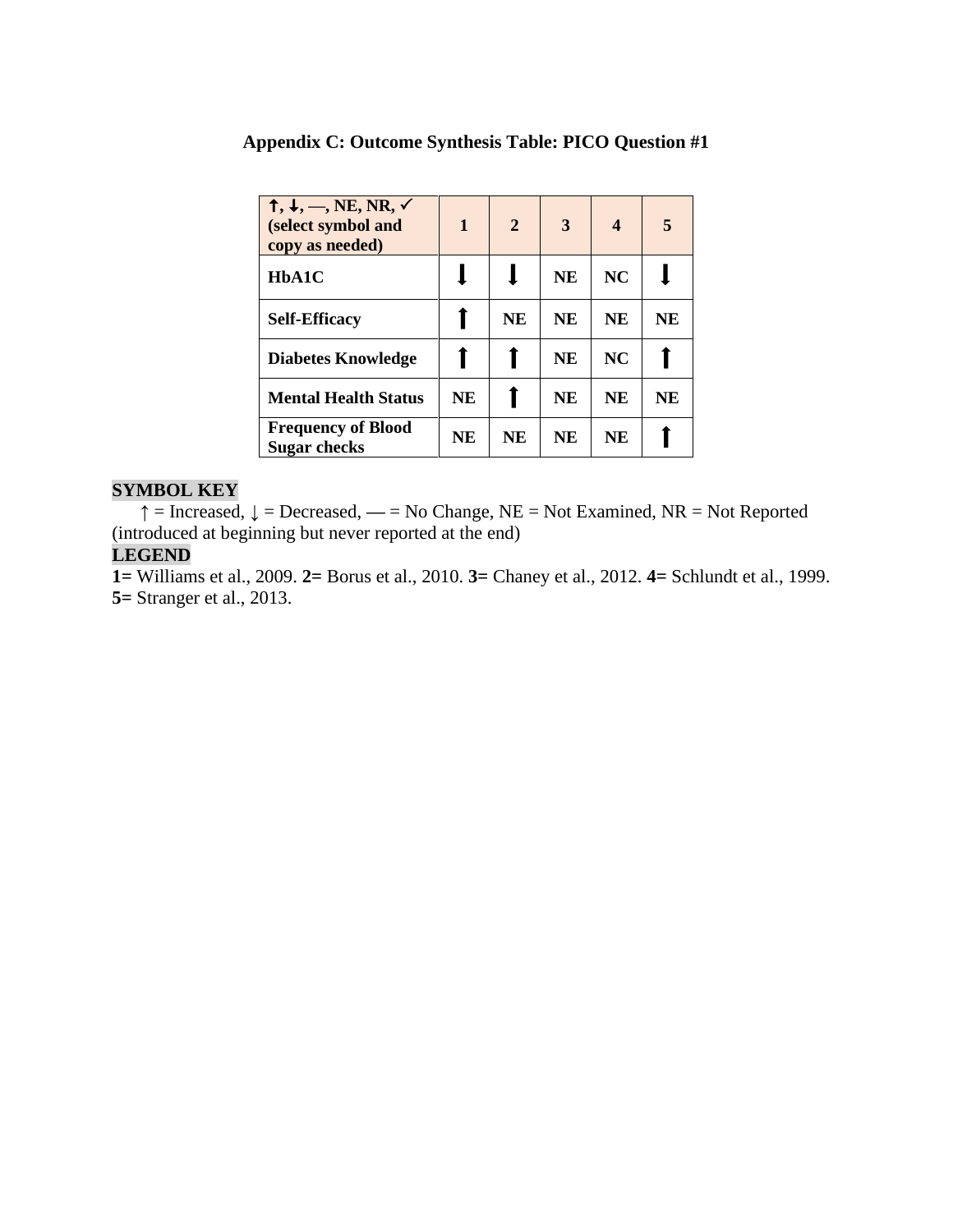## **Appendix D: QI Checklist**

## Differentiating Quality Improvement and Research Activities Tool

<span id="page-41-0"></span>

| Question                                                                                                   | <b>Yes</b> | N <sub>0</sub> |
|------------------------------------------------------------------------------------------------------------|------------|----------------|
| Is the project designed to bring about immediate improvement in patient care?<br>1.                        | X          |                |
| Is the purpose of the project to bring new knowledge to daily practice?<br>2.                              | X          |                |
| Is the project designed to sustain the improvement?<br>3.                                                  | X          |                |
| Is the purpose to measure the effect of a process change on delivery of care?<br>4.                        | X          |                |
| Are findings specific to this hospital?<br>5.                                                              | X          |                |
| Are all patients who participate in the project expected to benefit?<br>6.                                 | X          |                |
| Is the intervention at least as safe as routine care?<br>7.                                                | X          |                |
| Will all participants receive at least usual care?<br>8.                                                   | X          |                |
| Do you intend to gather just enough data to learn and complete the cycle?<br>9.                            | X          |                |
| 10. Do you intend to limit the time for data collection in order to accelerate the rate<br>of improvement? | X          |                |
| 11. Is the project intended to test a novel hypothesis or replicate one?                                   |            | X              |
| 12. Does the project involve with holding any usual care?                                                  |            | X              |
| 13. Does the project involve testing interventions/practices that are not usual or<br>standard of care?    |            | X              |
| 14. Will any of the 18 identifiers according to the HIPAA Privacy Rule be included?                        | X          |                |

Adapted from Foster, J. (2013). Differentiating quality improvement and research activities. Clinical Nurse Specialist, 27(1), 10–3. https://doi.org/10.1097/NUR.0b013e3182776db5